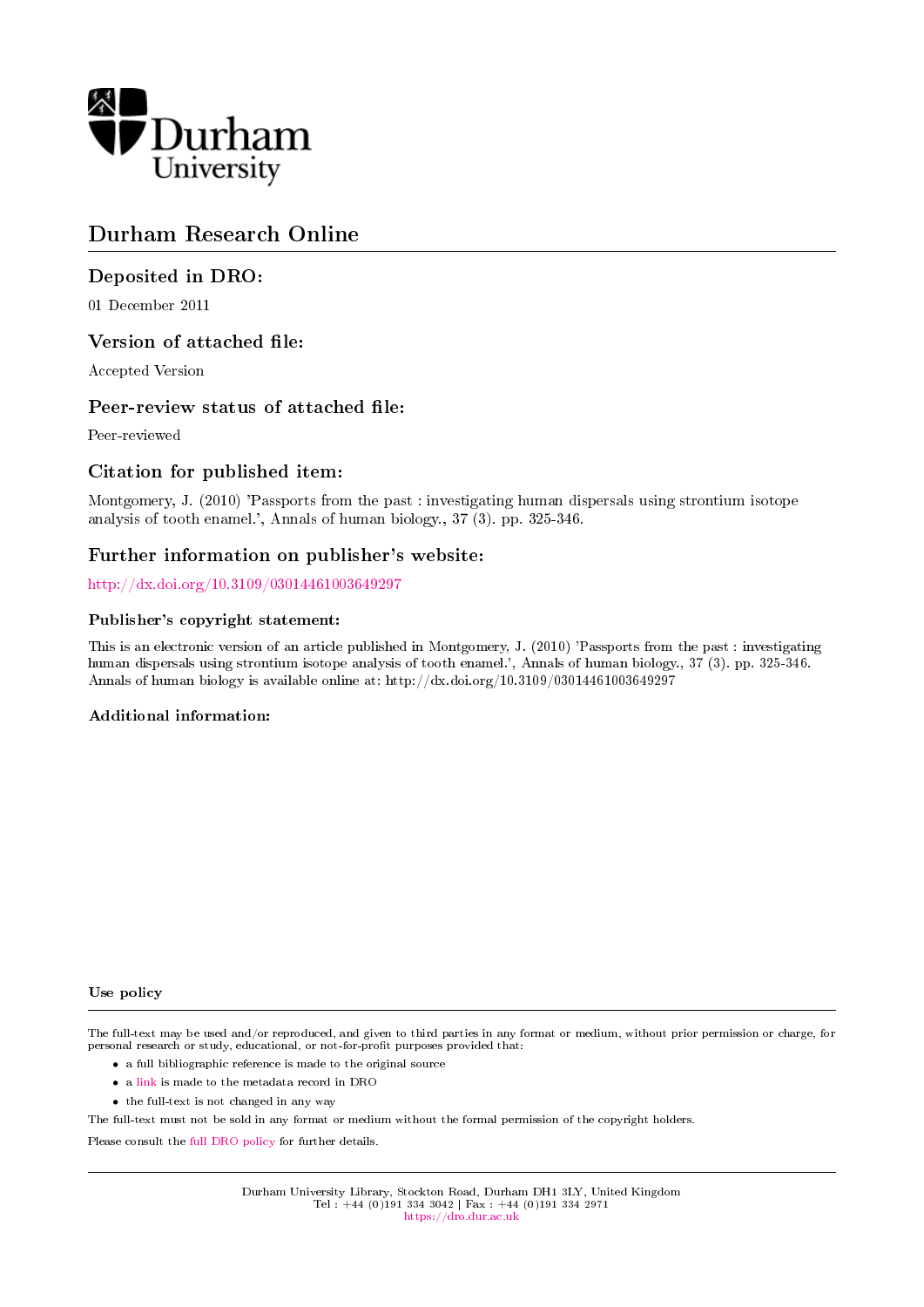**Passports from the Past: Investigating Human Dispersals using Strontium Isotope Analysis of Tooth Enamel**

#### **Janet Montgomery**

*Department of Archaeological, Geographical and Environmental Sciences, University of Bradford, Bradford, BD7 1DP, UK.*

### **Abstract**

Strontium isotopes are a powerful tool which provide information about provenance directly from the tissues of humans rather than the grave context and burial goods. Geographical variation in strontium isotopes is primarily controlled by the underlying geology but there are many other factors that need to be considered before migratory individuals can be identified. Consequently, despite many studies which have shown that the method works well, it is clear that much remains to be clarified and it will not work for every question or in every place. It rests on the assumption that people were sourcing their food locally and that there is a measurable strontium isotope difference between the place the person migrated from and the place they migrated to. As migrants may deliberately seek out familiar soil types and terrains in their new homeland, some questions surrounding major migration events may prove intractable for this technique. Other factors that can create heterogeneity or homogeneity leading to false positives or false negatives, such as human choices or coastal subsistence, are explored and the metabolism of strontium into human tooth enamel is discussed. Several models of land use choices by humans are presented to highlight the subtleties inherent in the isotope data and these are used to interpret archaeological human isotope ratios from three studies.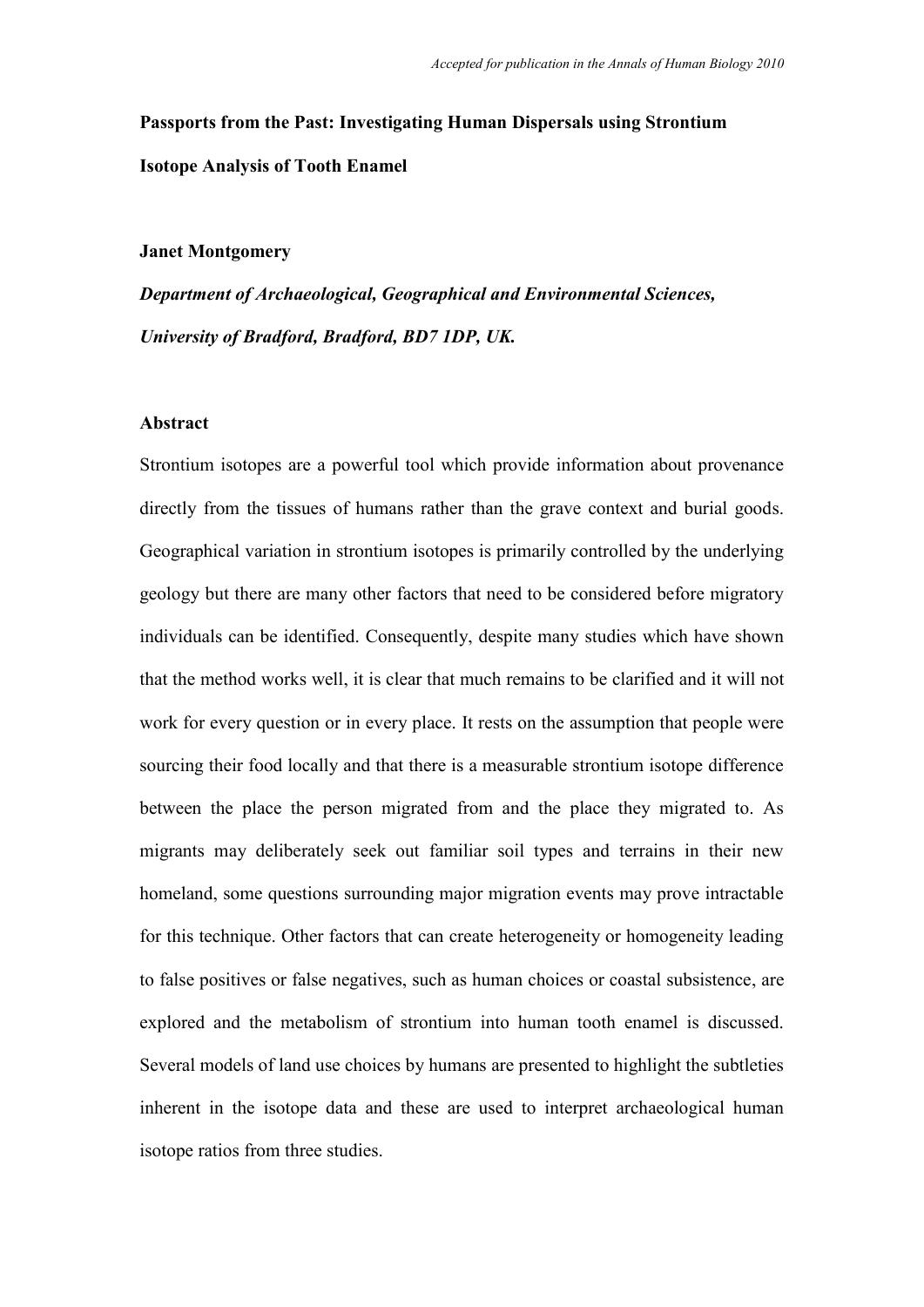#### **Introduction**

In 1985, Jonathon Ericson (1985) floated the idea that measuring the strontium isotope ratios of human skeletal tissue could allow archaeologists to unravel information about the geographic mobility and origins of individuals. Previously, prehistoric and proto-historic human dispersals had been identified by indirect inference from sudden changes in material culture or burial practices, or directly from skeletal traits such as cranial shape, stature and build. None are straightforward to read: skeletal traits are difficult to interpret and can vary more within than between populations; and how the burial was arranged may say more about the beliefs and needs of the survivors, who, for a variety of reasons, may make choices that do not relate in any direct way to the geographic origins of the deceased. Even in the case of historically documented migrations, such as the Anglo-Saxon settlement of England, the scale and nature is often difficult to grasp from written records which often have an agenda or were written many years after the event (Hamerow 1997). For the *adventus Saxonum*, scholars have long argued over how many people came, whether it was an elite migration of male warriors or if women and children were involved (Adams et al. 1978, Arnold 1984, Härke 1998, Hawkes and Dunning 1961, Higham 1992, Hills 1999, Hines 1984, Lucy 2000, Welch 1992).

Extracting information from elements such as strontium that have been locked away since childhood in the tooth enamel of ancient people provides another strand of evidence archaeologists can use to compare and characterise a cemetery population and identify people who did not originate from the local region. Enamel is an acellular, avascular tissue which can neither regenerate nor remodel and thus represents an archive of childhood diet and geographic origins, an ancient passport that people carry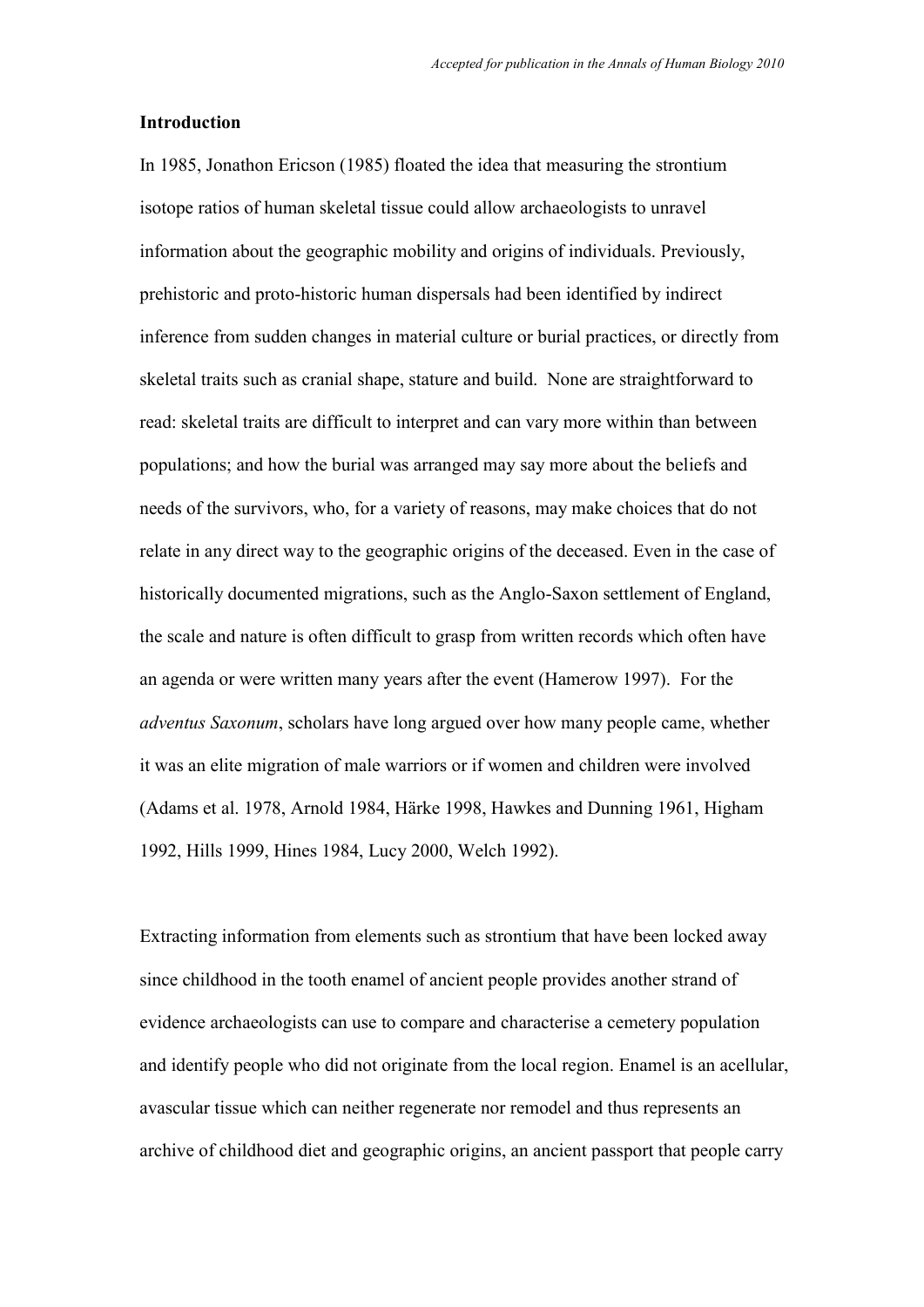with them wherever they travel. Permanent teeth commence mineralization in a well established sequence starting with the first mandibular and maxillary molars approximately ten weeks before birth and permanent crowns (with the exception of the highly variable third molar) are normally completed before the age of nine (Hillson 1996, Gustafson and Koch 1974). There is variation in timing between individuals but dental traits, genesis and eruption are considered to be unaffected by function and relatively immune to non-genetic developmental factors both *in utero* and *in vivo* (Scott and Turner 1997, Tyrrell 2000). By targeting specific teeth with shorter periods of mineralization, or less variability in the age at which mineralization occurs, archaeologists can focus on a specific periods of lif or construct longer sequences from sequentially mineralizing teeth. Unlike DNA, which would struggle to distinguish the migrant from their descendants, strontium isotope analysis will identify only first generation settlers and thus permits an assessment of their age and sex profile.

Following Ericson"s landmark paper, two main research groups at the University of Cape Town under Professor N. van der Merwe and the University of Wisconsin Madison led by Professor T.D. Price started to investigate the possibilities of using strontium isotopes to address archaeological questions of mobility, transhumance and migration in Africa, North America and Europe (Ezzo et al. 1997, Grupe et al. 1997, Price et al. 1994b, Sealy 1989, Sealy et al. 1995, Sealy et al. 1991, Sillen et al. 1995). More recently, two substantial review papers specifically pertaining to the use of strontium isotopes in studies of archaeological residential mobility have been published by Price et al. (2002) and latterly by Bentley (2006) and the reader is referred to these for further detail on the underlying geochemical principles. The aim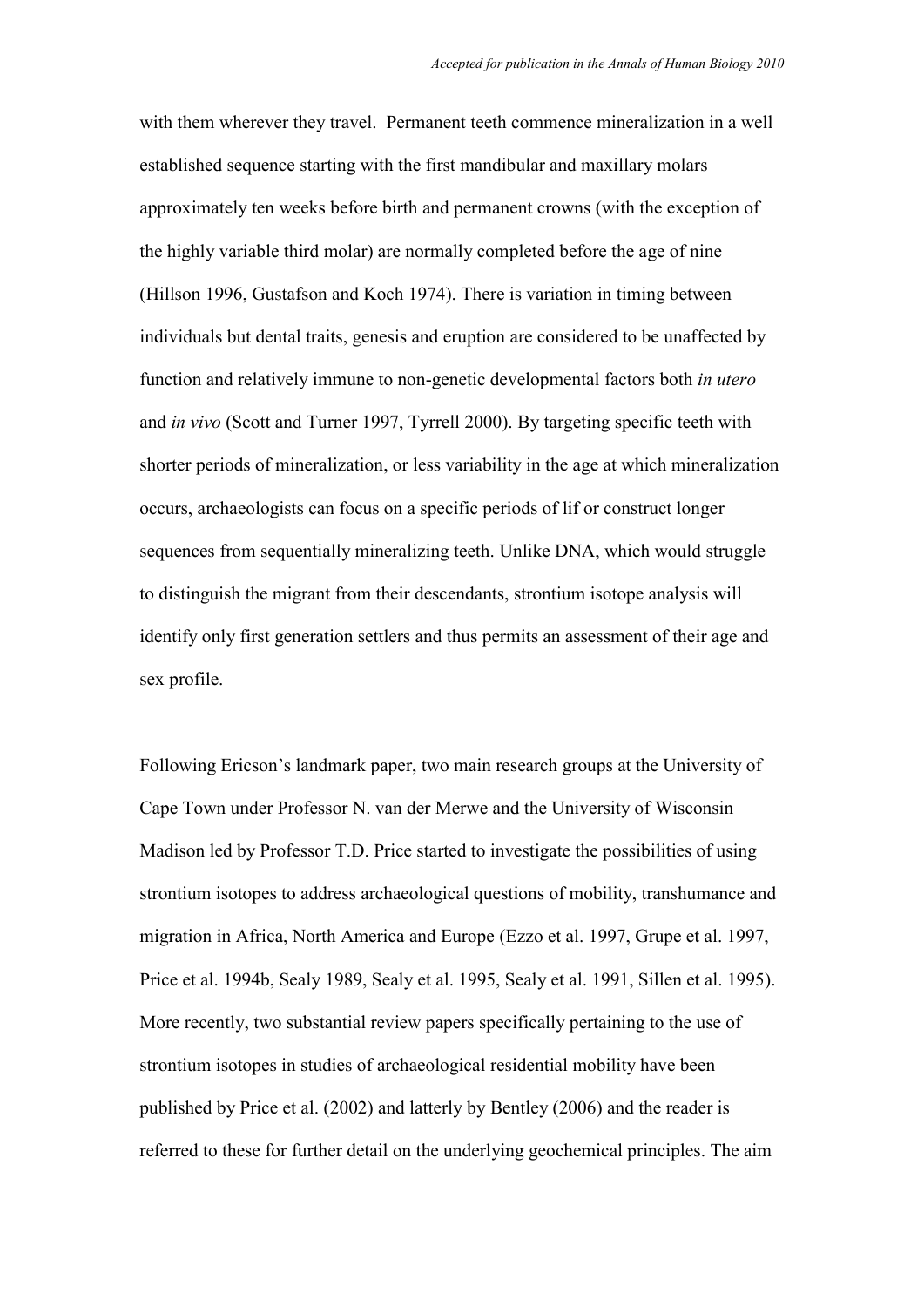of this paper is to unpick some of the sources and mechanisms that cause variation in humans and illustrate how these impact on the identification of prehistoric migration and mobility.

### **Background**

The possibilities for exploiting strontium isotopes to investigate environmental processes in ecosystems were first proposed by Graustein and Armstrong (1983) and the large number of subsequent studies enabled two major review papers to be published within fifteen years (Åberg 1995, Capo et al. 1998). The technique rests on the principal that rocks of different types and ages have characteristic strontium isotope ratios (conventionally  ${}^{87}Sr/{}^{86}Sr$ ) and these ratios do not alter (fractionate) in any measurable way as the element is transferred from the source rocks through the biosphere (Graustein 1989). This lack of mass-dependent fractionation in lowtemperature biogeochemical processes results from the comparatively small differences between the isotope masses of heavy elements and contrasts with the ready fractionation that occurs in lighter elements such as oxygen, carbon and nitrogen. Increasing numbers of neutrons can depress chemical reaction rates (Hoefs 1997) and there is, for example, a much greater relative difference between  ${}^{16}O$  and  $18$ O than between  $87$ Sr and  $86$ Sr. Consequently, an overlying soil, or water flowing over or through the rock, will contain strontium from that rock as will any plants growing in the soil or water. Animals eating those plants will thus be linked through the strontium isotope ratio of their tissues to the source rock type. As the underlying geological terrain changes, so will the isotope ratio of the strontium released from the rocks into the biosphere above.  $^{90}$ Sr is an artificial radionuclide (half-life: 28 years) produced by nuclear reactions. It has little relevance to archaeological studies but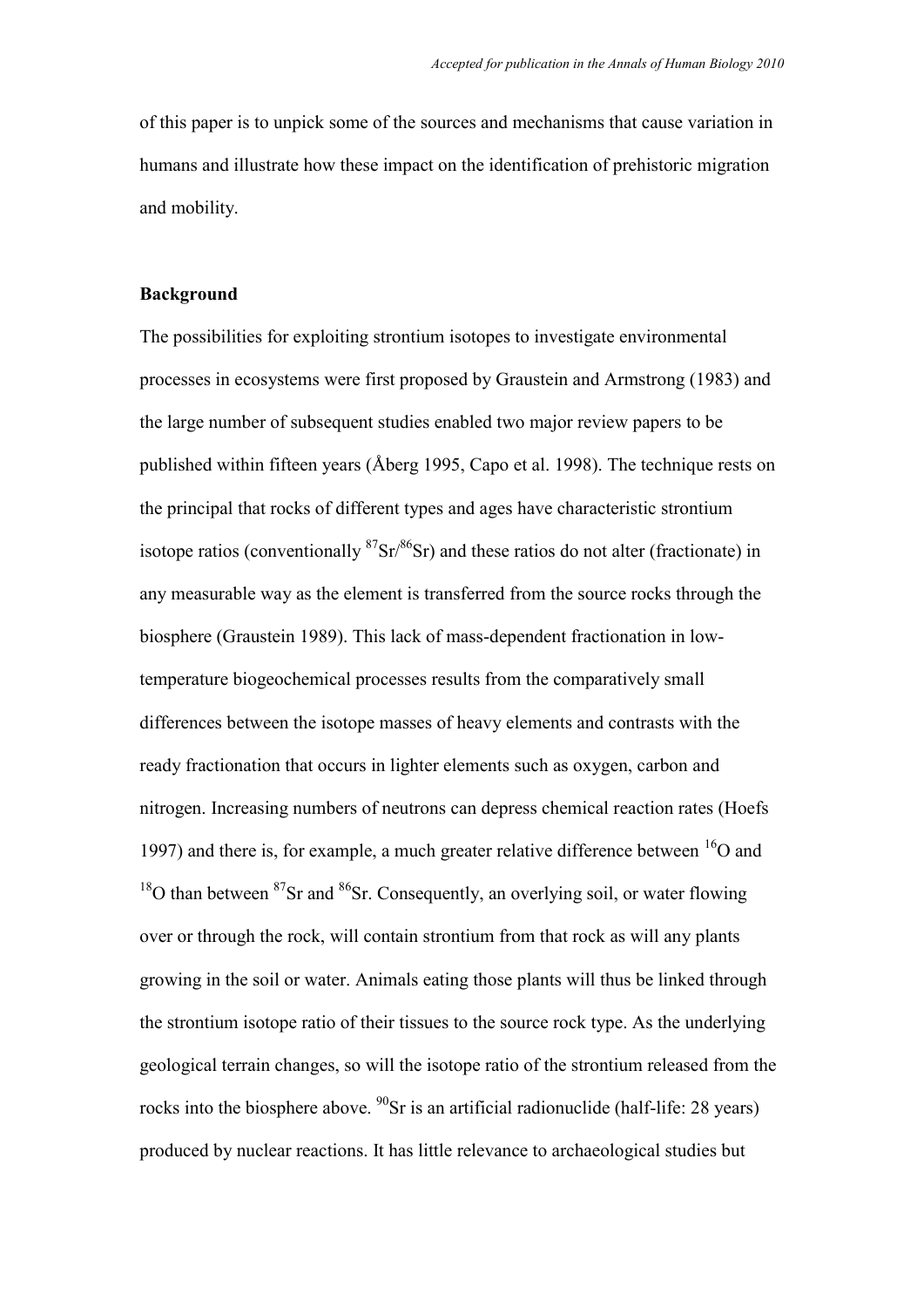concern since the 1950s over  $90$ Sr fallout and exposure, coupled with its long residence time in bone (Comar et al. 1957, Eckelmann et al. 1957, Hodges et al.1950, Kulp et al. 1957, MacDonald et al. 1951, Turekian and Kulp 1956) initiated a large corpus of work on strontium movement through the biosphere and incorporation into skeletal tissues (e.g. Blanchard 1966, Leggett et al. 1982, Mangano et al. 2003, Odum 1957, Papworth and Vennart 1984, Rickard 1964, Tolstykh et al. 2003, Vose and Koontz 1959, Yamaguchi et al. 2007). These studies provide much of the fundamental knowledge necessary for archaeological investigations of human mobility using strontium isotopes.

## **Strontium metabolism into bone**

Strontium is classified as a lithophile (silicate "loving") element along with calcium which it often replaces in many minerals such as apatite: the predominant mineral from which the mammalian skeleton is composed is a carbonated hydroxyapatite or dahllite (McConnell 1973). Archaeologists wishing to use this technique to provenance humans are fortunate therefore that, as a result of the very similar chemical and physical properties of strontium and calcium, most of the body"s strontium burden is, like calcium, found in the skeleton and this is the part of the body that most frequently survives burial. Strontium is a non-nutrient trace element that is ingested and metabolised into mammalian tissues principally from food and drink. The mechanism of incorporation is a passive and apparently benign substitution between two alkali earth divalent cations, i.e.  $Sr^{2+}$  for  $Ca^{2+}$ , during nutrient uptake, internal distribution and excretion. During active ion movement across cell membranes in both plants and animals  $Sr^{2+}$  is actively transported in place of  $Ca^{2+}$ (Bowen 1979, Storey and Leigh 2004) enabling strontium to be successfully used as a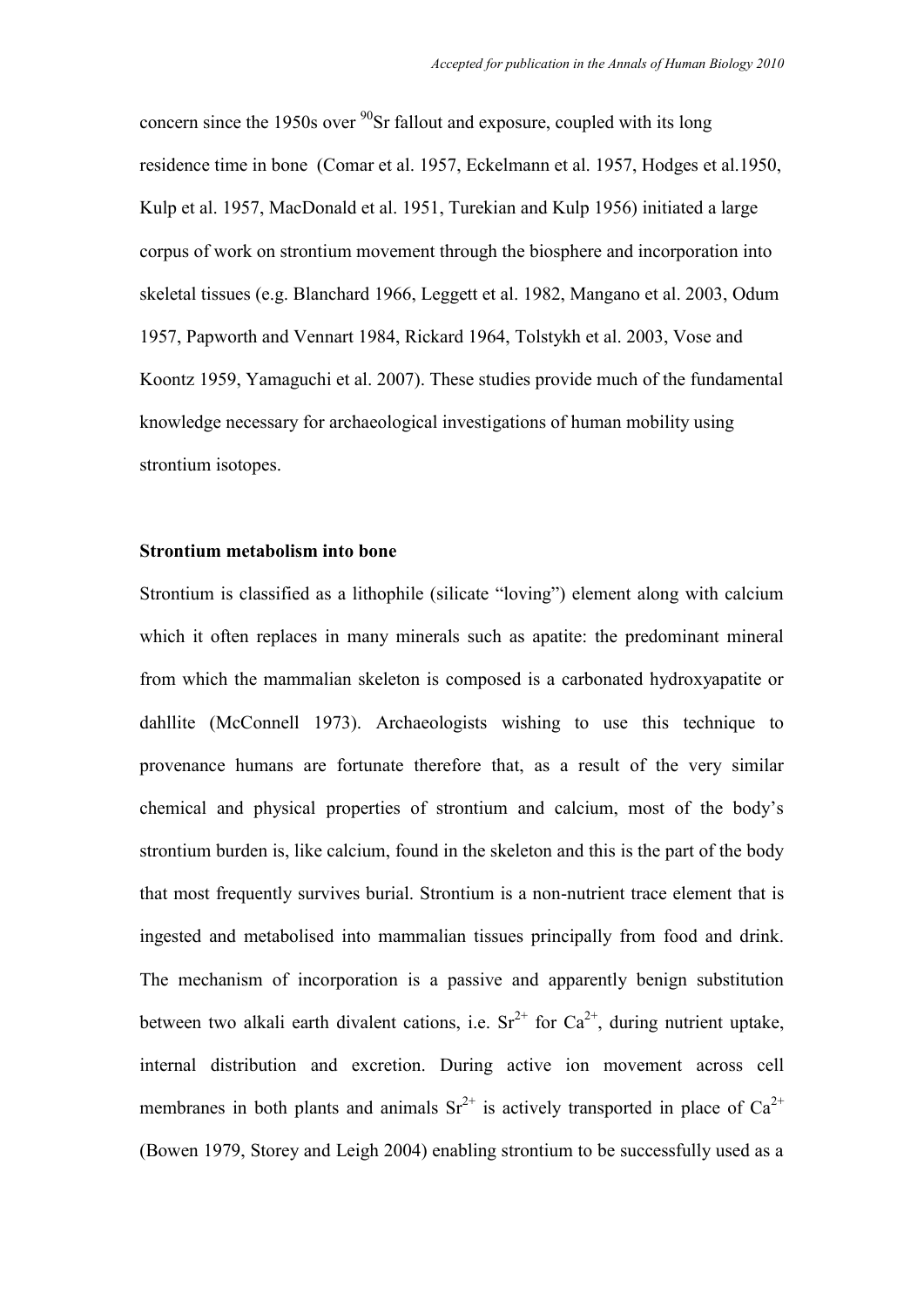tracer in calcium-related clinical studies (e.g. Rokita et al. 1996). It is incorporated into the carbonate hydroxyapatite lattice at four-fold  $Ca^{2+}$  sites (Rokita et al. 1993) Vukovic et al. 1998) and also by adsorption onto the crystal surface (Dahl et al. 2001, Parker and Toots 1980). In laboratory studies, the amount of strontium incorporated into the skeleton of animals is believed to directly reflect the amount available from the diet and environment, i.e. it is dose-dependent (Boivin et al. 1996, Dahl et al. 2001, Pan et al. 2009, Price et al. 1986), as there are no known homeostatic mechanisms that specifically regulate levels of such non-nutrients (Parker and Toots 1980).

Strontium is distributed relatively homogeneously in the skeleton and concentrations of strontium in skeletal tissues from a single individual are very similar, with bone and dentine containing slightly more than enamel (Aufderheide 1989, Montgomery 2002, Parker and Toots 1980, Turekian and Kulp 1956, Underwood 1977). *In vivo* strontium concentrations in bone and teeth appear, like isotope ratios, to vary geographically (Brudevold and Söremark 1967, Turekian and Kulp 1956, Underwood 1977). This could be due to regional variations in bedrock geology, water and food, or cultural differences in subsistence strategies and the types of diet, but the sources of variation have not been extensively researched or fully characterised. Reported values for modern human skeletal and dental tissues are typically 50-300ppm (Brudevold and Söremark 1967, Elliott and Grime 1993, Hancock et al. 1989, Underwood 1977). Animal tissues exhibit a similar range, although herbivores tend to have higher concentrations than carnivores in the same locality and foodchain because plants are strontium-rich and meat strontium-poor, with most of the body"s strontium residing in the bones which are rarely eaten (Bocherens et al. 1994, Tuross et al. 1989).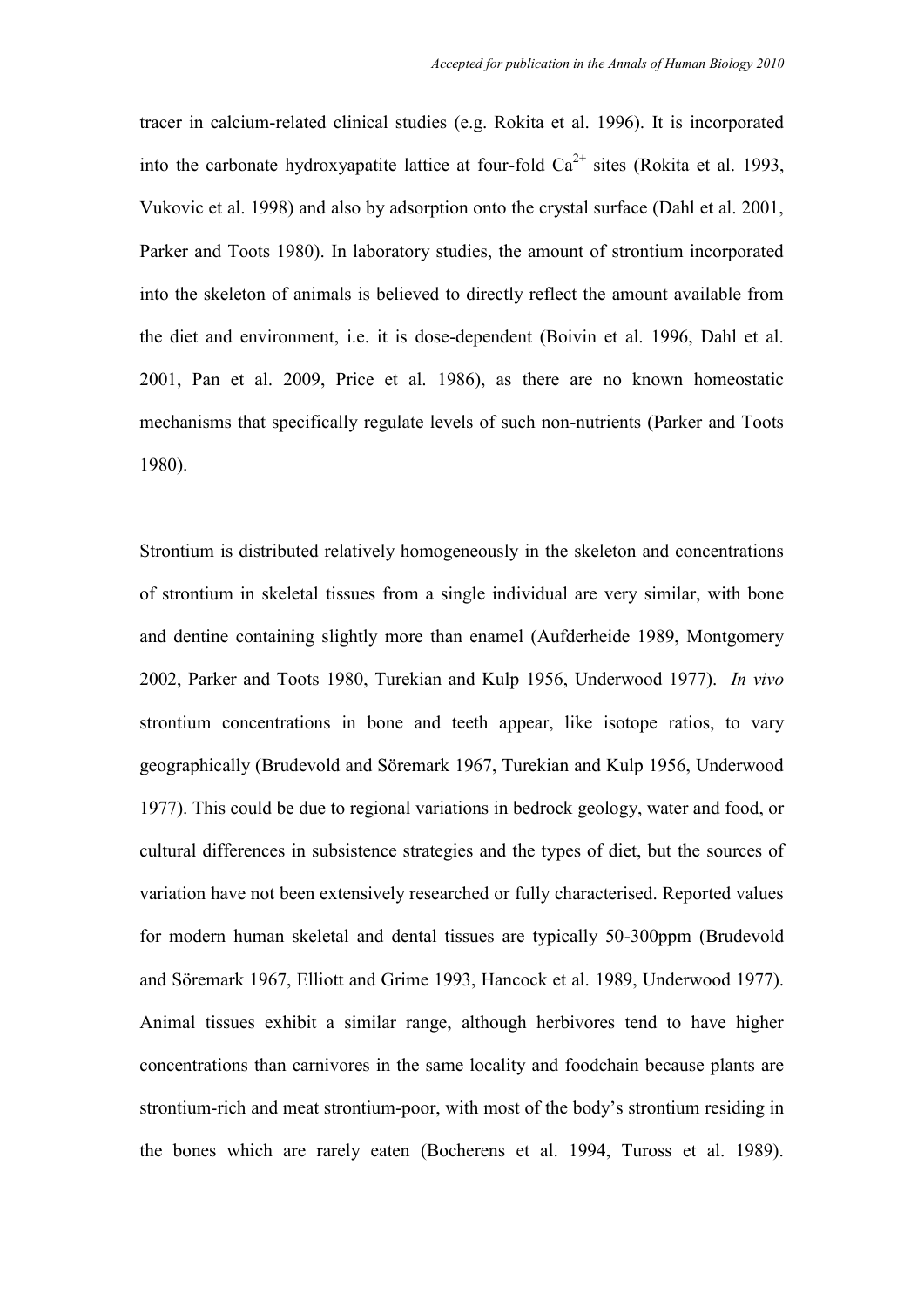Nevertheless, it is extremely rare for any mammalian tissues to exceed 1000 ppm (Radosevich 1993) and a concentration plateau effect in bone has been observed in clinical studies where high levels of strontium are administered (Dahl et al. 2001).

The ratio of Sr/Ca is widely used in archaeological and modern food chain studies to identify the trophic level, and hence types of food, that an individual exploited (Blum et al. 2000, Burton and Price 1999, Burton et al. 1999, Burton and Wright 1995, Elias et al. 1982, Sealy and Sillen 1988, Sillen et al. 1995). There is a progressive biopurification, i.e. discrimination against  $Sr^{2+}$  in favour of  $Ca^{2+}$ , at each successive trophic level in both marine and terrestrial environments (Burton and Price 1999, Comar et al. 1957, Elias et al. 1982, 2561). This works well with single-component diets but, in practice, has proved difficult with multi-component diets (Burton and Wright 1995). Mineral metabolism is an extremely complex interaction between many variables that affect trace element bioavailability. Some are physiological and intrinsic to the individual such as health status and age and some are intrinsic to the particular composition of ingested foods. Individual strontium metabolism is, therefore, dependent upon many factors and synergisms/antagonisms, only one of which is the amount of calcium in the diet. For example, strontium-uptake is suppressed in high-calcium or protein-rich diets (Aufderheide 1989, Burton and Wright 1995, Lambert and Weydert-Homeyer 1993, Underwood 1977), and due to the low levels in milk, by consumption of dairy produce (Ezzo 1994). Strontium-uptake is increased in high phytate and fibre diets which actively reduce calcium absorption (Lambert and Weydert-Homeyer 1993) and accordingly, herbivorous diets (Alexander and Nusbaum 1959, Underwood 1977). Consequently, the strontium concentration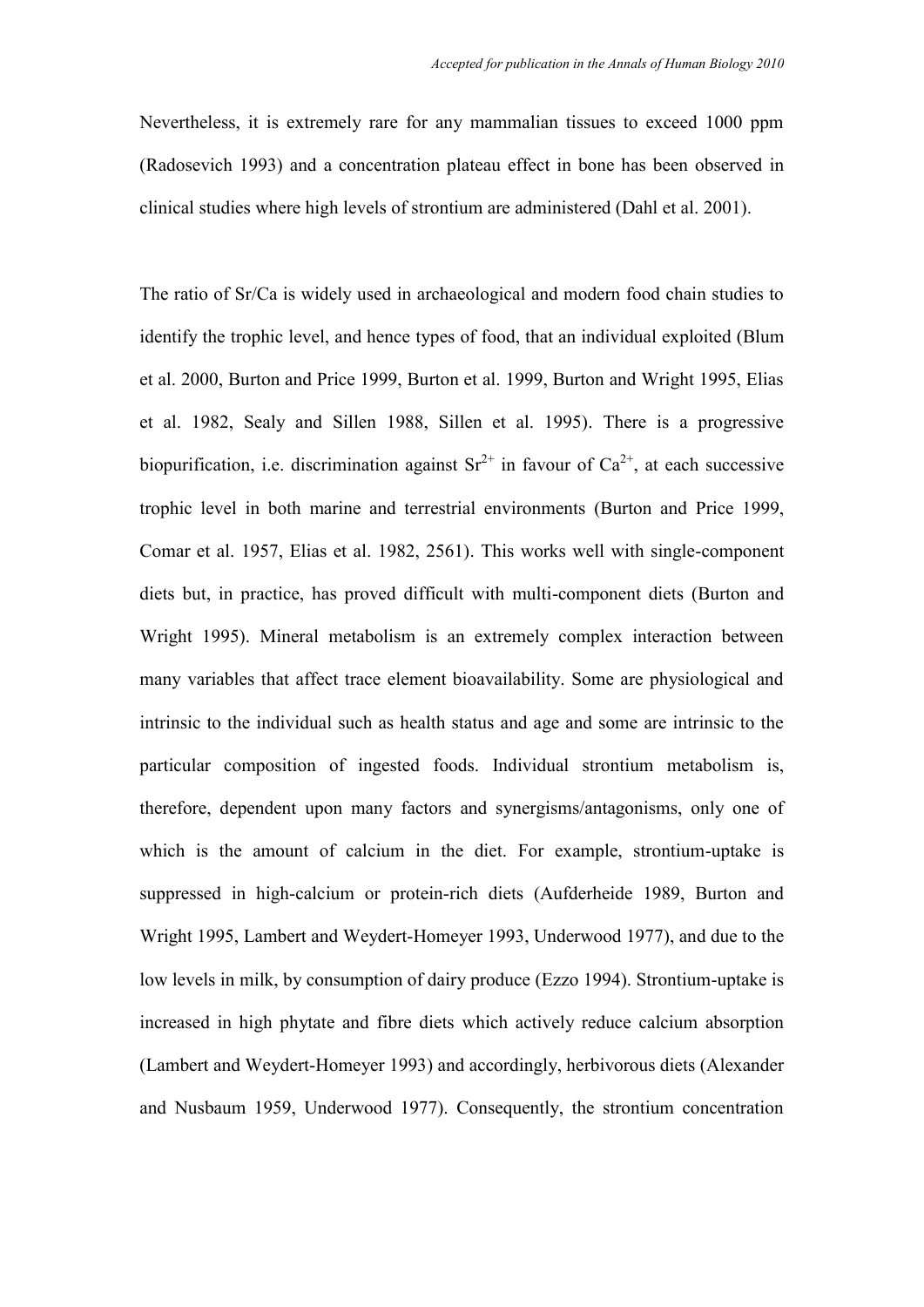measured not only reflects the amount of strontium that is ingested but, if calcium levels are not constant, it is sensitive to the amount of calcium.

These factors may result in dietary components contributing disproportionate amounts of strontium that are unrelated to how much of the food is consumed. On balance, it would appear that, in omnivores such as humans, the plant part of the diet is likely to be the dominant contributor to skeletal strontium signatures with a comparatively negligible input being derived from animal sources (Burton and Price 2000, Elias 1980). This is perhaps fortunate given the ease with which wild and live domestic animals can move around the landscape (Bentley and Knipper 2005, Pellegrini et al. 2008, Towers et al. 2010).

#### **Assessing the biogenic integrity of excavated skeletal tissue**

Clearly, there is an *a priori* assumption in archaeological trace element and isotope studies that *in vivo* signatures can be retrieved and any exchange, substitution or equilibration between the biogenic tissue and the burial medium has been negligible. For the vast majority of archaeological remains the burial medium is soil and preservation (or survival) is a result of the physical, chemical and biological interaction between soil and skeleton. As many researchers have pointed out this can vary on both large and small scales, from cemetery to cemetery and between two teeth from the same jaw (Henderson 1987, Radosevich 1993, Sponheimer and Lee-Thorp 1999). Preservation does not appear to be directly related to the length of time that skeletal remains have been buried: *"diagenesis is only incidentally a time-dependent*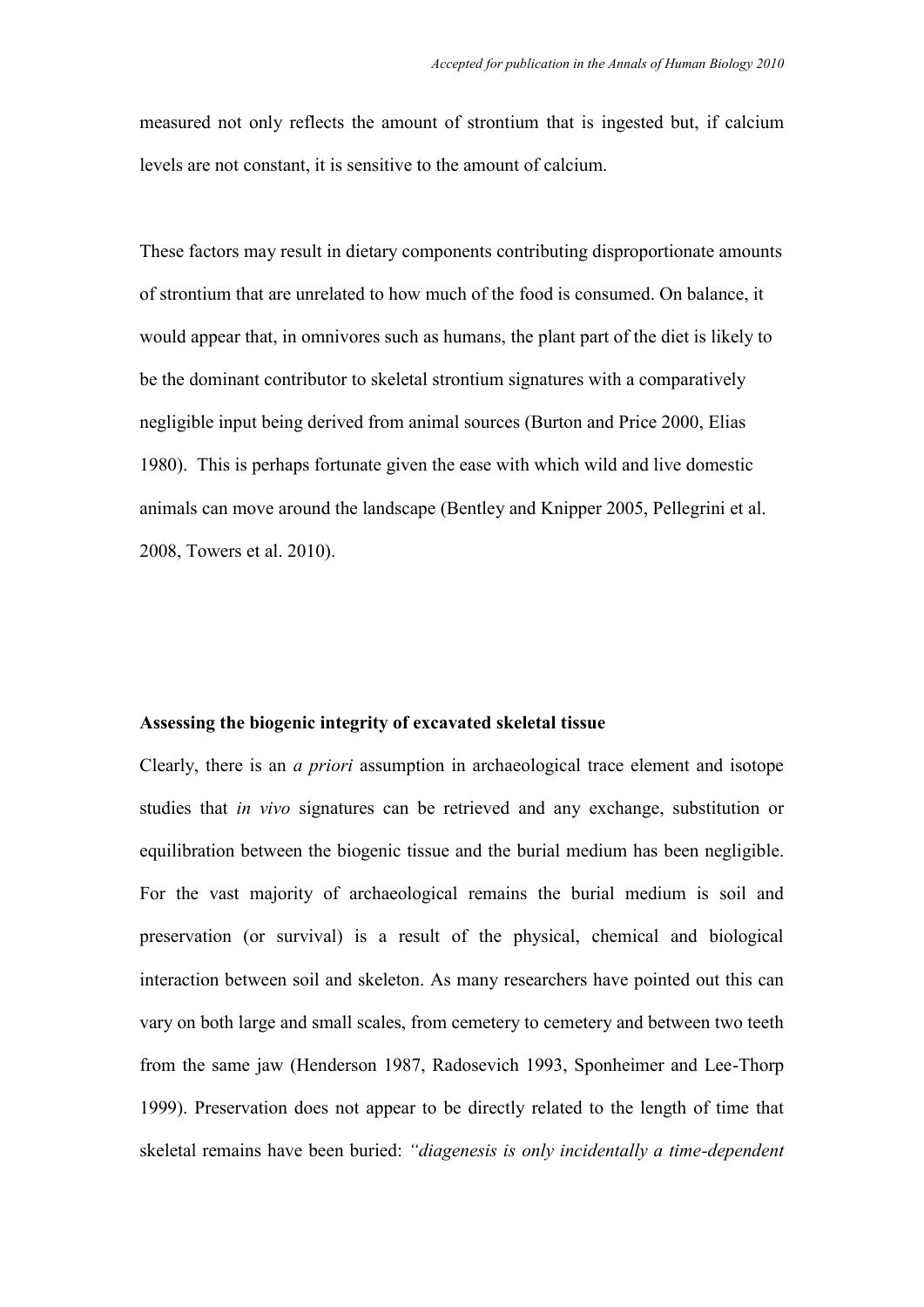*process."* (Parker and Toots 1980). However, several studies have concluded that chemical alteration can occur remarkably quickly and then remain relatively stable thereafter (Koch et al. 1997, Sponheimer and Lee-Thorp 1999, Trueman et al. 2004).

Mature enamel has considerably higher density and much lower porosity than any other skeletal tissue and is kinetically more stable. At the point of burial it is virtually entirely mineral, in effect already *"a living fossil"* (Robinson et al. 1986). During burial, it retains the micro-morphology created during matrix formation over millions of years and is normally indistinguishable microscopically from modern tissue (Boyde et al. 1988, Kolodny et al. 1996).

In a large number of biochemical and isotope studies, enamel is considered to be stable and resistant to structural and chemical change over geological (Bocherens et al. 1994, Glimcher et al. 1990, Horn et al. 1994, Kolodny et al. 1996, Michel et al. 1995, Michel et al. 1996, Rink and Schwarcz 1995, Wang and Cerling 1994) as well as archaeological time scales (Budd et al. 2000, Elias et al. 1982, Ericson 1993, Koch et al. 1997, Lee-Thorp and van der Merwe 1991, Montgomery et al. 2000, Nielsen-Marsh and Hedges 2000, Price et al. 2002, Price et al. 1994a, Robinson et al. 1986, Trickett et al. 2003, Vernois et al. 1987). Enamel and dentine contain the same carbonate hydroxyapatite mineral phase but their structure, formation process, crystal size and organic content are very different. These differences reflect the specific functions for which each tissue is created and as a consequence dentine bears far more similarities to cortical bone than to enamel. It should, therefore, be expected that enamel would also react in dissimilar ways to dentine and bone when subjected to post-mortem taphonomic and diagenetic processes. Consequently, although it would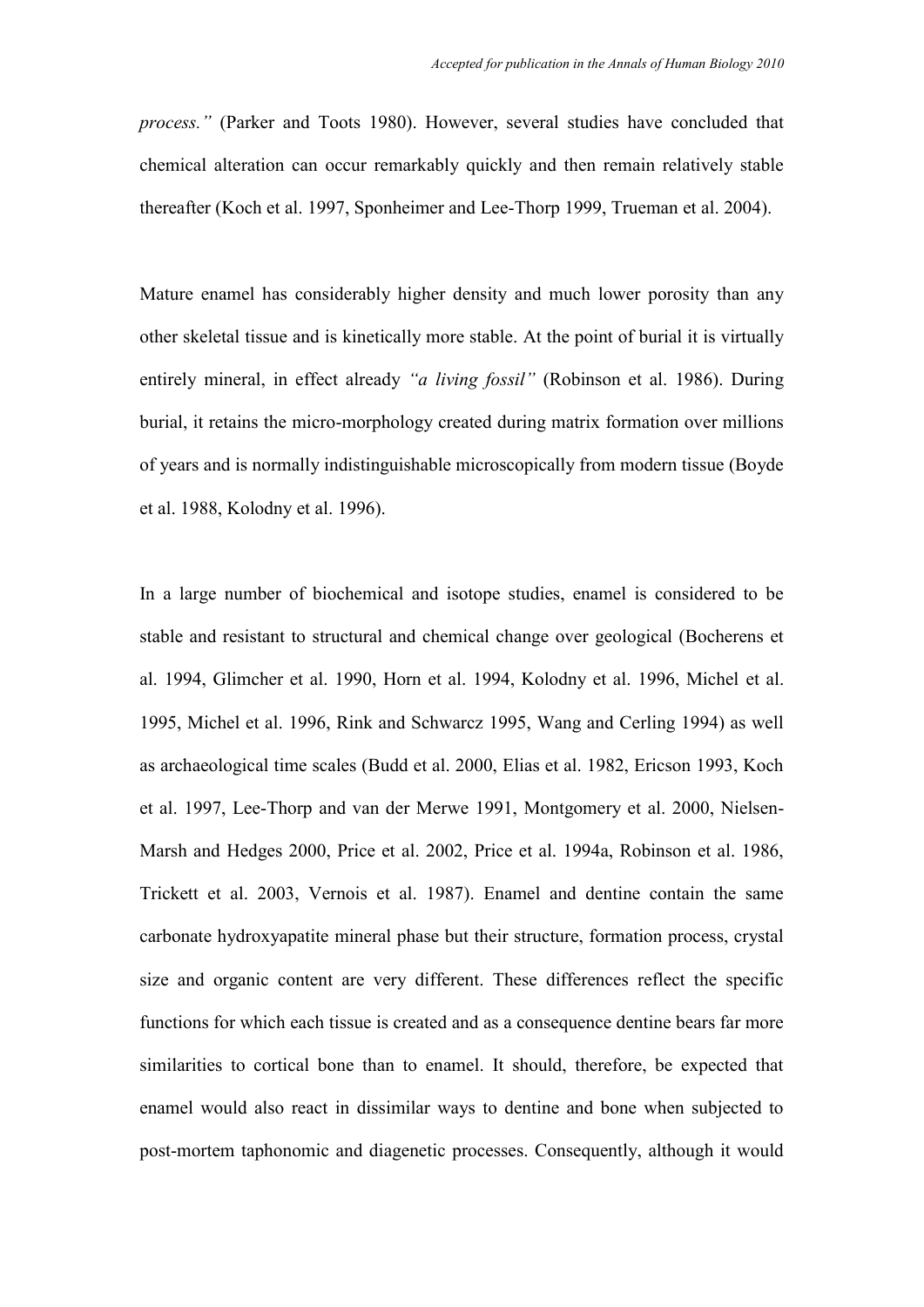be very useful to use bone and dentine to extend the period of life for which strontium isotope data can be obtained, and methods have been suggested for the removal of diagenetic strontium from bone and dentine (e.g. Sillen and Legeros 1991, Sillen and Sealy 1995), there are still major concerns over such data unless it is used simply to provide information about the burial soil or local biosphere strontium ratios (Evans et al. 2010, Montgomery 2002, Montgomery et al. 2007b).

#### **What time of life does enamel represent?**

Strontium is incorporated into enamel and primary dentine during mineralisation of the two tissues and neither tissue reforms nor remodels (Brudevold et al. 1977, Veis 1989, 189). Thus, the strontium isotope ratio and concentration will derive from those circulating in the plasma during the period of mineralisation, irrespective of the age of death of the human under investigation (Koch et al. 1997, Underwood 1977, Wieser et al. 1996). The period of life represented by individual teeth will vary with tooth type but for the permanent dentition it ranges from the peri-natal period (first molar crown initiation) to about eight years of age when all but the third molar crowns should be complete (Gustafson and Koch 1974, Hillson 1996). Third molar crown mineralization is highly variable but the period represented is predominantly the adolescent years up to approximately 16 years of age (Hillson 1996). The enamel of a human tooth may take months to years to mature (Boyde 1989) and may thus be incorporating strontium throughout this period. There is an incremental structure to the initial organic matrix, e.g. the brown lines of Retzius which is subsequently "fossilized" during maturation when the majority of mineral ions are deposited in the tissue. However, maturation does not appear to necessarily proceed along the same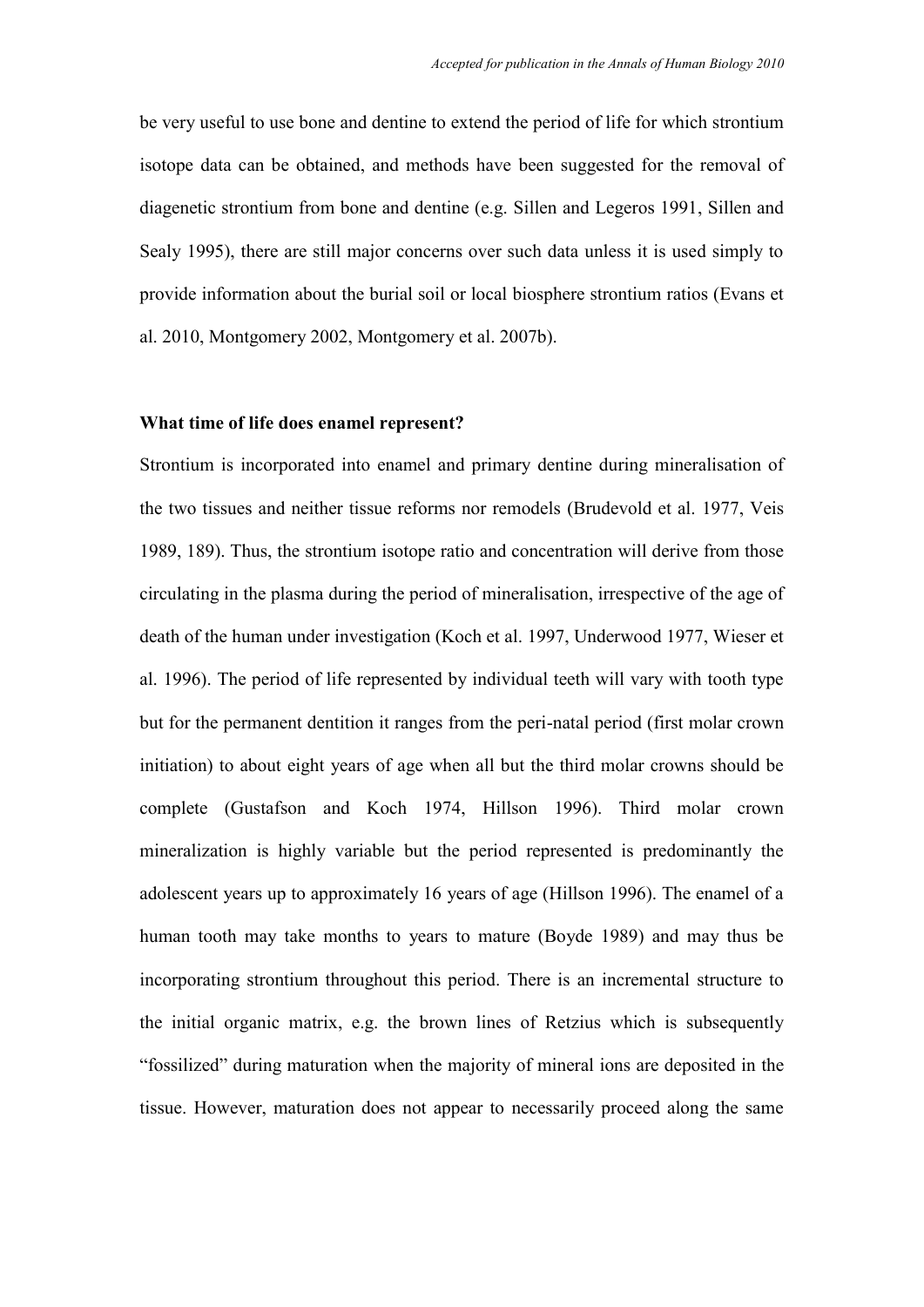trajectory as matrix deposition, on one front only, or at a regular pace (Boyde 1989, Suga 1982, Suga 1989).

Although there are concerns over the biogenic integrity of any strontium measured in excavated archaeological bone and dentine, the role of bone in mineral homeostasis during the individual's lifetime may impact on the resolution of any dietary signal that can be retrieved from enamel. Bone is a living tissue and subject to modelling (formation) and remodelling (turnover) processes throughout its lifetime. Both processes are functionally different and proceed at different rates and at different times in the skeleton (Priest and Van de Vyver 1990). Remodelling processes result in the release of previously incorporated strontium and the incorporation of new, or reincorporation of old strontium (Priest and Van de Vyver 1990). As a result, bone isotope ratios may change gradually throughout life and so offer the prospect of comparing enamel formed during childhood with bone formed mainly in later life. Although this may suggest that enamel represents a discrete time-slice of diet at the time the tissue was mineralizing and bone a long-term average over many years, it rests on the assumption that only recently ingested strontium is circulating in plasma and available for incorporation in the tissue. This may not be the case: enamel will not represent short-term diet, even if a very small sample is used, if the strontium is already an average of several months or even years of strontium ingestion *before* it is incorporated into the enamel. Such a reservoir effect has been postulated to explain intra-enamel gradients in hypsodont bovine molars even when the sample size is reduced to a shallow 100 μm laser ablation craters (Balasse 2002, Montgomery et al. 2009). Data from studies of human exposure to heavy metals demonstrates long-term residence of heavy "bone-seeking" elements, possibly as a result of storage and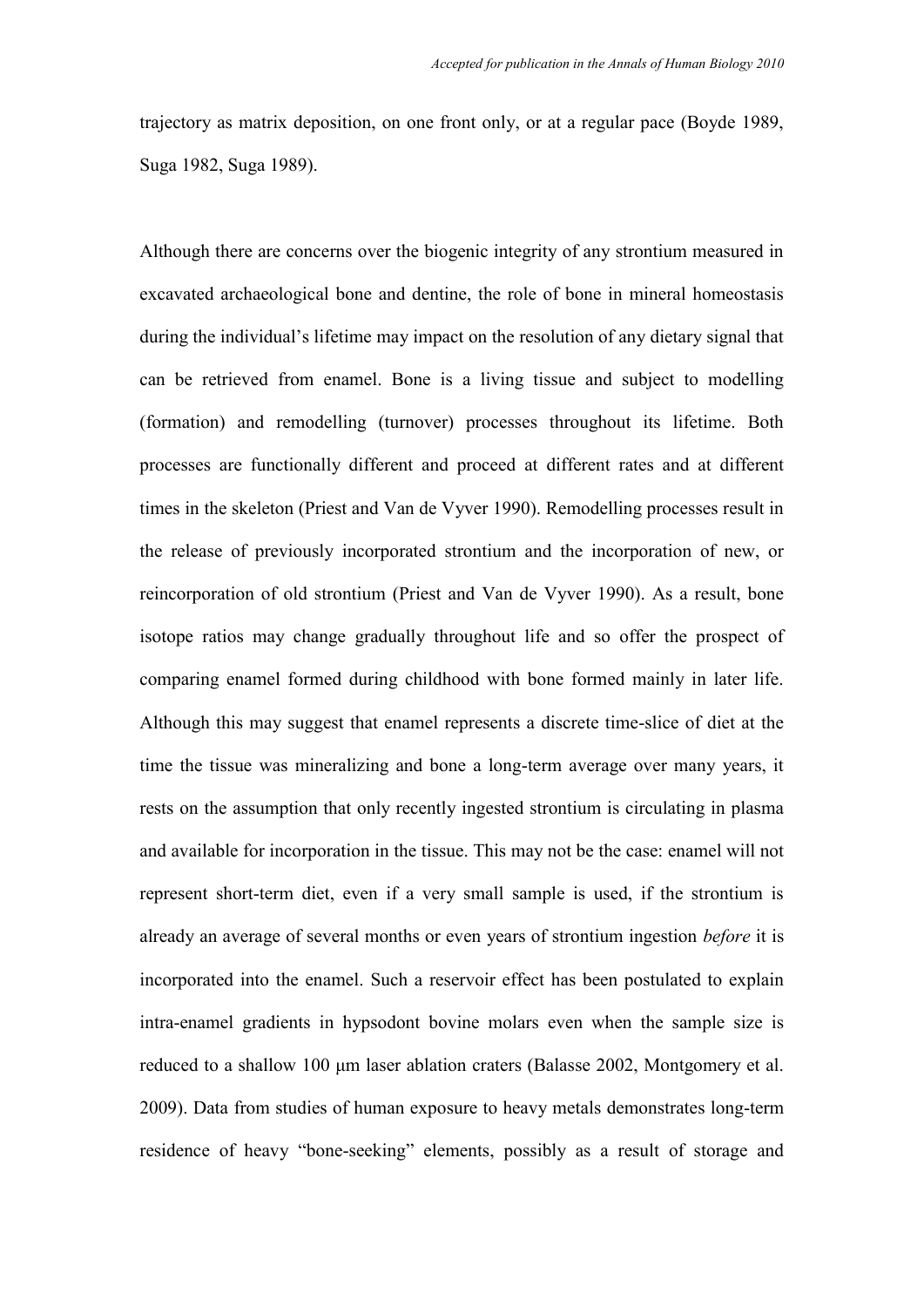recycling by the skeleton through such processes as calcium homeostasis. Residence times of different elements in the body can vary considerably and will be dependent on bone turnover rates, calcium intake, age and health status (Papworth and Vennart 1984, Rabinowitz 1991, Rabinowitz et al. 1973). For example, Gulson et al. (1999) showed that 50% of the lead circulating in the blood of pregnant women resident in Australia had been remobilised from old skeletal stores deposited prior to their migration to Australia. Strontium, like calcium, has a long residence time in the body of 800 to 1600 days and studies suggest retention after 400 days, most likely as a result of buffering from skeletal stores, can still exceed 10% of the original dose (Barenholdt et al. 2009, Bowen 1979, Dahl et al. 2001). Elimination rates from bone can be age and sex dependent but studies of  $Sr^{90}$  in humans suggest they rarely exceed 6% per year (Degteva and Kozheurov, 1994; Tolstykh et al., 1997). Moreover, strontium incorporated by heteroionic substitution into deep cortical bone during modelling will have a longer residency time than strontium in exchangeable pools of bone that participate in calcium homeostasis, e.g. bone surfaces, and will take longer to remobilise than that incorporated by a fully grown adult subject only to the processes of remodelling and surface exchange. Data obtained from tooth enamel that formed in infancy may thus represent a shorter period of time as the skeleton itself is very young and the residence time of strontium in the skeleton of growing children may be shorter due to a highly vascular and chemically active skeleton (Leggett et al., 1982; Dahl et al., 2001).

These factors highlight the complexity of heavy metal uptake and residence in the skeleton and its dependence on multiple physiological and environmental factors,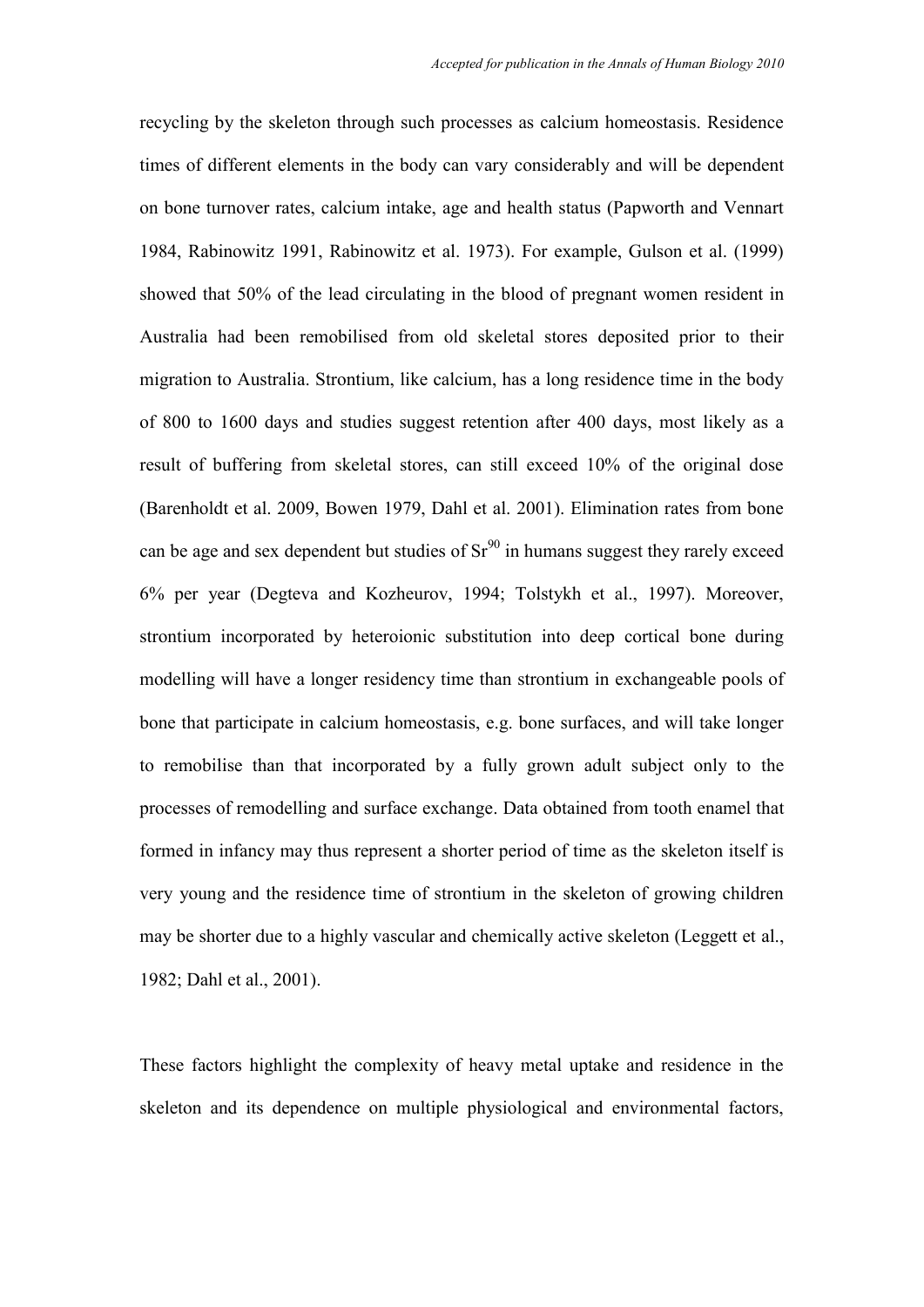most of which will not be known with certainty for the majority of archaeological skeletons.

#### **How do we establish the local signature?**

Despite the myriad opportunities for geologically and physiologically induced variation, many of which have not yet been fully characterised or explored, it is usually possible to establish whether the strontium isotope ratio obtained from a skeleton can be obtained from the locality in which it was buried or not. Strontium isotope ratios can only vary between the available strontium end-members: in the improbable scenario that there is only one source of strontium available locally and it provided a ratio of 0.7075, everybody would have a ratio of 0.7075, there would be no normally distributed range of ratios amongst the population because the strontium isotope ratio cannot be altered measurably in low temperature biological processes. If two sources were available, for example 0.7075 and 0.7092, everyone's strontium isotope ratio would fall between these two values (Figure 1). Consequently, an individual with a ratio of 0.7097 could not have eaten locally sourced food as child.

However, isotopes cannot reveal whether the food was brought to the person, or the person went to the food. This is a major problem if the study involves modern people. In the West, a meal can involve food from not only different countries but different continents: sugar snap peas from Zimbabwe; sweetcorn from the United States; beef from Argentina; butter from New Zealand; wine from Italy; and mineral water from Fiji. Even within a single country, food may be mass produced and distributed widely leading to homogenisation of the regional isotope signatures as was found in a study of modern inhabitants of Norway who bore no relation to the ancient, granitic rocks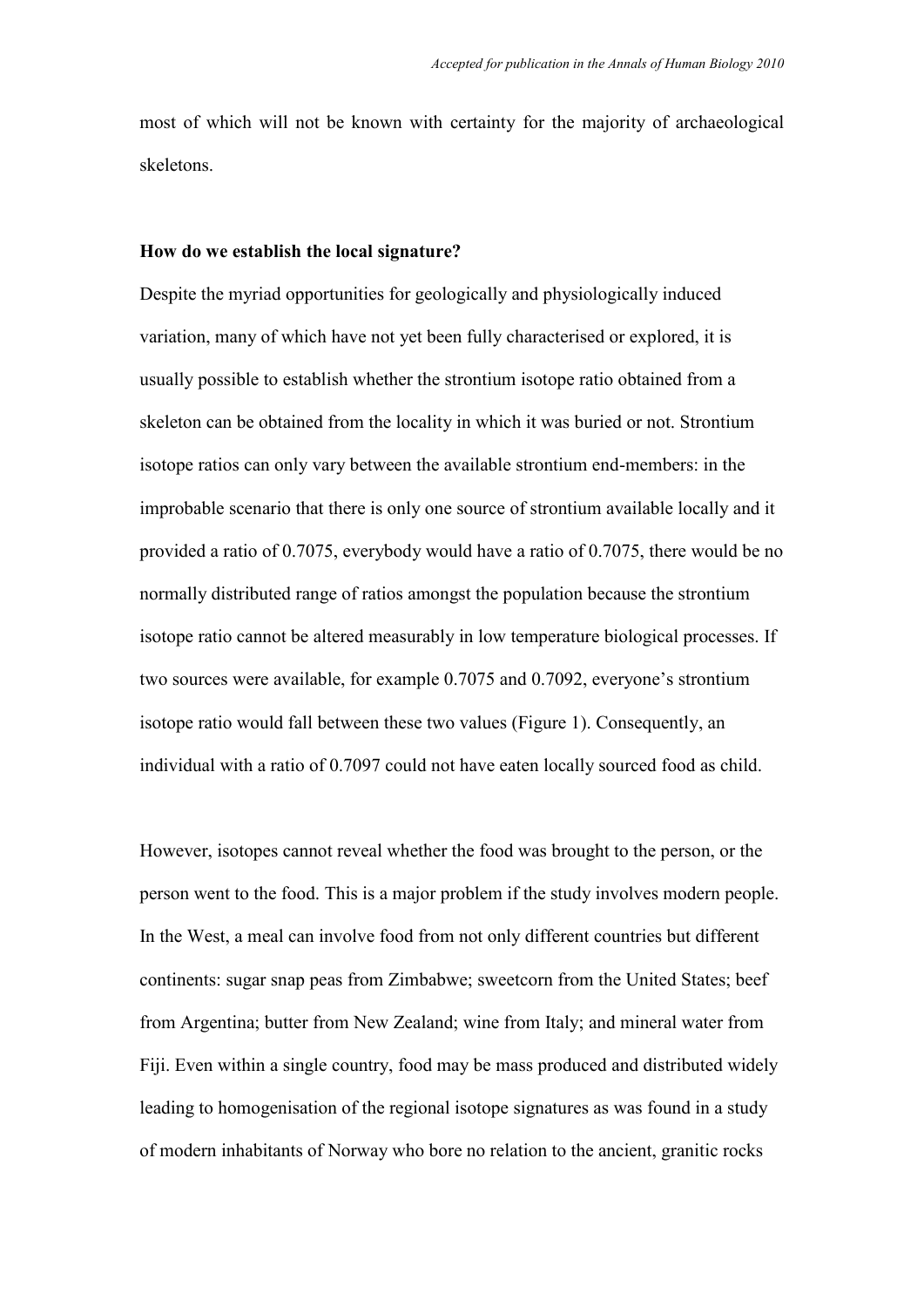from which the country is predominantly composed (Åberg et al. 1998). Mass produced feed for cattle in a society eating a large amount of meat and diary products was proposed as the reason. In developing countries, where the link between people and the land may be assumed intact, food aid produced many thousands of miles away from where it is consumed, may swamp any locally derived strontium isotope ratio and sever the link between the person and the place of origin. Transport of food over long distances may also be a problem for archaeological studies in certain periods or places. During the Viking settlement of Iceland for example, grain production on Orkney increased dramatically (Bond et al. 2004). If this grain was shipped to Iceland, its inhabitants would have isotope signatures that would identify them as Orcadians rather than Icelanders. Nonetheless, for most archaeological studies, sustained and successful transportation of food or water was probably unlikely and the assumption is thus made when a ratio is inconsistent with local strontium values that the individual was living elsewhere during the time the tooth in question mineralized. For sedentary farming communities, this may indeed be a valid assumption, but there are food procurement strategies that may have involved a wholly mobile subsistence regime or seasonal mobility such as transhumance. Equally, the exploitation of different local environmental niches, for example, if they grazed animals on the hills and grew crops in the valleys, may be reflected in the strontium isotope ratios of a mixed farming community if they contributed different strontium ratios. In some places, there may be several sources of strontium from which foods can be obtained (Figure 2). However, this may not be the hopelessly complex situation it first appears: given the observations that meat and milk do not contribute strongly to metabolised strontium if plants are also eaten, would the exploitation of the hill-land for grazing leave any trace in the human strontium isotope ratios? Furthermore, if the community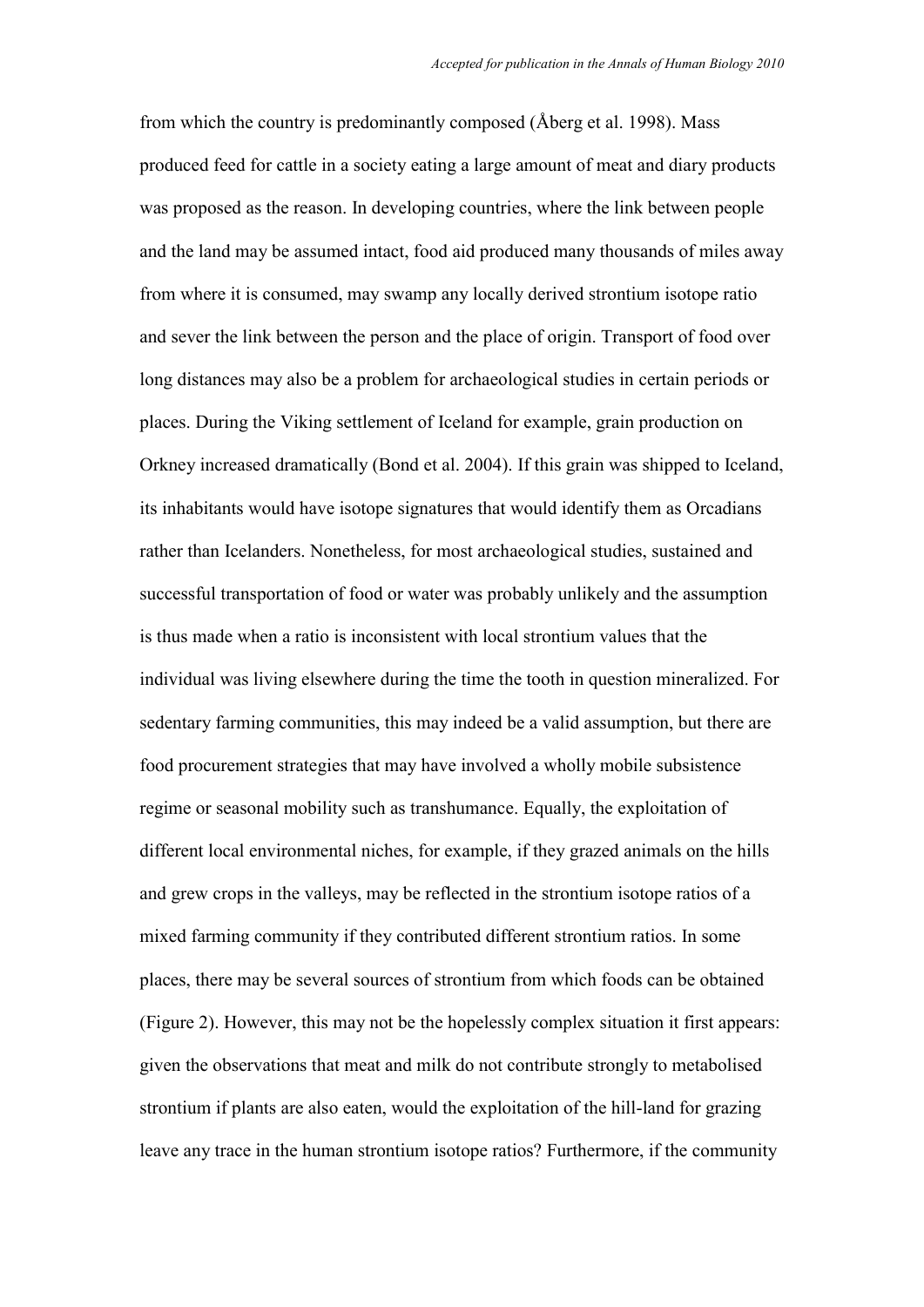under investigation lived near the sea they may have exploited coastal resources but again, eating fish and marine mammals may not be visible in their strontium isotope ratios whilst eating seaweed or foods preserved with sea-salt might (Burton and Price 1999, Montgomery et al. 2007b).

## **How different strontium sources contribute to human isotope ratios**

The strontium isotope ratio of a piece of tooth enamel is a single figure: a weighted average derived from all the food and drink ingested, absorbed through the gut, released from the skeleton and finally deposited in the mineral lattice structure of the enamel over the period of mineralization. In itself and out of context, the resulting number may not signify a specific geographic location. For example, imagine a small community living on the Isle of Skye who sourced their food from two places: the Red Cuillins (granite) and the adjacent Black Cuillins (basalt). The granite will supply a strontium isotope ratio of approximately 0.720, the basalt a ratio of 0.705 (Evans et al. 2009). If the individuals in the community had differential access to food produced from these two end-members whilst their enamel was mineralizing, for example, some individuals ate little or no grain due to a preference for meat or as a result of harvest failure at the time of enamel mineralization, their strontium isotope ratios would fall on a mixing line somewhere between the two sources (Figure 3). However, if the contribution to plasma strontium from these two sources was very similar and everyone ate more or less the same diet, the weighted averaged ratios in the tooth enamel of the community exploiting them may be very similar, for example, 0.712 (Figure 4). On its own, 0.712 would be indicative of people originating from a region of Old Red Sandstone (Evans et al. 2010); but they are not. They do not live on any terrain that would provide such a value but have obtained it simply because it is the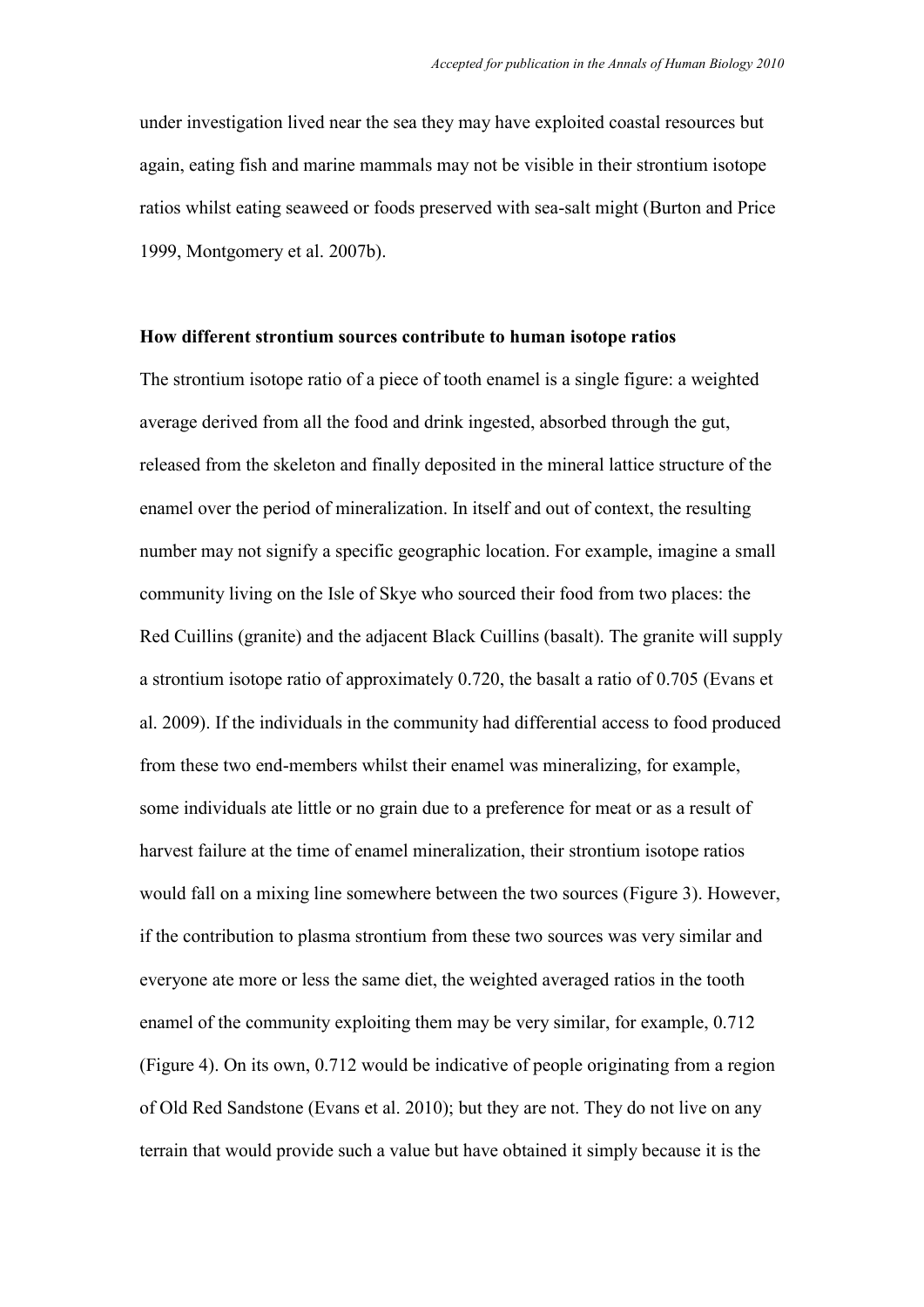result of mixing of strontium from two food types sourced from very different rocks. If they grew their crops (strontium-rich) on the basalt and grazed the animals (strontium-poor) on the granite, it is likely their strontium isotope ratios would be nearer the basalt than the granite, say for example 0.708 (Figure 5). Co-incidentally, this is also a value that would indicate food sourced on marine carbonates such as chalks and limestone (Evans et al. 2010, Montgomery et al. 2000, Montgomery et al. 2007a). If such a value were obtained from the inhabitants of Skye, it could be attributed to the Durness limestone valley to the south of the Cuillins which is sheltered and fertile (Evans et al. 2009). Should choice be the only factor controlling land-use in prehistory, this valley would be the most productive place to cultivate crops, on what is otherwise a marginal island for agriculture. Thus, a variety of geological terrains may be available and may be occasionally exploited for food, but in sedentary farming communities, people are far more likely to have strontium isotope ratios that reflect the rocks underlying the good arable land.

Transported atmospheric dust and aerosols may be a major consideration when working in arid or continental regions (Andersson et al. 1990, Benson et al. 2008, Negrel and Roy 1998), but is less of a problem in temperate, maritime islands such as the British Isles where rainfall is the major source of atmospheric deposition. The Isle of Skye, like much of the western Atlantic seaboard of Britain, has high rainfall throughout the year and increasing rainfall has been shown to gradually shift the ratios of strontium available to plants away from the rock toward that of rainwater (Figure 6) (Capo et al. 1998, Raiber et al. 2009), which in coastal regions is close to seawater, i.e. ~0.7092 (McArthur et al. 2001, Veizer 1989). The logical extension of this, is that two communities occupying the same type of geology but one subject to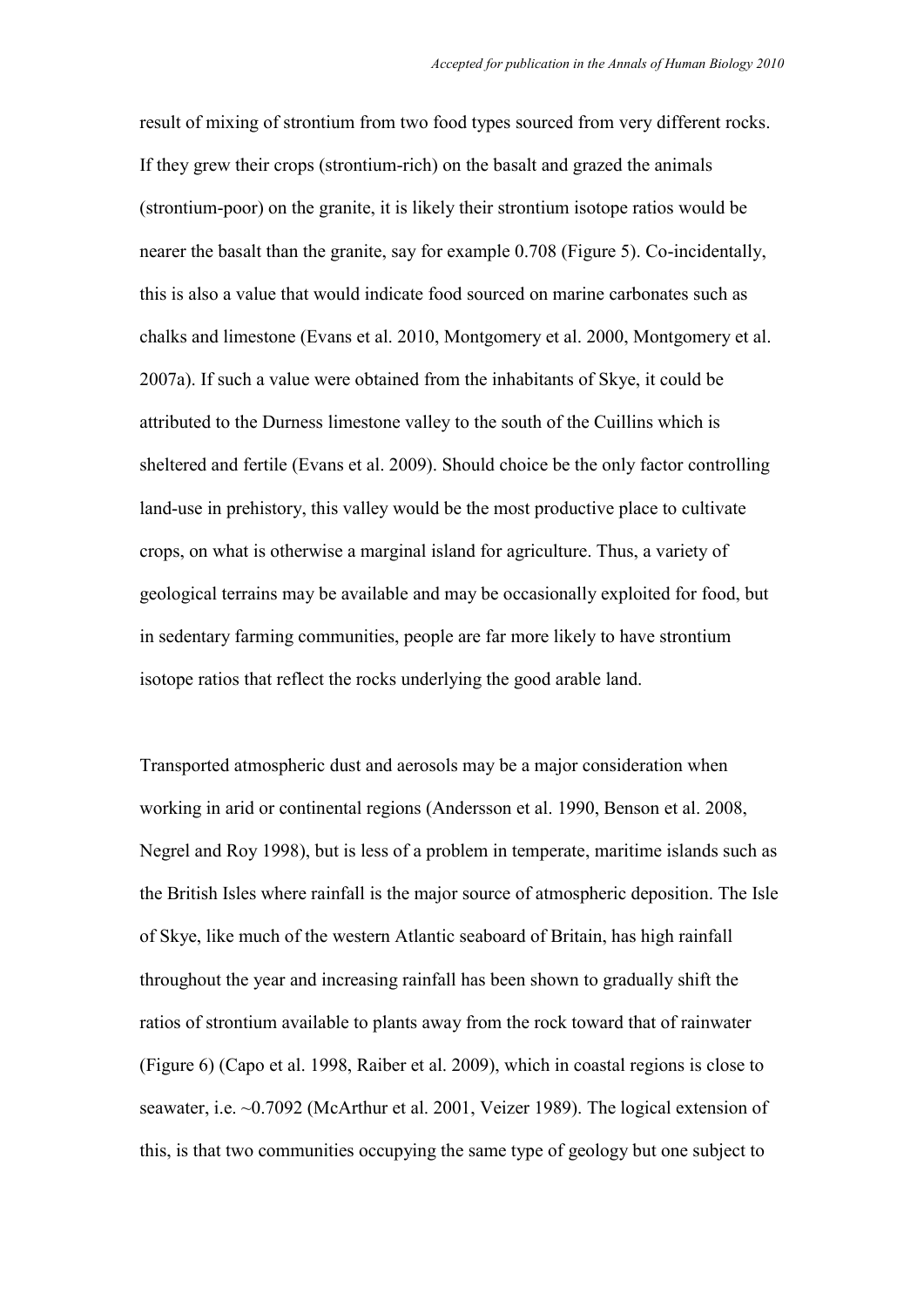high and one to low rainfall, may be characterised by quite different strontium isotope values. Similarly, the ratios that characterise a particular locality may change over time during periods of increased wetness or aridity. More research is needed to clarify these issues.

In addition to the marine-derived strontium deposited in rain, the crops grown by communities living in coastal regions will be subject to marine sea-splash and seaspray (Figure 7) which is a significant source of both nutrients and labile soil strontium (Whipkey et al. 2000). Seawater and brines have considerably higher strontium concentrations than freshwaters (Odum 1957) and increased salt intake either by deliberate direct ingestion or indirectly through aerial deposition into the local environment has been suggested as the reason that geologically-derived strontium is swamped in coastal dwellers who have marine-dominated strontium isotope ratios coupled with the high strontium concentrations modelled in Figure 7 (Montgomery et al. 2007b).

High enamel strontium concentrations have also been found in other island populations and prehistoric salt miners inland (Brudevold and Söremark 1967, Jay et al. 2007). Nonetheless, it should be stressed that although increased dietary sodium can result in a decrease in metabolised calcium, changes in absorbed strontium with increased salt intake have not been found in clinical studies of pre- and post-menopausal women (Evans et al. 1997, McParland et al. 1989). However, enamel is mineralized in early childhood when metabolism, efficiency of the gut, growth, bone formation and bone turnover rates may be very different: for example, children absorb lead much more efficiently across the gut wall than do adults and as a result are far more susceptible to lead poisoning (Bowen 1979). This question needs further investigation.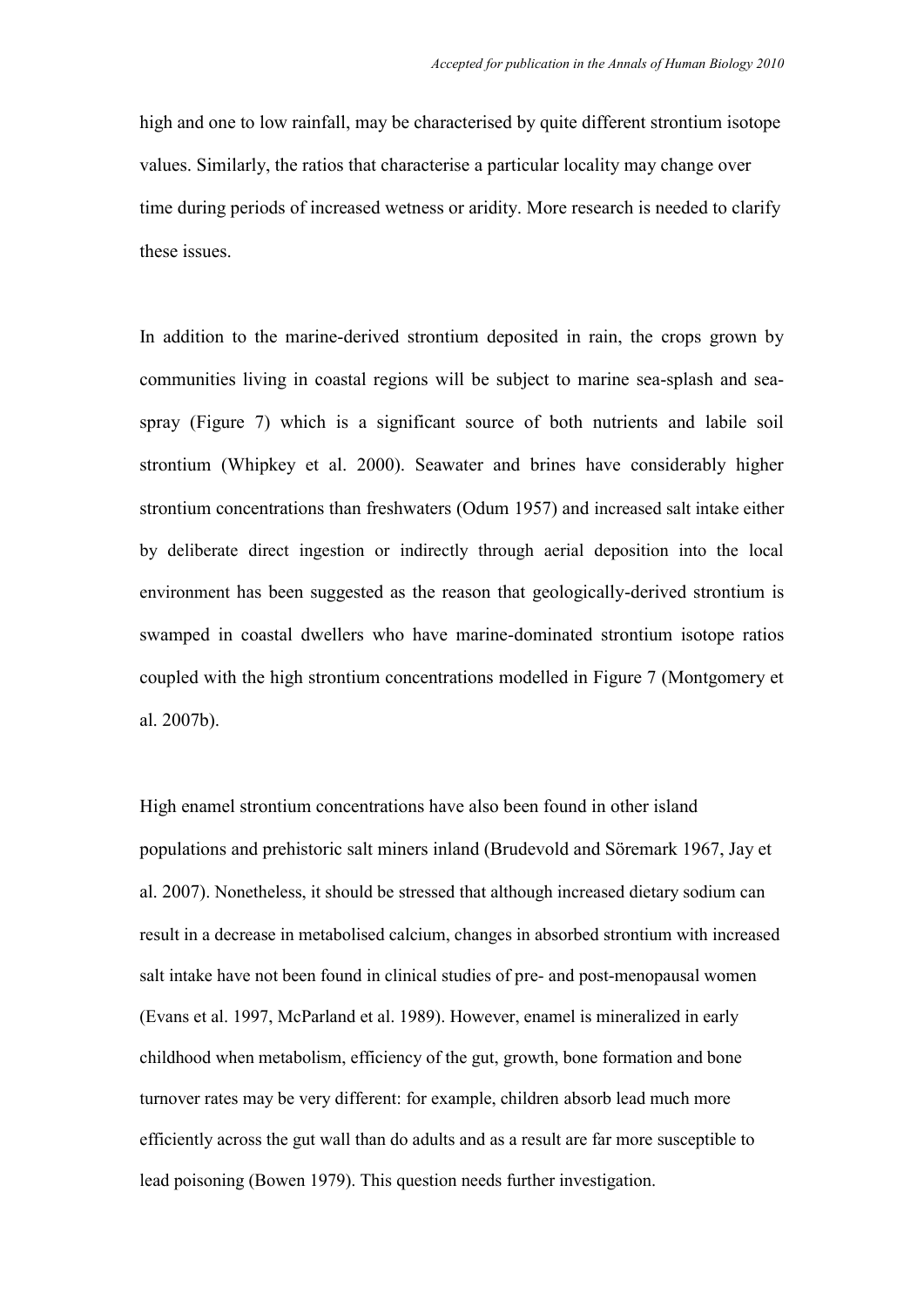The Isle of Skye is an unusual case because this small island is a microcosm containing rocks dating from almost every geological period from the PreCambrian through to the Tertiary (British Geological Survey 2001). Hence, its inhabitants could be exposed to as wide a range of strontium isotope ratios as are present in the whole of the British Isles (Evans et al. 2009). The opposite is true of many regions of the world where the geology can be extremely homogeneous over vast regions and the isotope signatures of people from a wide geographic area may be very similar; in such regions long-distance immigrants are liable to be rare but remarkably easy to identify. However, in a region of considerable variability such as Skye, whatever the ratio obtained from an archaeological burial, it would be difficult to say, using strontium isotopes alone, that an individual did *not* originate from the Isle of Skye. If every skeleton excavated from the island had a strontium isotope ratio indicative of limestone, it might be reasonable to assume that it would be difficult to survive there in the past without cultivating the limestone valley and an individual who had not done this was unlikely to originate from Skye. Unfortunately, there are only handful of extant archaeological burials because basalts and granites host acidic soils and peat, which in temperate, high rainfall regions are not conducive to bone survival. Consequently, there is a bias in the comparative data available because the vast majority comes from archaeological humans excavated from regions of alkaline rocks such as chalks and limestones; granite-dwellers are only likely to be found if they have left their homeland and been buried in a place where bone survival is good.

### **If not local - then where?**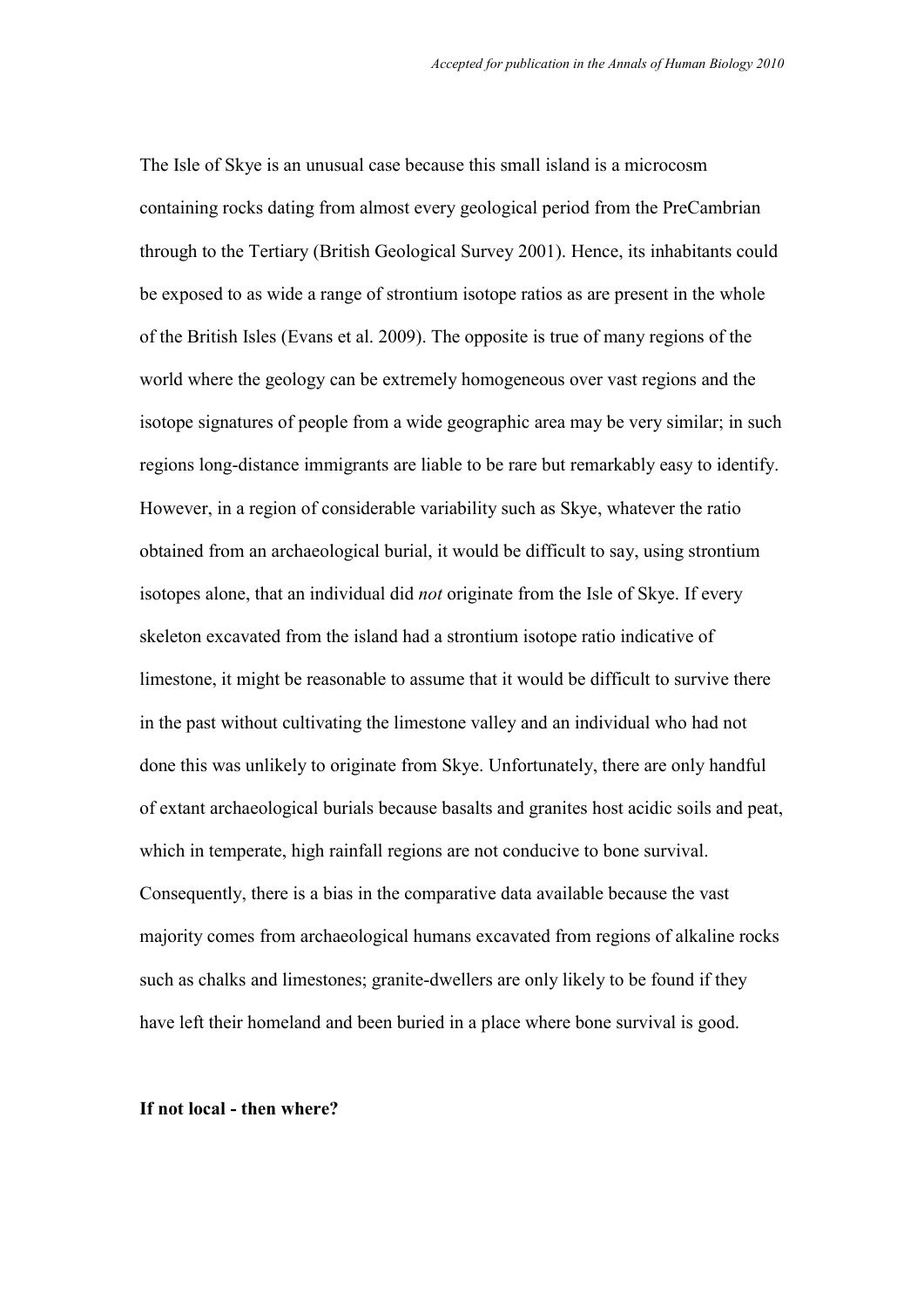Establishing whether a skeleton is of local origin is rarely the ultimate goal of strontium isotope analysis. The vast majority of research questions focus on the identification of immigrants amongst cemetery populations as these may illuminate major changes in material culture (Price et al. 2004), the primary colonisation of islands (Bentley et al. 2007a, Price and Gestsdottir 2006), invasions, slavery and warfare (Bentley et al. 2007b, Cox and Sealy 1997, Evans et al. 2006, Price et al. 2006, Schroeder et al. 2009). Once immigrants are identified, the next question is inevitably, if they are not from here, where did they come from? This is rarely simple because isotope analysis is an exclusive technique: it can only rule out places of origin and a strontium isotope ratio is rarely unique. In addition, as previously explained, some rock types simply do not preserve archaeological remains. Occam"s Razor may dictate the nearest overland route may be the most likely place of origin but given the archaeological period under investigation, migration theory about how and to where people migrate, this may not be a valid assumption. Recently, papers that specifically address the need for large scale maps of the geographic variation of biosphere strontium isotope ratios and including regions where bone does not survive have been published for use in archaeological or forensic provenancing studies, by measuring geographic variation in waters and plants (Evans et al. 2009, Evans et al. 2010, Hodell et al. 2004, Montgomery et al. 2006) but these are still few and coverage remains thin and uneven in many regions.

### **Studies of archaeological humans**

Many of the dietary regime models presented in Figures 1 and 3 to 7 are visible in Figure 8, which shows archaeological human enamel data from Hebridean islands off the northwestern seaboard of Scotland (Montgomery et al. 2007b). Although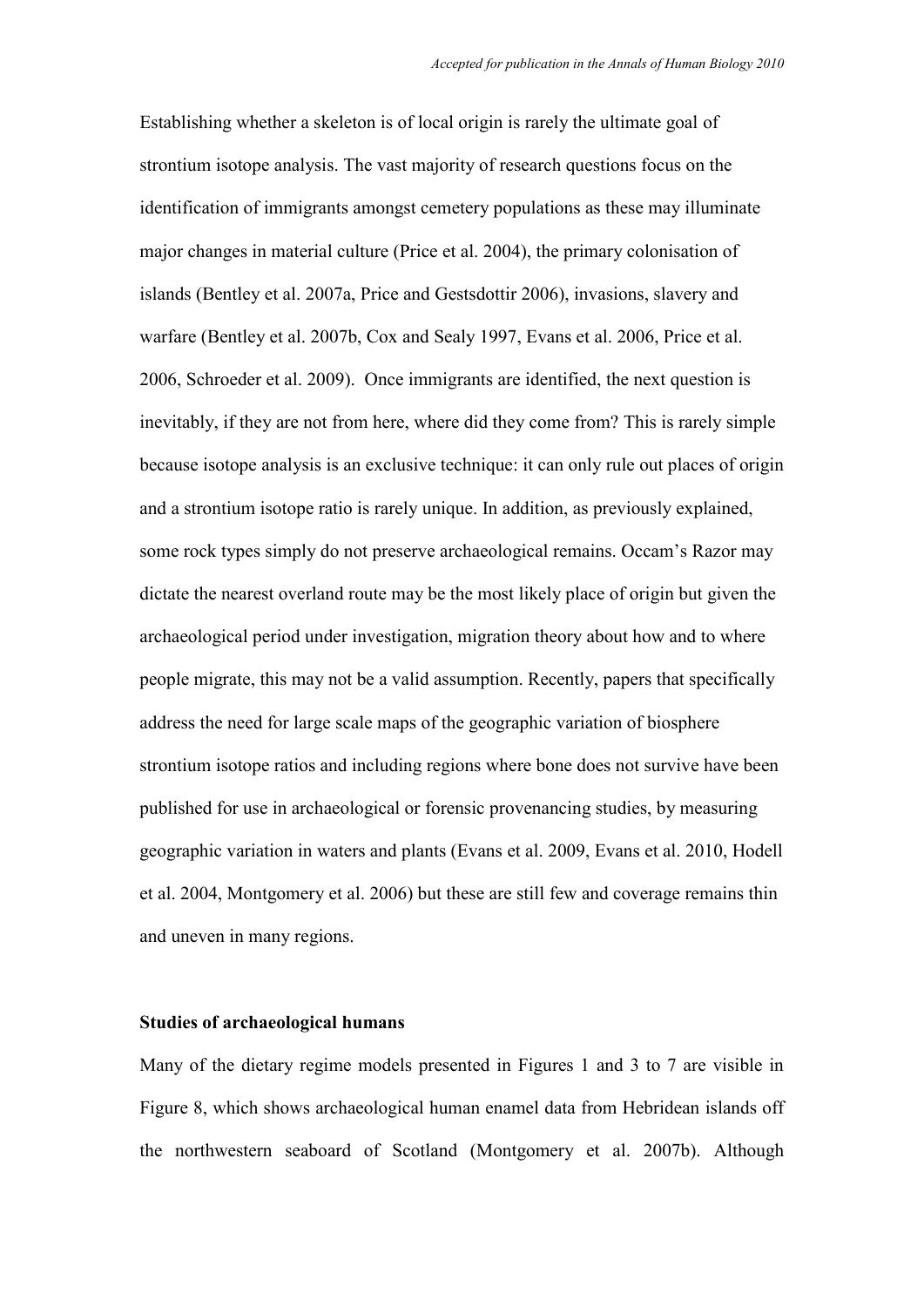complex, the plot can be teased apart into groups of individuals occupying different places in isotope space and, hence, different subsistence strategies. Non-local origins can be proposed for several individuals on various counts and supports the frequent use of sea travel in this region in the past. In situations such as this, strontium isotope data may not be suitable for statistical analysis to identify the population range because the data is unlikely to be normally distributed and would for example result for the coastal dwellers in a standard deviation that fell below the marine end-member which is clearly wrong.

Figure 9 is a group of prehistoric burials from the Yorkshire Wolds, a region of intense ritual activity with henges, cursus and hundreds of burial barrows, but little evidence for settlement in the Neolithic and Bronze Age (Manby et al. 2003). The mobile, eclectic subsistence strategy of the Neolithic population is evidenced from the diffuse cloud of enamel compositions. In contrast, the Bronze Age individuals show a much reduced variability and separate into two groups, one apparently living locally on the Chalk, and the other utilising foods sourced elsewhere but all were ultimately brought to the Wolds for burial.

Finally, Figure 10, illustrates a study of early Neolithic people buried at the site of Niedermörlen in Germany. The aim of this study was to use isotopes to investigate the initial expansion of farming across Europe and address the question of whether it spread as a result of farmers moving into new territories or local hunter-gatherers adopting a new, settled lifestyle (Nehlich et al. 2009). A group of individuals were present at the site who had high strontium ratios indicative, not of the easy to cultivate, loess filled valleys targeted by the early Neolithic famers, but of the granitic uplands.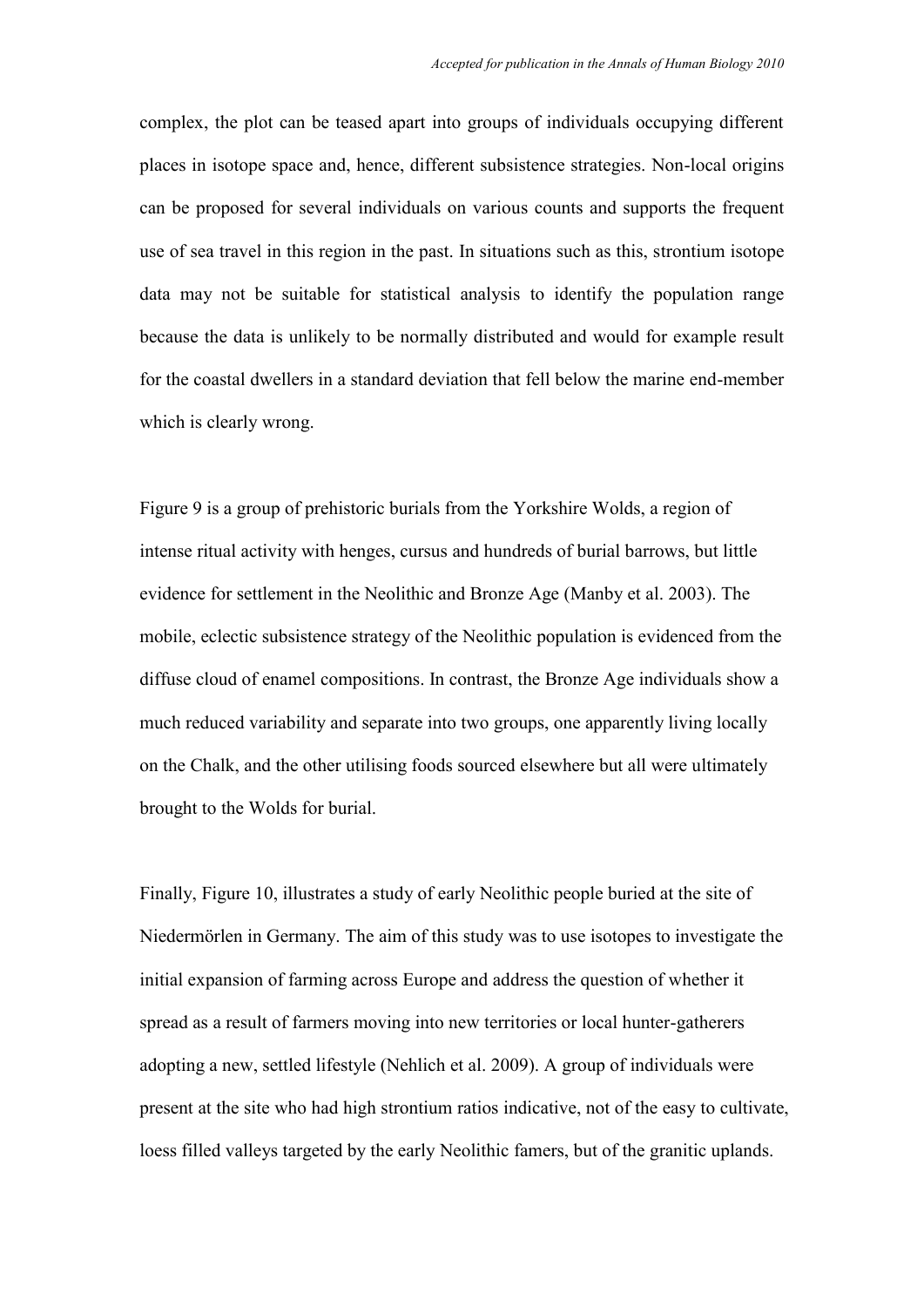These people had clearly come some distance to the site but perhaps the most poignant observation is that they were all children. No adults with such origins were found. One possible explanation may be because the community was transhumant, sending the children with the animals to upland summer pastures. If so, none survived to adulthood and all of the teeth that were measured in the study must have coincidentally mineralized during those summer months, which is somewhat implausible. Why these children were buried at Niedermörlen, why an upland origin resulted in early death, and where the adults that might have brought them to the site had gone may never be ascertained but this study may constitute evidence for the exploitation of child labour amongst early farmers (Taylor 2005).

#### **Conclusions**

Geographical variation in strontium isotopes is controlled by the underlying geology. However, there are many other factors that need to be considered before migratory individuals can be identified. The swamping of labile soil strontium by marine strontium in people living on or near the coast means that, although their coastal origins will be clear, precisely which coast they hail from may be impossible to determine using strontium alone. False positive differences in populations inhabiting the same type of rock may be found if the level of rainfall varies considerably either through time or space and it is vital to consider these issues when making interpretations. Although it is unlikely that the entire diets of archaeological people will ever be known for sure, the averaging processes that occur both in the body pool and in strontium deposition in tooth enamel should remove short-term seasonal dietary anomalies. The strontium ratios of omnivores such as humans should be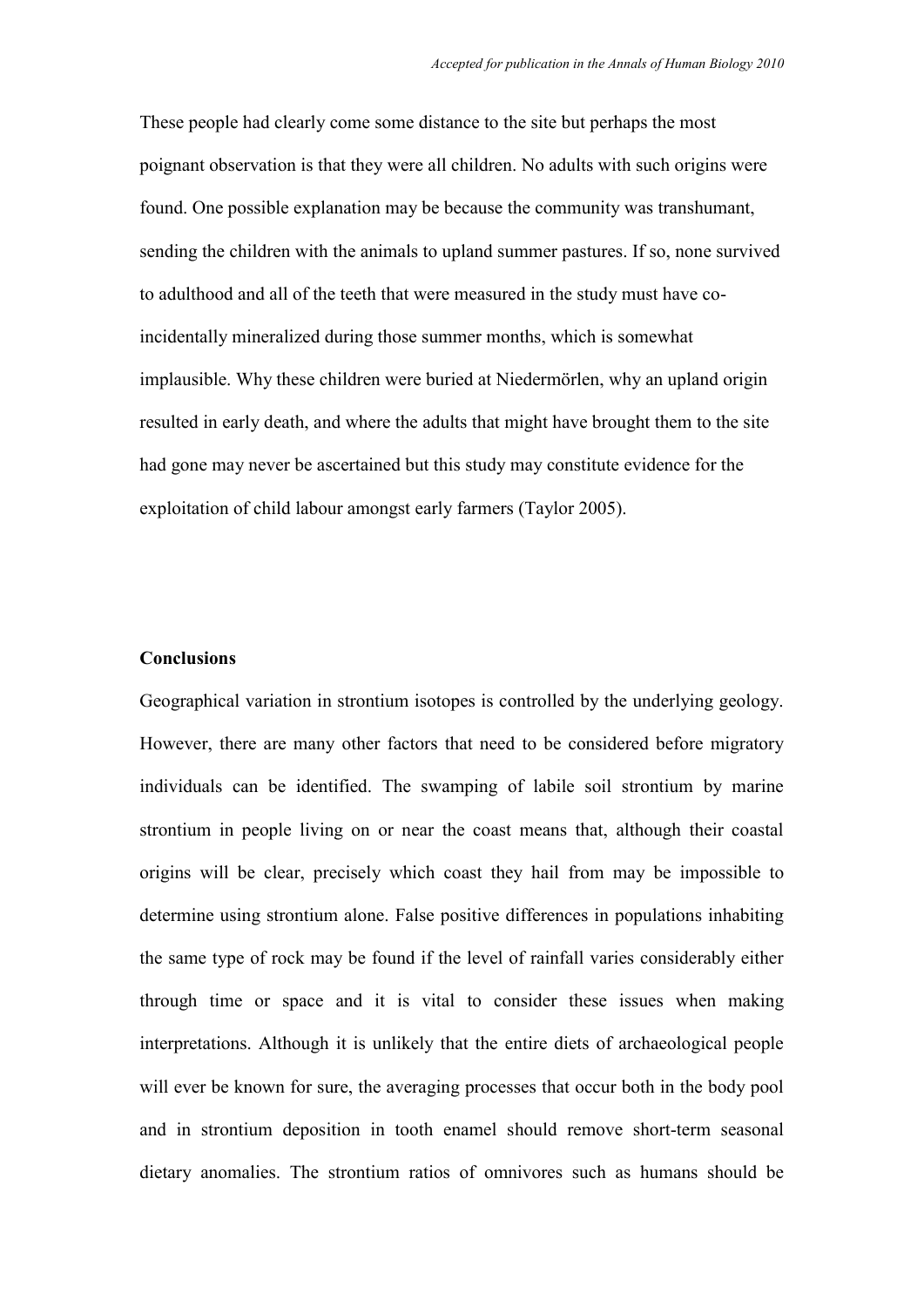dominated by the plant component of the diet; whilst it was possible in prehistory to move animals long-distances, it is unlikely that sustained large-scale transport of grains and vegetables occurred in most periods.

Communities can define a cluster of strontium isotope ratios or a line, depending on their access to and exploitation of different strontium sources. This can make statistical analysis difficult but can provide information not only on their origins but on their food procurement strategies and indeed, changes through time through choice or necessity.

Strontium isotope analysis is a powerful technique that supplies information about provenance directly from the human skeleton rather than how, and with what accompanying artefacts, the individual was buried. Despite many studies which have shown that the method works well, it is clear that much remains to be clarified and it will not work for every question or in every place. To work at all, it requires that there is a measurable strontium isotope difference between the place the person migrated from and the place they migrated to. Given the predilection for people to seek out similar soil types and terrains in their new homeland, there may be some questions that will remain forever unanswered by strontium isotope analysis, such as the Anglo-Saxon settlement of England and the spread of early Neolithic farmers across the loess of Europe.

### **Acknowledgements**

Dr. Nigel Melton provided helpful feedback that greatly increased the clarity of this paper. The ideas and interpretations presented here have greatly benefited from many years of fruitful discussion with Dr. Jane Evans at the NERC Isotope Geosciences Laboratory, British Geological Survey.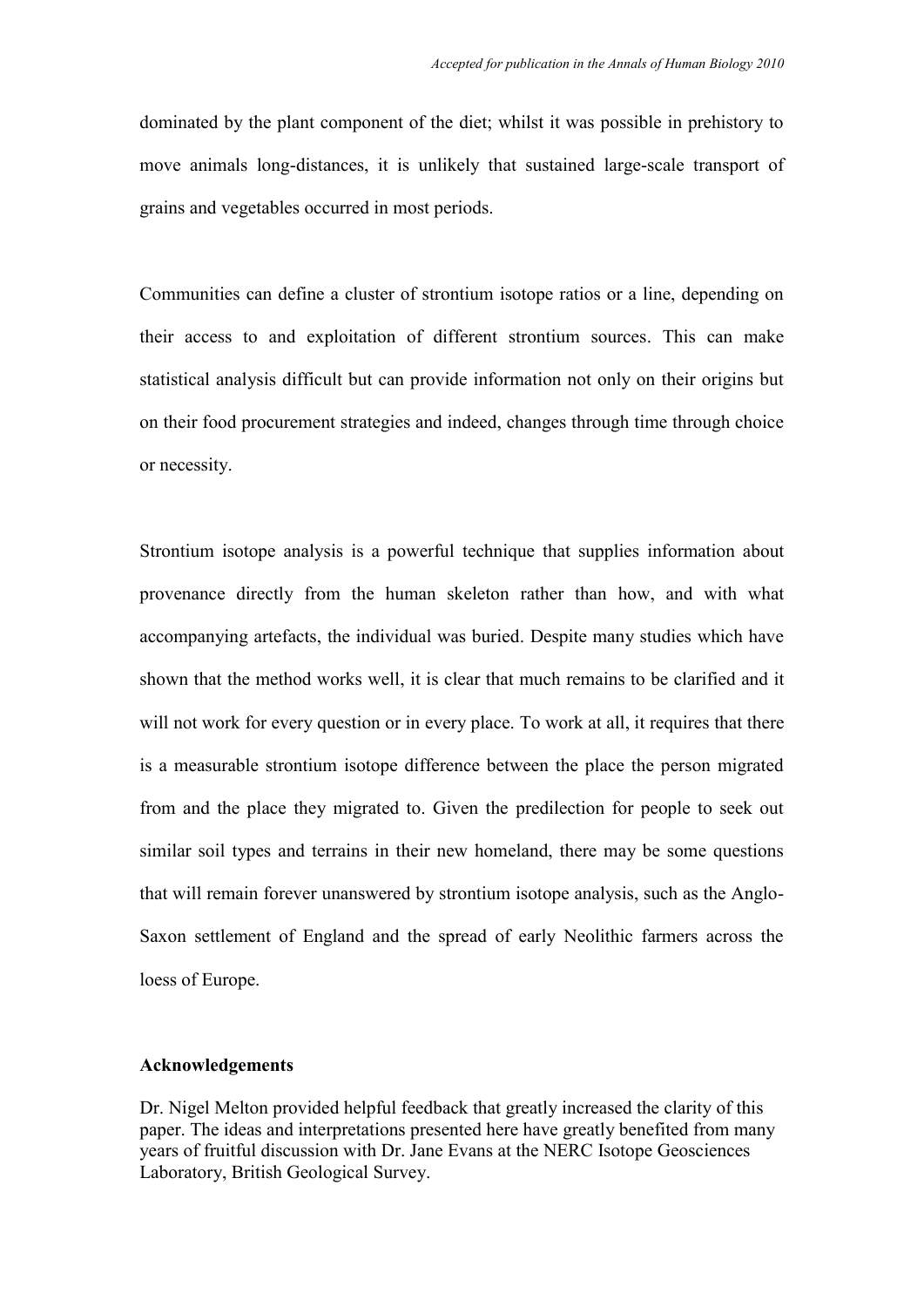## **References**

Åberg G. 1995. The use of natural strontium isotopes as tracers in environmental studies. Water, Air and Soil Pollution 79(1-4):309-22.

Åberg G, Fosse G, Stray H. 1998. Man, nutrition and mobility: a comparison of teeth and bone from the medieval era and the present from Pb and Sr isotopes. The Science of the Total Environment 224:109-19.

Adams WY, Van Gerven DP, Levy RS. 1978. The retreat from migrationism. Annual Review of Anthropology 7:483-532.

Alexander GV, Nusbaum RE. 1959. The relative retention of strontium and calcium in human bone tissue. The Journal of Biological Chemistry 234(2):418-21.

Andersson P, Löfvendahl R, Åberg G. 1990. Major element chemistry,  $\delta^2$ H,  $\delta^{18}$ O and  $87Sr/86Sr$  in a snow profile across central Scandinavia. Atmospheric Environment 24A:2601-8.

Arnold CJ. 1984. From Roman Britain to Saxon England. London: Croom Helm. Aufderheide AC. 1989. Chemical analysis of skeletal remains. In: Iscan MY, Kennedy KAR, editors. Reconstruction of life from the skeleton. New York: Alan R.

Liss, Inc. p 237-60.

Balasse M. 2002. Reconstructing dietary and environmental history from enamel isotopic analysis: Time resolution of intra-tooth sequential sampling. International Journal of Osteoarchaeology 12(3):155-65.

Barenholdt O, Kolthoff N, Nielsen SP. 2009. Effect of long-term treatment with strontium ranelate on bone strontium content. Bone 45(2):200-6.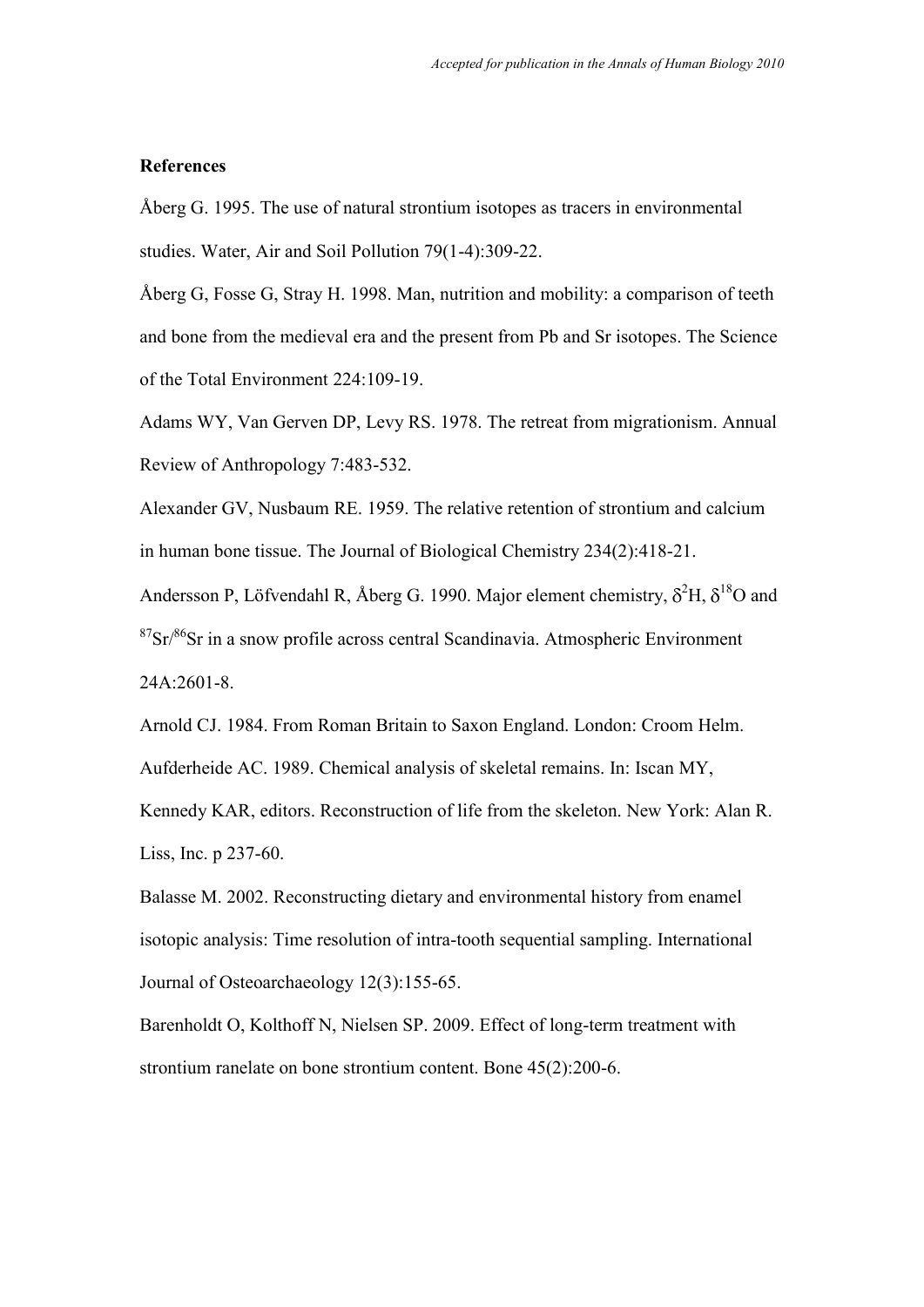Benson LV, Taylor HE, Peterson KA, Shattuck BD, Ramotnik CA, Stein JR. 2008.

Development and evaluation of geochemical methods for the sourcing of

archaeological maize. Journal of Archaeological Science 35(4):912-21.

Bentley RA. 2006. Strontium isotopes from the earth to the archaeological skeleton: A review. Journal of Archaeological Method and Theory 13(3):135-87.

Bentley RA, Buckley HR, Spriggs M, Bedford S, Ottley CJ, Nowell GM, Macpherson CG, Pearson DG. 2007a. Lapita migrants in the Pacific's oldest cemetery: Isotopic analysis at Teouma, Vanuatu. American Antiquity 72:645-56.

Bentley RA, Knipper C. 2005. Transhumance at the early Neolithic settlement at Vaihingen (Germany). Antiquity 79(306):http://antiquity.ac.uk/ProjGall/306.html. Bentley RA, Wahl J, Price TD, Atkinson TC. 2007b. Isotopic signatures and hereditary traits: snapshot of a Neolithic community in Germany. Antiquity 81:1-15. Blanchard RL. 1966. Correlation of lead-210 with strontium-90 in human bones. Nature 211(5052):995-6.

Blum JD, Taliaferro EH, Weisse MT, Holmes RT. 2000. Changes in Sr/Ca, Ba/Ca and  $87\text{Sr}/86\text{Sr}$  ratios between trophic levels in two forest ecosystems in the northeastern U.S.A. Biogeochemistry 49:87-101.

Bocherens H, Brinkman DB, Dauphin Y, Mariotti A. 1994. Microstructural and geochemical investigations on Late Cretaceous archosaur teeth from Alberta, Canada. Canadian Journal of Earth Sciences 31(5):783-92.

Boivin G, Deloffre P, Perrat B, Panczer G, Boudeulle M, Mauras Y, Allain P, Tsouderos Y, Meunier PJ. 1996. Strontium distribution and interactions with bone mineral in monkey iliac bone after strontium salt (S 12911) administration. Journal of Bone and Mineral Research 11(9):1302-11.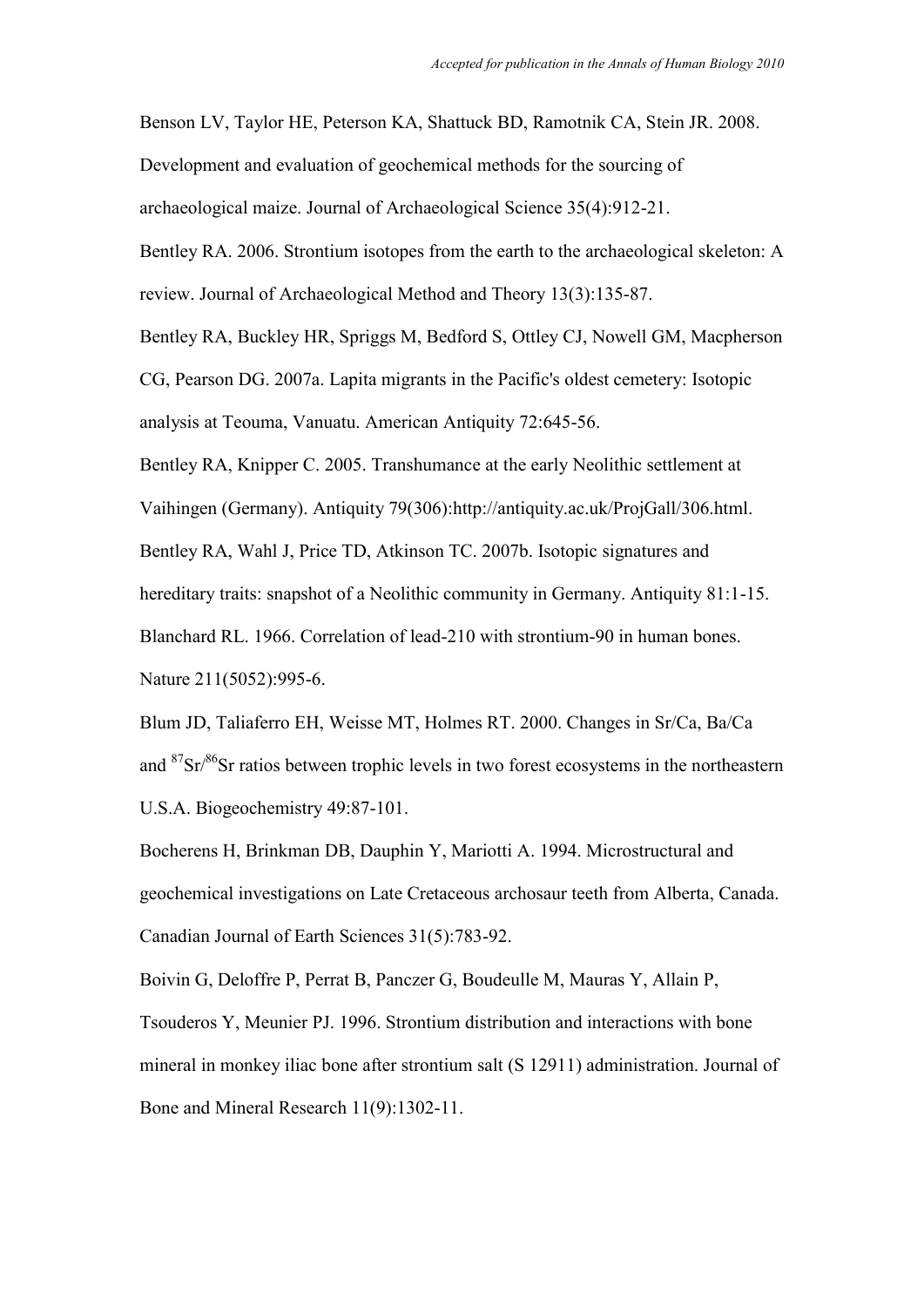Bond JM, Guttman E, Simpson IA. 2004. Bringing in the sheaves: farming intensification in the post-broch Iron Age. In: Housley R, Coles GM, editors. Atlantic Connections and Adaptations: Economies, Environments and Subsistence in Lands Bordering the North Atlantic. Oxford: AEA/NABO Monograph/Oxbow. p 138-45. Bowen HJM. 1979. Environmental chemistry of the elements. London: Academic Press.

Boyde A. 1989. Enamel. In: Berkovitz BKB, editor. Handbook of Microscopic Anatomy: Teeth. Berlin: Springer-Verlag. p 309-473.

Boyde A, Fortelius M, Lester KS, Martin LB. 1988. Basis of the Structure and Development of Mammalian Enamel as seen by Scanning Electron Microscopy. Scanning Microscopy 2(3):1479-90.

Geological map of the United Kingdom North Sheet [Solid] 2001. Southampton: Ordnance Survey/NERC.

Brudevold F, Aasenden R, Srinivasian BN, Bakhos Y. 1977. Lead in enamel and saliva, dental caries and the use of enamel biopsies for measuring past exposure to lead. Journal of Dental Research 56:1165-71.

Brudevold F, Söremark R. 1967. Chemistry of the mineral phase of enamel. In: Miles AEW, editor. Structural and Chemical Organization of Teeth. 1st ed. London: Academic Press. p 247-77.

Budd P, Montgomery J, Barreiro B, Thomas RG. 2000. Differential diagenesis of strontium in archaeological human dental tissues. Applied Geochemistry 15(5):687- 94.

Burton JH, Price TD. 1999. Evaluation of bone strontium as a measure of seafood consumption. International Journal of Osteoarchaeology 9:233-6.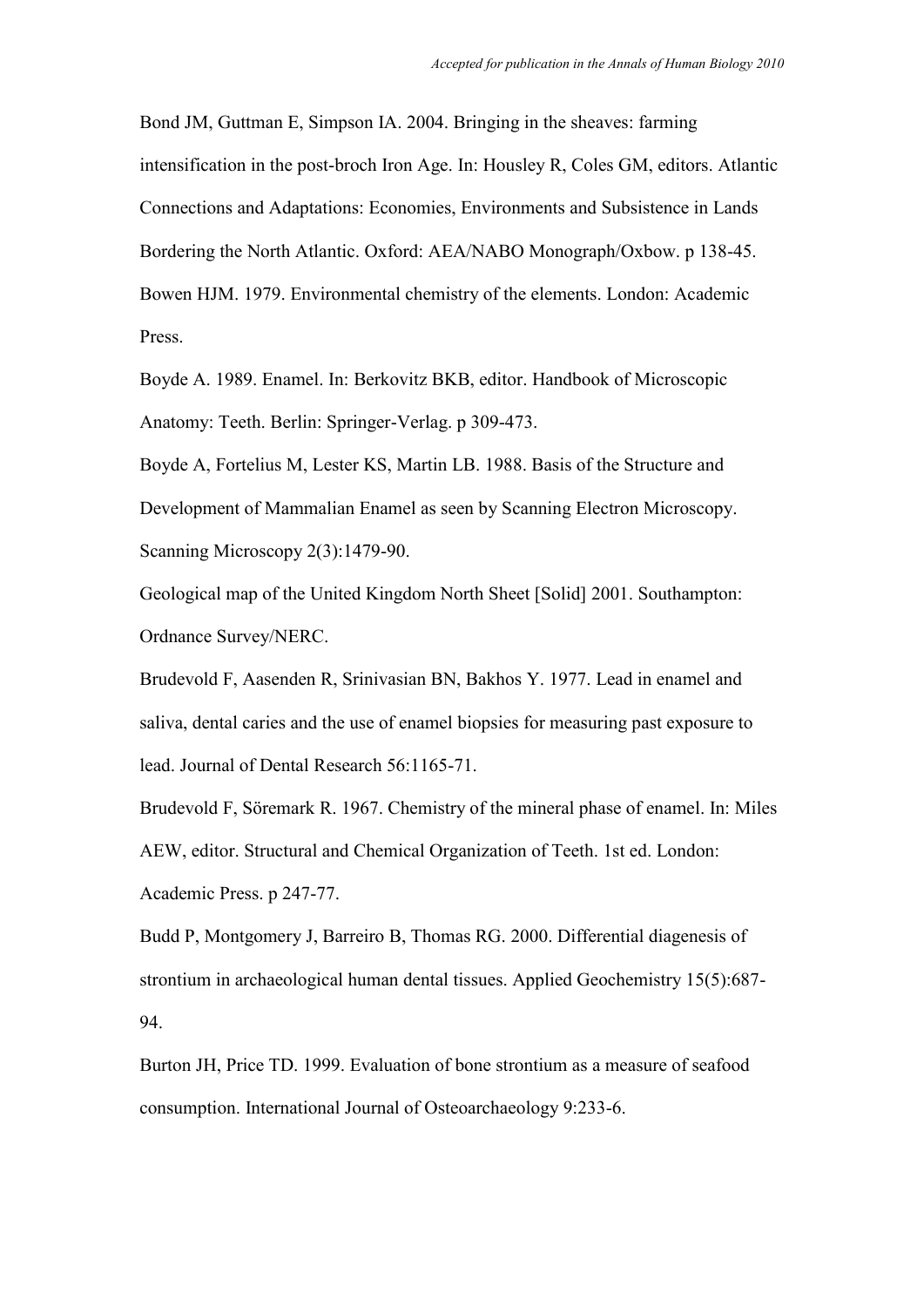Burton JH, Price TD. 2000. The use and abuse of trace elements for palaeodietary research. In: Ambrose S, Katzenberg MA, editors. Biogeochemical approaches to palaeodietary analysis. New York: Kluwer Academic/Plenum. p 159-71. Burton JH, Price TD, Middleton WD. 1999. Correlation of bone Ba/Ca and Sr/Ca due to biological purification of calcium. Journal of Archaeological Science 26(6):609-16. Burton JH, Wright LE. 1995. Nonlinearity in the relationship between bone Sr/Ca and diet: paleodietary implications. American Journal of Physical Anthropology 96:273- 82.

Capo RC, Stewart BW, Chadwick OA. 1998. Strontium isotopes as tracers of ecosystem processes: theory and methods. Geoderma 82(1/3):197-225.

Comar CL, Scott Russell R, Wasserman RH. 1957. Strontium-calcium movement from soil to man. Science 126(3272):485-92.

Cox G, Sealy JC. 1997. Investigating identity and life histories: isotopic analysis and historical documentation of slave skeletons found on the Cape Town Foreshore, South Africa. International Journal of Historical Archaeology 1(3):207-24.

Dahl SG, Allain P, Marie PJ, Mauras Y, Boivin G, Ammann P, Tsouderos Y, Delmas PD, Christiansen C. 2001. Incorporation and distribution of strontium in bone. Bone 28(4):446-53.

Eckelmann WR, Kulp JL, Schulert AR. 1957. Strontium-90 in man. Science 125(3241):219-25.

Elias M. 1980. The feasibility of dental strontium analysis for diet-assessment of human populations. American Journal of Physical Anthropology 53:1-4. Elias RW, Hirao Y, Patterson CC. 1982. The circumvention of the natural biopurification of calcium along nutrients pathways by atmospheric inputs of industrial lead. Geochimica et Cosmochimica Acta 46:2561-80.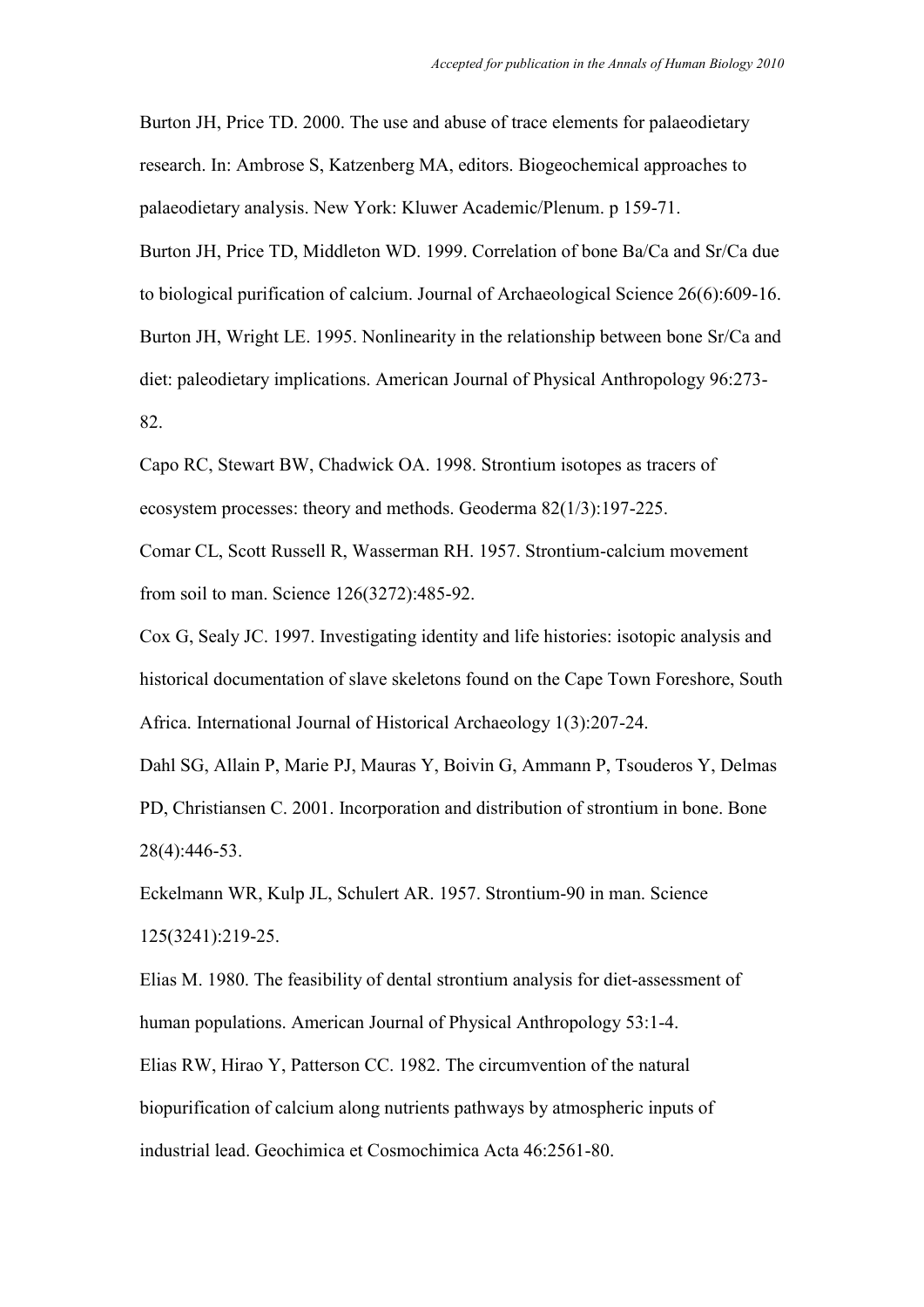Elliott TA, Grime GW. 1993. Examining the diagenetic alteration of human bone material from a range of archaeological burial sites using nuclear microscopy. Nuclear Instruments and Methods in Physics Research Section B: Beam Interactions with Materials and Atoms 77(1-4):537-47.

Ericson JE. 1985. Strontium isotope characterization in the study of prehistoric human ecology. Journal of Human Evolution 14:503-14.

Ericson JE. 1993. Ba/Ca as a diagenetic indicator for evaluating buried bone tissues: advances in tissue selection, reducing contamination and data evaluation. In: Lambert JB, Grupe G, editors. Prehistoric Human Bone: Archaeology at the Molecular Level. 1st ed. Berlin: Springer-Verlag. p 157-71.

Evans CEL, Chughtai AY, Blumsohn A, Giles M, Eastell R. 1997. The effect of dietary sodium on calcium metabolism in premenopausal and postmenopausal women. European Journal of Clinical Nutrition 51:394-9.

Evans J, Stoodley N, Chenery C. 2006. A strontium and oxygen isotope assessment of a possible fourth century immigrant population in a Hampshire cemetery, southern England. Journal of Archaeological Science 33(2):265-72.

Evans JA, Montgomery J, Wildman G. 2009. Isotope domain mapping of  ${}^{87}Sr/{}^{86}Sr$ biosphere variation on the Isle of Skye, Scotland. Journal of the Geological Society of London 166:617-31.

Evans JA, Montgomery J, Wildman G, Boulton N. 2010. Spatial variations in biosphere 87Sr/86Sr in Britain. Journal of the Geological Society, London 167:1-4. Ezzo JA. 1994. Putting the "chemistry" back into archaeological bone chemistry analysis - modeling potential paleodietary indicators. Journal of Anthropological Archaeology 13(1):1-34.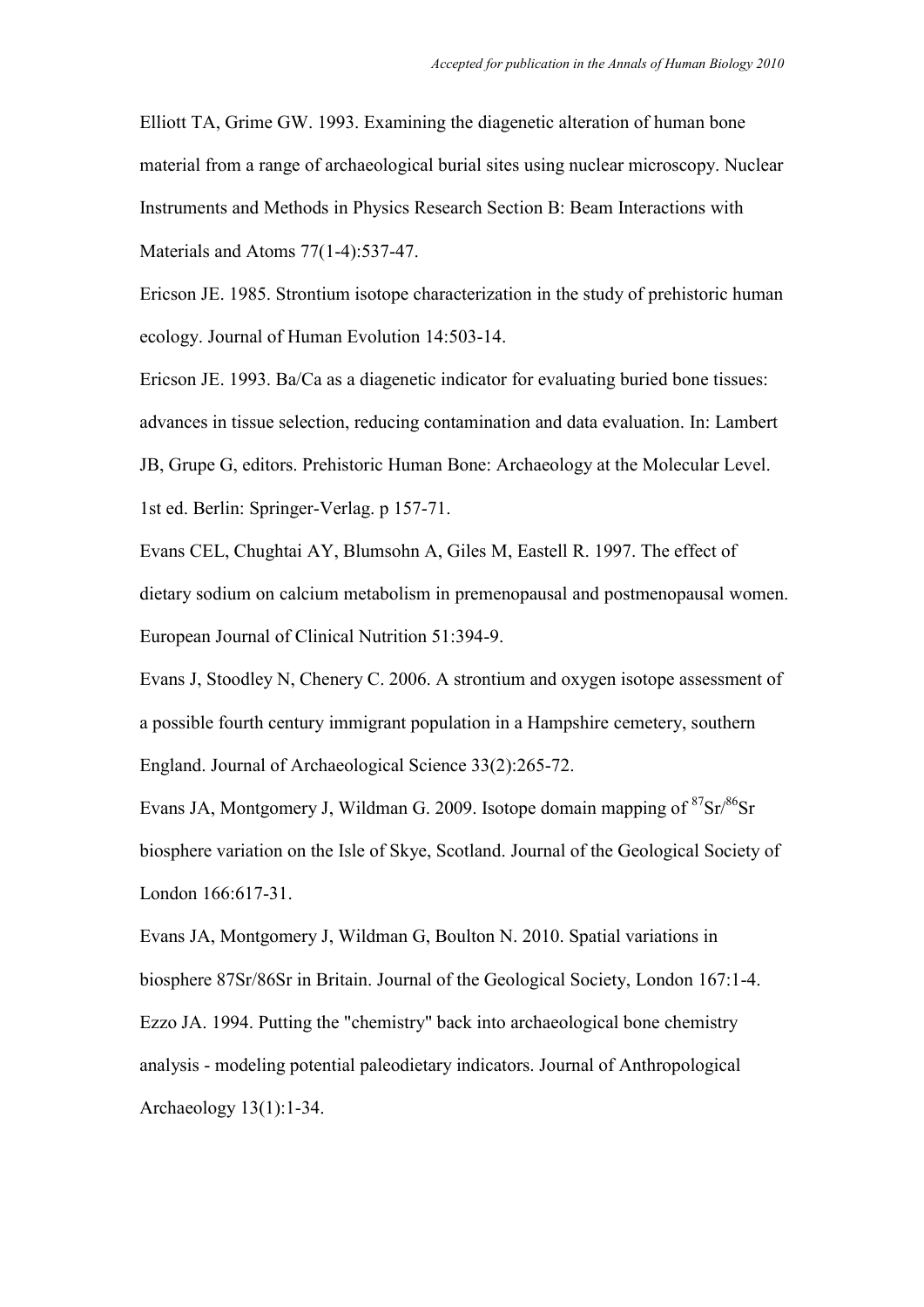Ezzo JA, Johnson CM, Price TD. 1997. Analytical perspectives on prehistoric migration: A case study from east-central Arizona. Journal of Archaeological Science 24(5):447-66.

Glimcher MJ, Cohen-Solal L, Kossiva D, de Ricqles A. 1990. Biochemical analyses of fossil enamel and dentin. Paleobiology 16(2):219-32.

Graustein WC. 1989.  ${}^{87}Sr/{}^{86}Sr$  ratios measure the sources and flow of strontium in terrestrial ecosystems. In: Rundel PW, Ehleringer JR, Nagy KA, editors. Stable Isotopes in Ecological Research. New York: Springer. p 491-512.

Graustein WC, Armstrong RL. 1983. The use of strontium-87/strontium-86 ratios to measure transport into forested watersheds. Science 219:289-92.

Grupe G, Price TD, Schröter P, Söllner F, Johnson CM, Beard BL. 1997. Mobility of Bell Beaker people revealed by strontium isotope ratios of tooth and bone: a study of southern Bavarian skeletal remains. Applied Geochemistry 12:517-25.

Gustafson G, Koch G. 1974. Age estimation up to 16 years of age based on dental development. Odontologisk Revy 25:297-306.

Hamerow H. 1997. Migration theory and the Anglo-Saxon "identity crisis". In:

Chapman J, Hamerow H, editors. Migrations and invasions in archaeological explanation. Oxford: Archaeopress. p 33-44.

Hancock RGV, Grynpas MD, Pritzker KPH. 1989. The abuse of bone analysis for archaeological dietary studies. Archaeometry 31(2):169-79.

Härke H. 1998. Archaeologists and migrations: a problem of attitude? Current Anthropology 39(1):19-45.

Hawkes S, Dunning G. 1961. Soldiers and settlers in Britain, fourth to fifth century. Medieval Archaeology 5:1-70.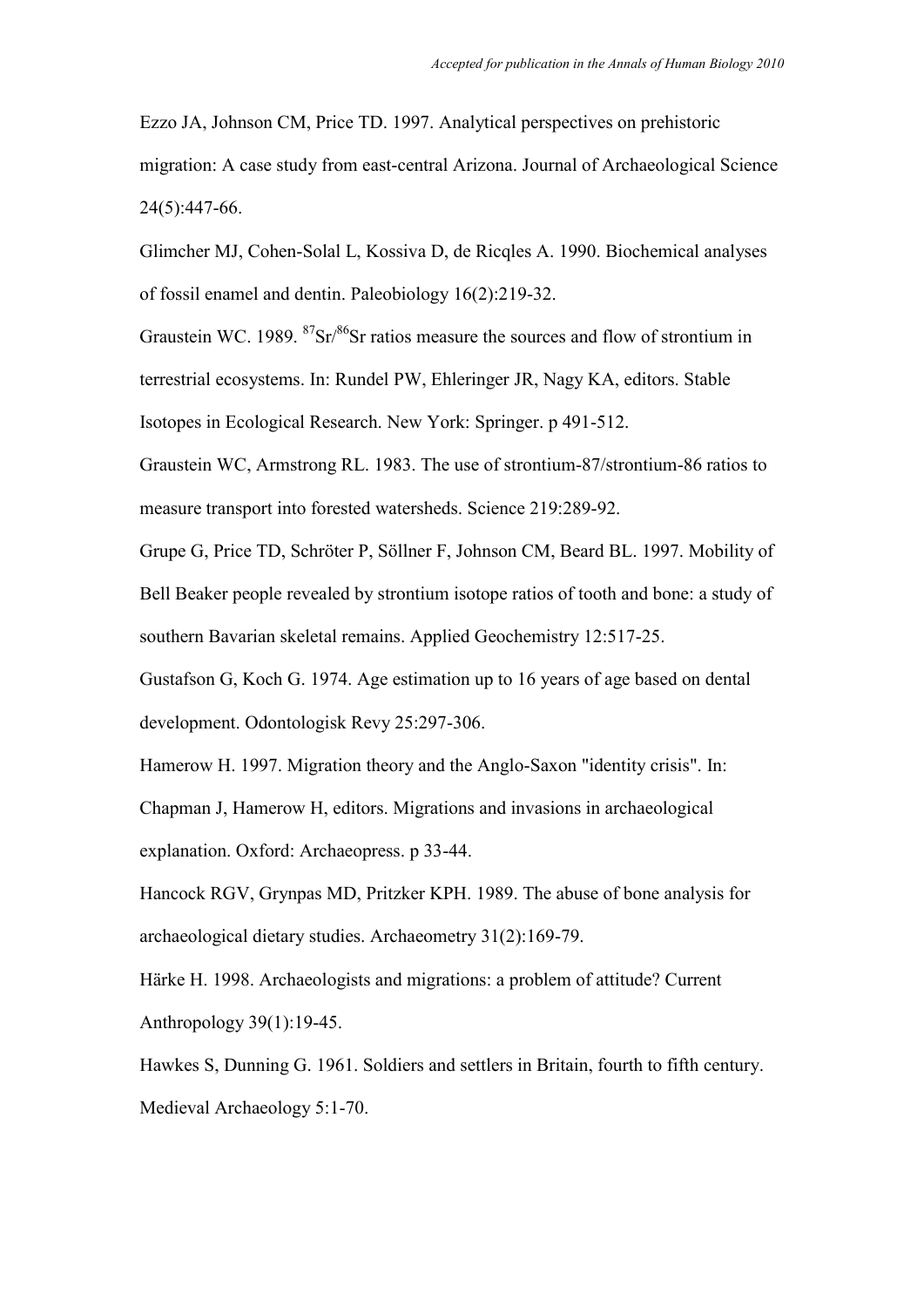Henderson J. 1987. Factors affecting the state of preservation of human remains. In: Boddington A, Garland A, Janaway R, editors. Death, decay and reconstruction: approaches to archaeology and forensic science. Manchester: Manchester University Press. p 43-54.

Higham NJ. 1992. Rome, Britain and the Anglo-Saxons. London: Seaby.

Hills C. 1999. Spong Hill and the adventus Saxonum. In: Karkov CE, Wickham-Crowley KM, Young BK, editors. Spaces of the living and the dead: an archaeological dialogue. Oxford: Oxbow. p 15-26.

Hillson S. 1996. Dental Anthropology. Cambridge: Cambridge University Press. Hines J. 1984. The Scandinavian character of Anglian England in the pre-Viking

period. Oxford: BAR.

Hodell DA, Quinn RL, Brenner M, Kamenov G. 2004. Spatial variation of strontium isotopes (87Sr/86Sr) in the Maya region: a tool for tracking ancient human migration. Journal of Archaeological Science 31(5):585-601.

Hodges RM, Macdonald NS, Nusbaum R, Stearns R, Ezmirlian F, Spain P, McArthur C. 1950. The strontium content of human bones. Journal of Biological Chemistry 185(2):519-24.

Hoefs J. 1997. Stable isotope geochemistry. Berlin: Springer-Verlag.

Horn P, Hölzl S, Storzer D. 1994. Habitat determination on a fossil stag's mandible from the site of *Homo erectus heidelbergensis* at Mauer by use of <sup>87</sup>Sr/<sup>86</sup>Sr.

Naturwissenschaften 81:360-2.

Jay M, Montgomery J, Evans J. 2007. Report on the isotopic analysis of Iron Age human and animal skeletal material from "Le Briquetage de la Seille", Marsal,

Lorraine. Musée des Antiquités nationales, France.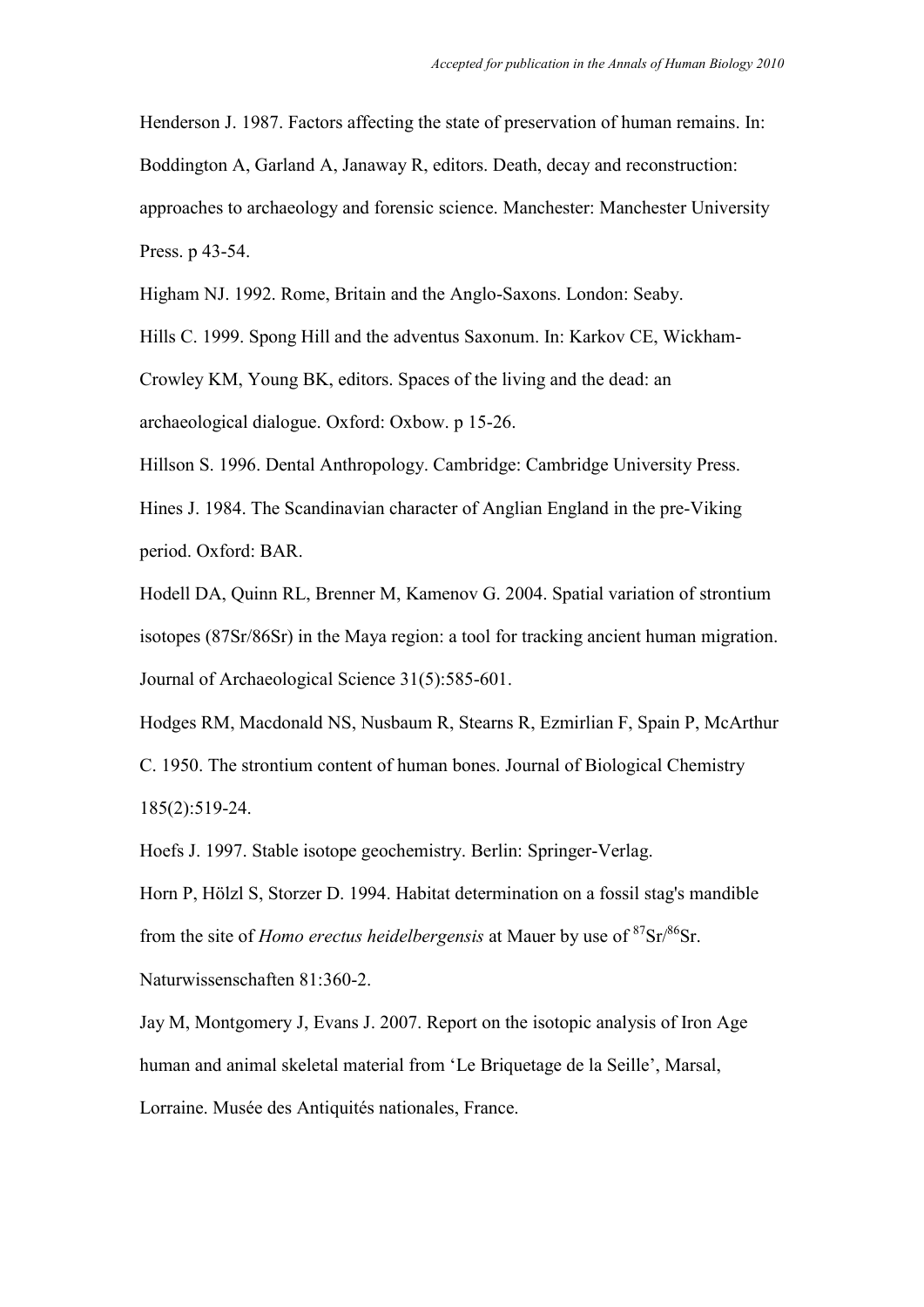Koch PL, Tuross N, Fogel M, L. 1997. The effects of sample treatment and diagenesis on the isotopic integrity of carbonate in biogenic hydroxylapatite. Journal of Archaeological Science 24:417-29.

Kolodny Y, Luz B, Sander M, Clemens WA. 1996. Dinosaur bones: fossils or pseudomorphs? The pitfalls of physiology reconstruction from apatitic fossils. Palaeogeography, Palaeoclimatology, Palaeoecology 126(1/2):161-71.

Kulp JL, Eckelmann WR, Schulert AR. 1957. Strontium-90 in man. Science 125(3254):934.

Lambert JB, Weydert-Homeyer JM. 1993. The fundamental relationship between ancient diet and the inorganic constituents of bone as derived from feeding experiments. Archaeometry 35:279-94.

Lee-Thorp JA, van der Merwe NJ. 1991. Aspects of the chemistry of modern and fossil biological apatites. Journal of Archaeological Science 18:343-54.

Leggett RW, Eckerman KF, Williams LR. 1982. Strontium-90 in bone: A case study in age-dependent dosimetric modeling. Health Physics 43(3):307-22.

Lucy S. 2000. The Anglo-Saxon way of death. Stroud: Sutton Publishing.

MacDonald NS, Ezmirlian F, Spain P, McArthur C. 1951. The ultimate site of skeleton deposition of strontium and lead. Journal of Biological Chemistry 189:387- 99.

Manby TG, Moorhouse S, Ottaway P, editors. 2003. The Archaeology of Yorkshire: An Assessment at the Beginning of the 21st Century. Leeds: Yorkshire Archaeological Society.

Mangano JJ, Gould JM, Sternglass EJ, Sherman JD, McDonnell W. 2003. An unexpected rise in strontium-90 in US deciduous teeth in the 1990s. The Science of the Total Environment 317(1-3):37-51.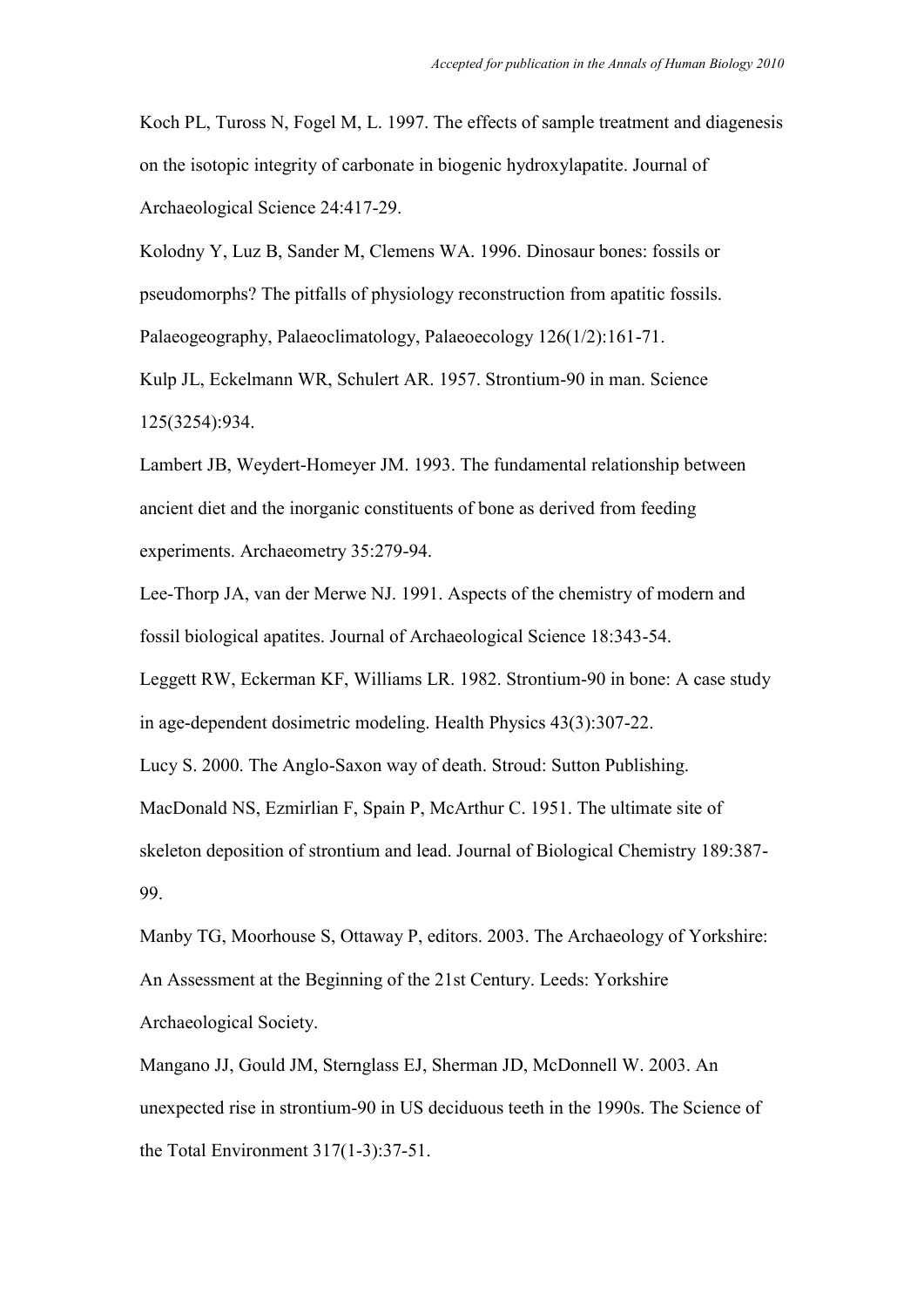McArthur JM, Howarth RJ, Bailey TR. 2001. Strontium isotope stratigraphy: LOWESS version 3: best fit to the marine Sr-isotope curve for 0-509 Ma and accompanying look- up table for deriving numerical age. Journal of Geology 109(2):155-70.

McConnell D. 1973. Apatite, its crystal chemistry, mineralogy, utilization and geologic and biologic occurrences. Wien: Springer-Verlag.

McParland BE, Goulding A, Campbell AJ. 1989. Dietary salt affects biochemical markers of resportion and formation of bone in elderly women. The British Medical Journal 299:834-5.

Michel V, Ildefonse P, Morin G. 1995. Chemical and structural changes in *Cervus elaphus* tooth enamels during fossilization (Lazaret cave): a combined IR and XRD Rietveld analysis. Applied Geochemistry 10:145-59.

Michel V, Ildefonse P, Morin G. 1996. Assessment of archaeological bone and dentine preservation from Lazaret Cave (Middle Pleistocene) in France.

Palaeogeography, Palaeoclimatology, Palaeoecology 126(1/2):109-19.

Montgomery J. 2002. Lead and strontium isotope compositions of human dental tissues as an indicator of ancient exposure and population dynamics. [Ph.D. thesis]: University of Bradford.

Montgomery J, Budd P, Evans J. 2000. Reconstructing the lifetime movements of ancient people: a Neolithic case study from southern England. European Journal of Archaeology 3(3):407-22.

Montgomery J, Cooper RE, Evans JA. 2007a. Foragers, farmers or foreigners? An assessment of dietary strontium isotope variation in Middle Neolithic and Early Bronze Age East Yorkshire. In: Larsson M, Parker Pearson M, editors. From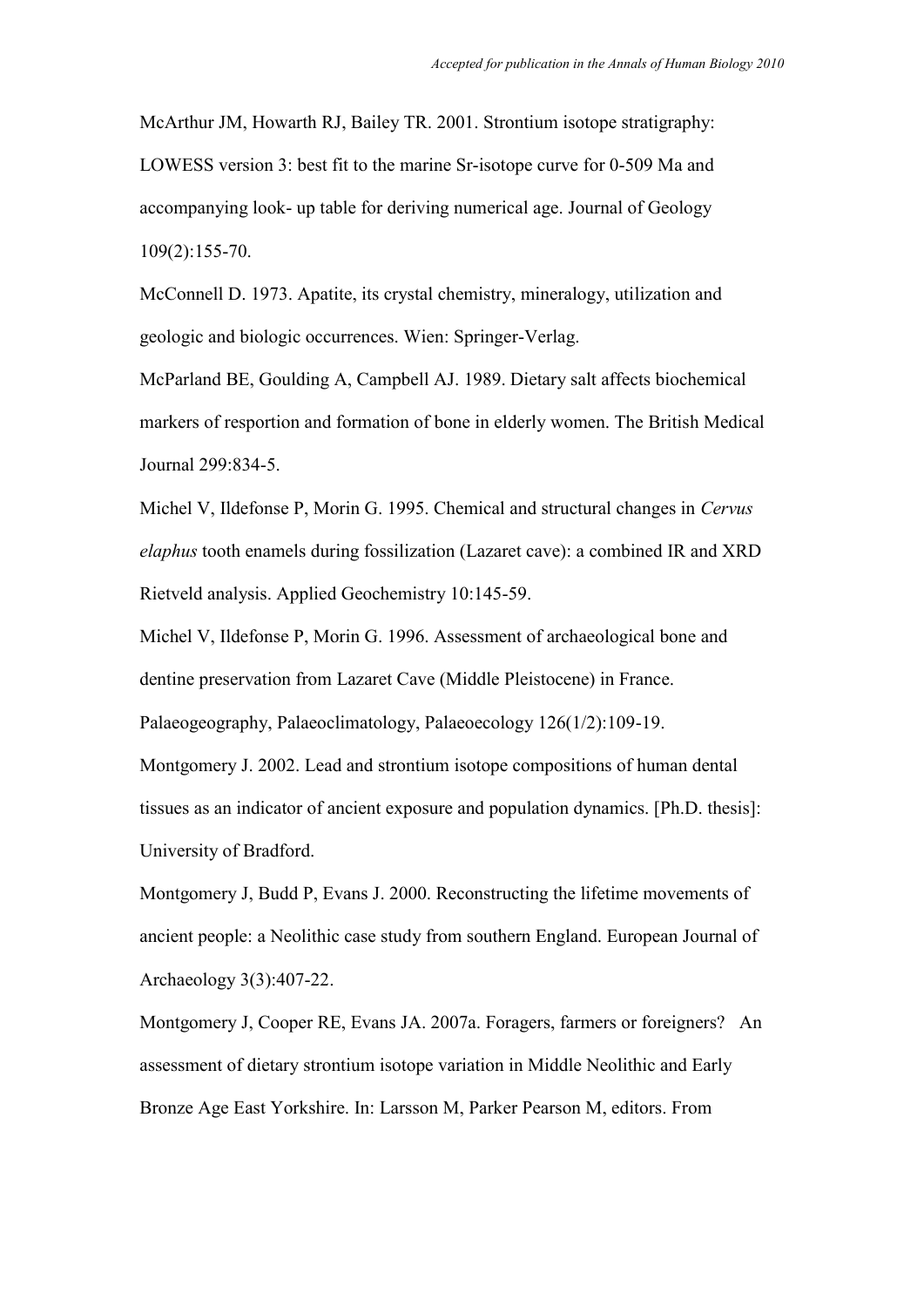Stonehenge to the Baltic. Living with cultural diversity in the third millennium BC. Oxford: Archaeopress. p 65-75.

Montgomery J, Evans JA, Cooper RE. 2007b. Resolving archaeological populations with Sr-isotope mixing models. Applied Geochemistry 22(7):1502-14.

Montgomery J, Evans JA, Horstwood MSA. 2009. Evidence for long-term averaging of Sr-87/Sr-86 in bovine enamel using TIMS and LA-MC-ICP-MS. Geochimica et Cosmochimica Acta 73(13):A896-A.

Montgomery J, Evans JA, Wildman G. 2006.  ${}^{87}Sr/{}^{86}Sr$  isotope composition of bottled British mineral waters for environmental and forensic purposes. Applied Geochemistry 21(10):1626-34.

Negrel P, Roy S. 1998. Chemistry of rainwater in the Massif Central (France): a strontium isotope and major element study. Applied Geochemistry 13(8):941-52. Nehlich O, Montgomery J, Evans J, Schade-Lindig S, Pichler SL, Richards MP, Alt KW. 2009. Mobility or migration: a case study from the Neolithic settlement of Nieder-Mörlen (Hessen, Germany). Journal of Archaeological Science 36(8):1791-9. Nielsen-Marsh CM, Hedges REM. 2000. Patterns of diagenesis in bone II: effects of acetic acid treatment and the removal of diagenetic  $CO<sub>3</sub><sup>2</sup>$ . Journal of Archaeological Science 27:1151-9.

Odum HT. 1957. Strontium in natural waters. Texas University Institute of Marine Science Publications 4:22-37.

Pan HB, Li ZY, Wang T, Lam WM, Wong CT, Darvell BW, Luk KDK, Hu Y, Lu WW. 2009. Nucleation of Strontium-Substituted Apatite. Crystal Growth & Design 9(8):3342-5.

Papworth DG, Vennart J. 1984. The uptake and turnover of  $90$ Sr in the human skeleton. Physical and Medical Biology 29(9):1045-61.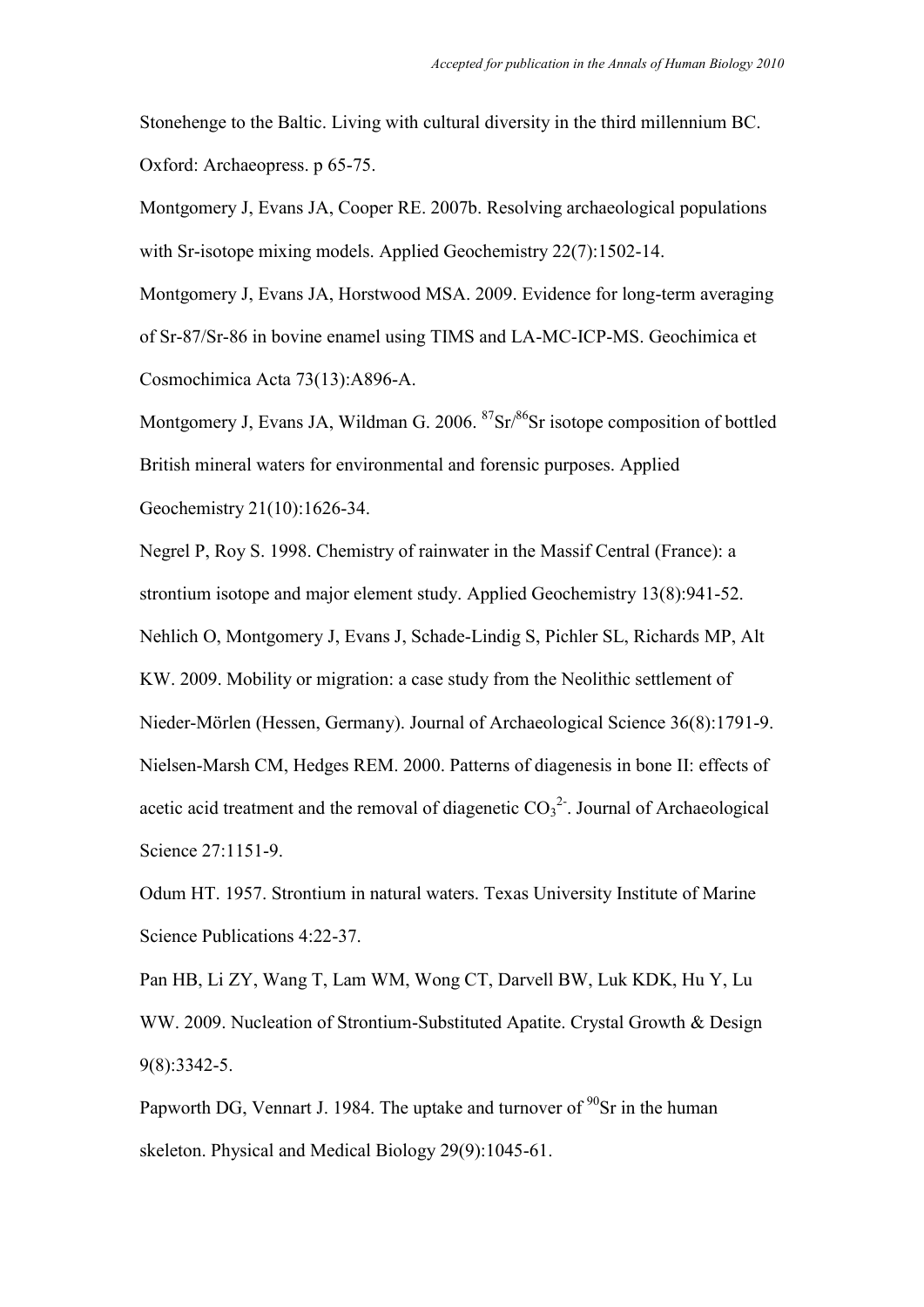Parker RB, Toots H. 1980. Trace elements in bones as paleobiological indicators. In: Behrensmeyer AK, Hill AP, editors. Fossils in the Making: Vertebrate Taphonomy and Paleoecology. London: University of Chicago Press. p 197-207.

Pellegrini M, Donahue RE, Chenery CA, Evans JA, Lee-Thorp J, Montgomery J, Mussi M. 2008. Faunal migration in late-glacial central Italy: implications for human resource exploitation. Rapid Communications in Mass Spectrometry 22(11):1714-26. Price TD, Burton JH, Bentley RA. 2002. The characterization of biologically available strontium isotope ratios for the study of prehistoric migration. Archaeometry 44(1):117-35.

Price TD, Gestsdottir H. 2006. The first settlers of Iceland: an isotopic approach to colonisation. Antiquity 80:130-44.

Price TD, Grupe G, Schröter P. 1994a. Reconstruction of migration patterns in the Bell Beaker period by stable strontium isotope analysis. Applied Geochemistry 9:413- 7.

Price TD, Johnson CM, Ezzo JA, Ericson JE, Burton JH. 1994b. Residential mobility in the prehistoric Southwest United States: a preliminary study using strontium isotope analysis. Journal of Archaeological Science 21:315-30.

Price TD, Knipper C, Grupe G, Smrcka V. 2004. Strontium isotopes and prehistoric human migration: the Bell Beaker Period in Central Europe. European Journal of Archaeology 7(1):9-40.

Price TD, Swick RW, Chase EP. 1986. Bone chemistry and prehistoric diet: Strontium studies of laboratory rats. American Journal of Physical Anthropology 70(3):365-75.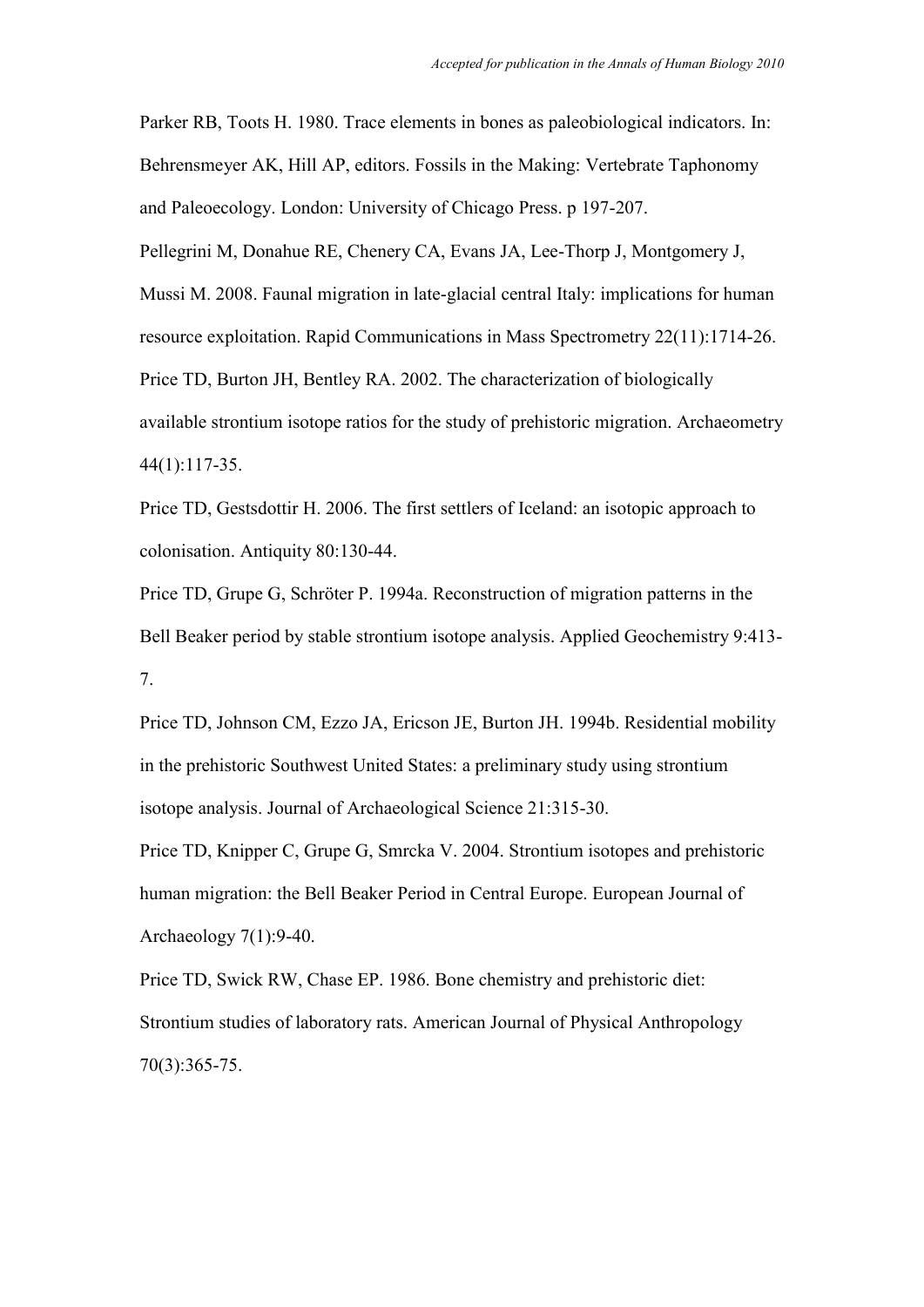Price TD, Tiesler V, Burton JH. 2006. Early African diaspora in colonial Campeche, Mexico: Strontium isotopic evidence. American Journal of Physical Anthropology 130(4):485-90.

Priest ND, Van de Vyver FL, editors. 1990. Trace metals and fluoride in bones and teeth. Boca Raton, Florida: CRC Press Inc.

Rabinowitz MB. 1991. Toxicokinetics of bone lead. Environmental Health Perspectives 91(Feb):33-7.

Rabinowitz MB, Wetherill GW, Kopple JD. 1973. Lead metabolism in the normal human: stable isotope studies. Science 182(4113):725-7.

Radosevich SC. 1993. The six deadly sins of trace element analysis: a case of wishful thinking in science. In: Sandford MK, editor. Investigations of Ancient Human Tissue: Chemical Analyses in Anthropology. Amsterdam: Gordon & Breach. p 269- 332.

Raiber M, Webb JA, Bennetts DA. 2009. Strontium isotopes as tracers to delineate aquifer interactions and the influence of rainfall in the basalt plains of southeastern Australia. Journal of Hydrology 367(3-4):188-99.

Rickard WH. 1964. Spring Precipitation and the Strontium-90 Contamination of Wheat in the Semi-arid Regions of Idaho and Montana. Nature 201(4916):309-10. Rink WJ, Schwarcz HP. 1995. Tests for Diagenesis in Tooth Enamel: ESR Dating Signals and Carbonate Contents. Journal of Archaeological Science 22:251-5. Robinson C, Kirkham J, Weatherell JA, Strong M. 1986. Dental enamel - a living fossil. In: Cruwys E, Foley RA, editors. Teeth and Anthropology: BAR. p 31-54. Rokita E, Hermes C, Nolting H-F, Ryczek J. 1993. Substitution of calcium by strontium within selected calcium phosphates. Journal of Crystal Growth 130(3- 4):543-52.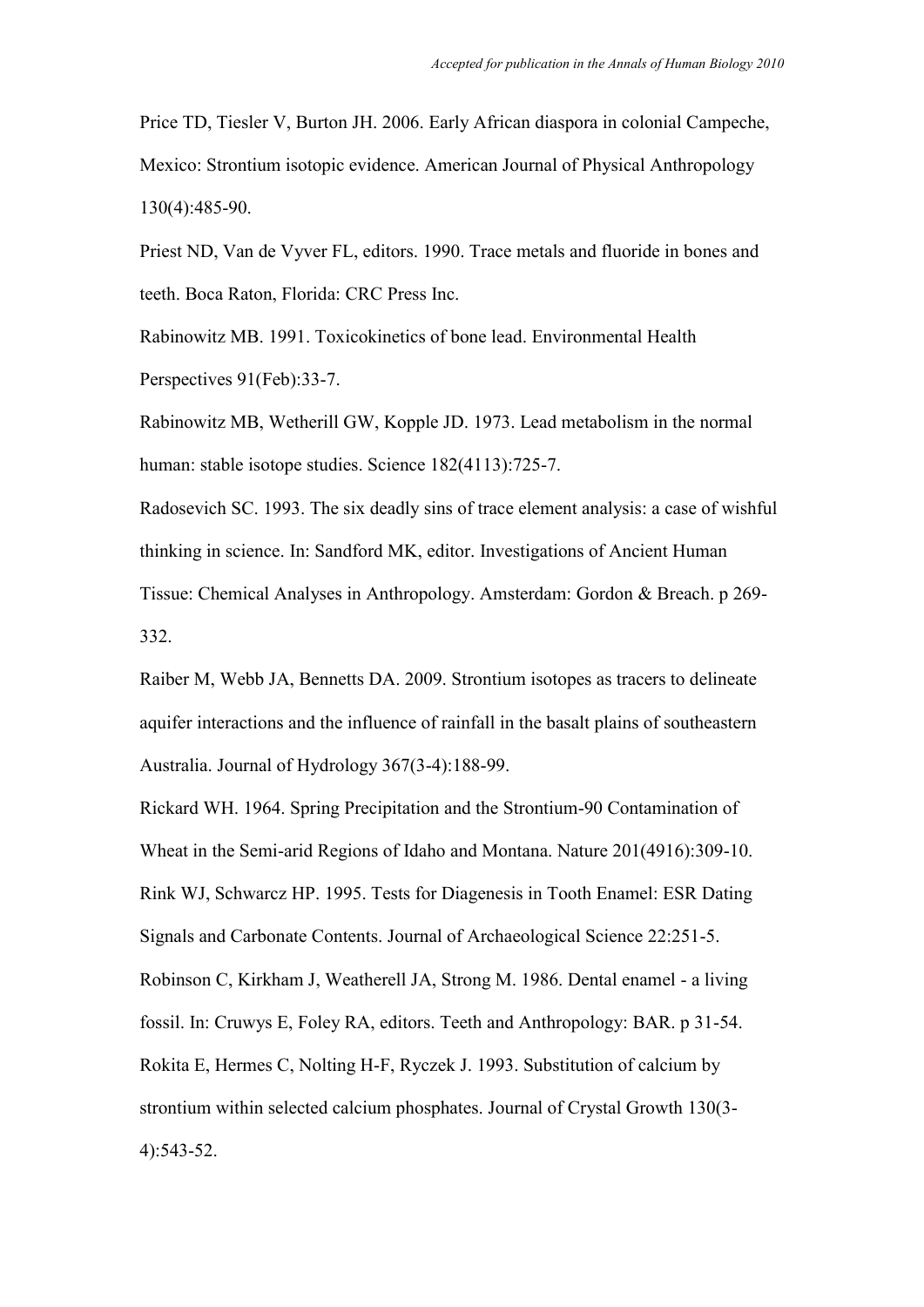Rokita E, Sawicki T, Wróbel A, Mutsaers PHA, De Voigt MJA. 1996. The use of strontium as a marker of calcium in the studies of bone mineralization. Trace Elements and Electrolytes 13(3):155-61.

Schroeder H, O'Connell TC, Evans JA, Shuler KA, Hedges REM. 2009. Trans-Atlantic Slavery: Isotopic Evidence for Forced Migration to Barbados. American Journal of Physical Anthropology 139(4):547-57.

Scott GR, Turner CG. 1997. The anthropology of modern human teeth: dental morphology and variation in recent human populations. Cambridge Studies in Biological Anthropology 20. Cambridge: Cambridge University Press.

Sealy JC. 1989. Reconstruction of later Stone Age diets in the south-western Cape, South Africa: evaluation and application of five isotopic and trace element techniques [PhD dissertation]: University of Capetown.

Sealy JC, Armstrong R, Schrire C. 1995. Beyond lifetime averages: tracing life histories through isotopic analysis of different calcified tissues from archaeological skeletons. Antiquity 69:290-300.

Sealy JC, Sillen A. 1988. Sr and Sr/Ca in marine and terrestrial foodwebs in the Southwestern Cape, South-Africa. Journal of Archaeological Science 15(4):425-38. Sealy JC, van der Merwe NJ, Sillen A, Kruger FJ, Krueger HW. 1991. <sup>87</sup>Sr/<sup>86</sup>Sr as a dietary indicator in modern and archaeological bone. Journal of Archaeological Science 18:399-416.

Sillen A, Hall G, Armstrong R. 1995. Strontium Calcium Ratios (Sr/Ca) and Strontium Isotopic-Ratios (Sr-87/Sr-86) of Australopithecus-Robustus and Homo Sp from Swartkrans. Journal of Human Evolution 28(3):277-85.

Sillen A, Legeros R. 1991. Solubility Profiles of Synthetic Apatites and of Modern and Fossil Bones. Journal of Archaeological Science 18(3):385-97.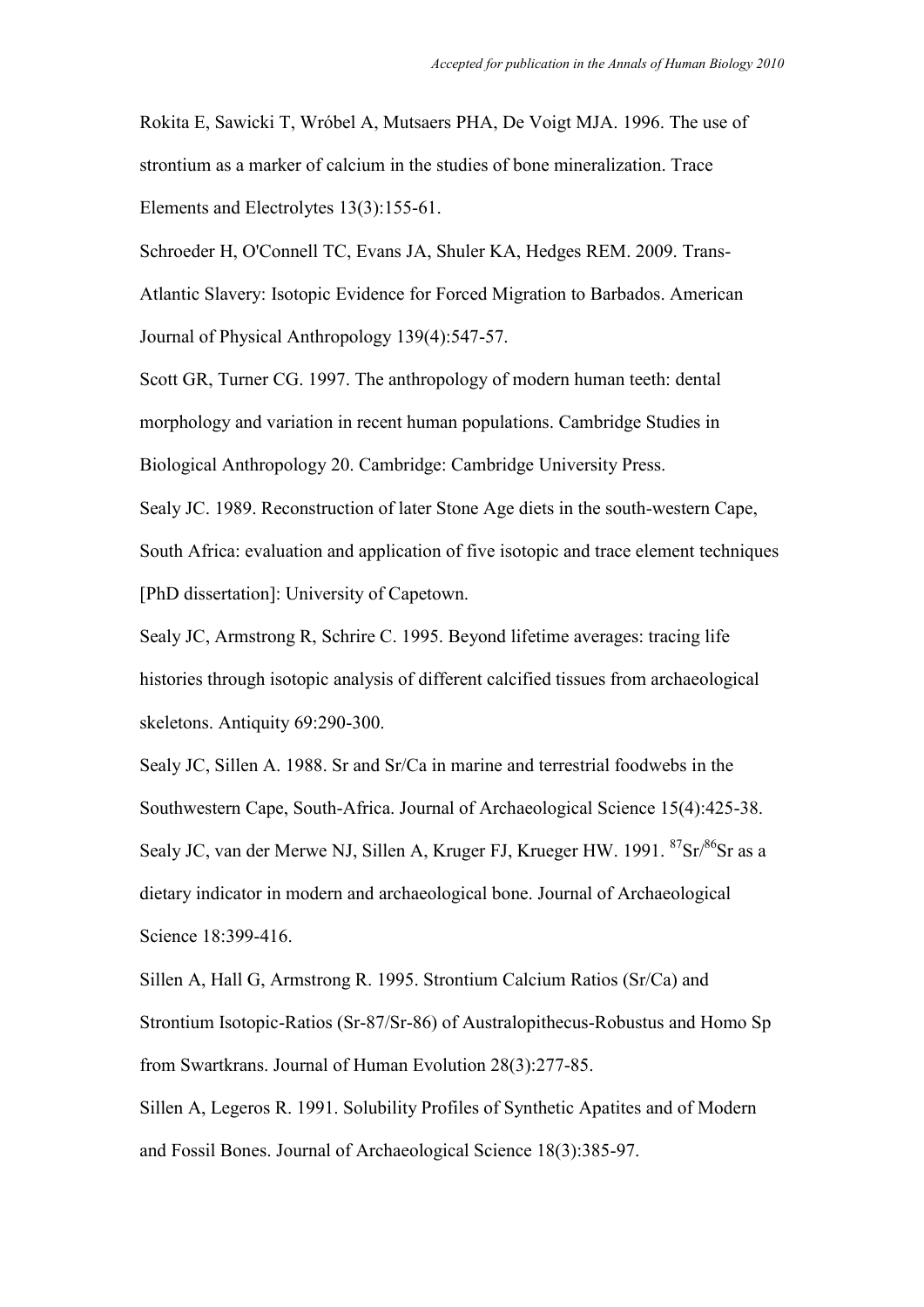Sillen A, Sealy JC. 1995. Diagenesis of strontium in fossil bone: a reconsideration of Nelson et al. (1986). Journal of Archaeological Science 22:313-20.

Sponheimer M, Lee-Thorp JA. 1999. Alteration of enamel carbonate environments during fossilization. Journal of Archaeological Science 26(2):143-50.

Storey R, Leigh RA. 2004. Processes Modulating Calcium Distribution in Citrus Leaves. An Investigation Using X-Ray Microanalysis with Strontium as a Tracer. Plant Physiology 136:3838-48.

Suga S. 1982. Progressive mineralization pattern of developing enamel during the maturation stage. Journal of Dental Research 61:1532-42.

Suga S. 1989. Enamel hypomineralization viewed from the pattern of progressive mineralization of human and monkey developing enamel. Advances in Dental Research 3:188-98.

Taylor T. 2005. Ambushed by a grotesque: archaeology, slavery and the third paradigm. In: Parker Pearson M, Thorpe IJN, editors. Warfare, Violence and Slavery in Prehistory. Oxford: Archaeopress.

Tolstykh EI, Shishkina EA, Degteva MO, Ivanov DV, Shved VA, Bayankin SN, Anspaugh LR, Napier BA, Wieser A, Jacob P. 2003. Age dependencies of Sr-90 incorporation in dental tissues: Comparative analysis and interpretation of different kinds of measurements obtained for residents on the Techa River. Health Physics 85(4):409-19.

Towers J, Montgomery J, Evans JA, Jay M, Parker Pearson M. 2010. An investigation of the origins of cattle and aurochs deposited in the Early Bronze Age barrows at Gayhurst and Irthlingborough. Journal of Archaeological Science 37:508-515.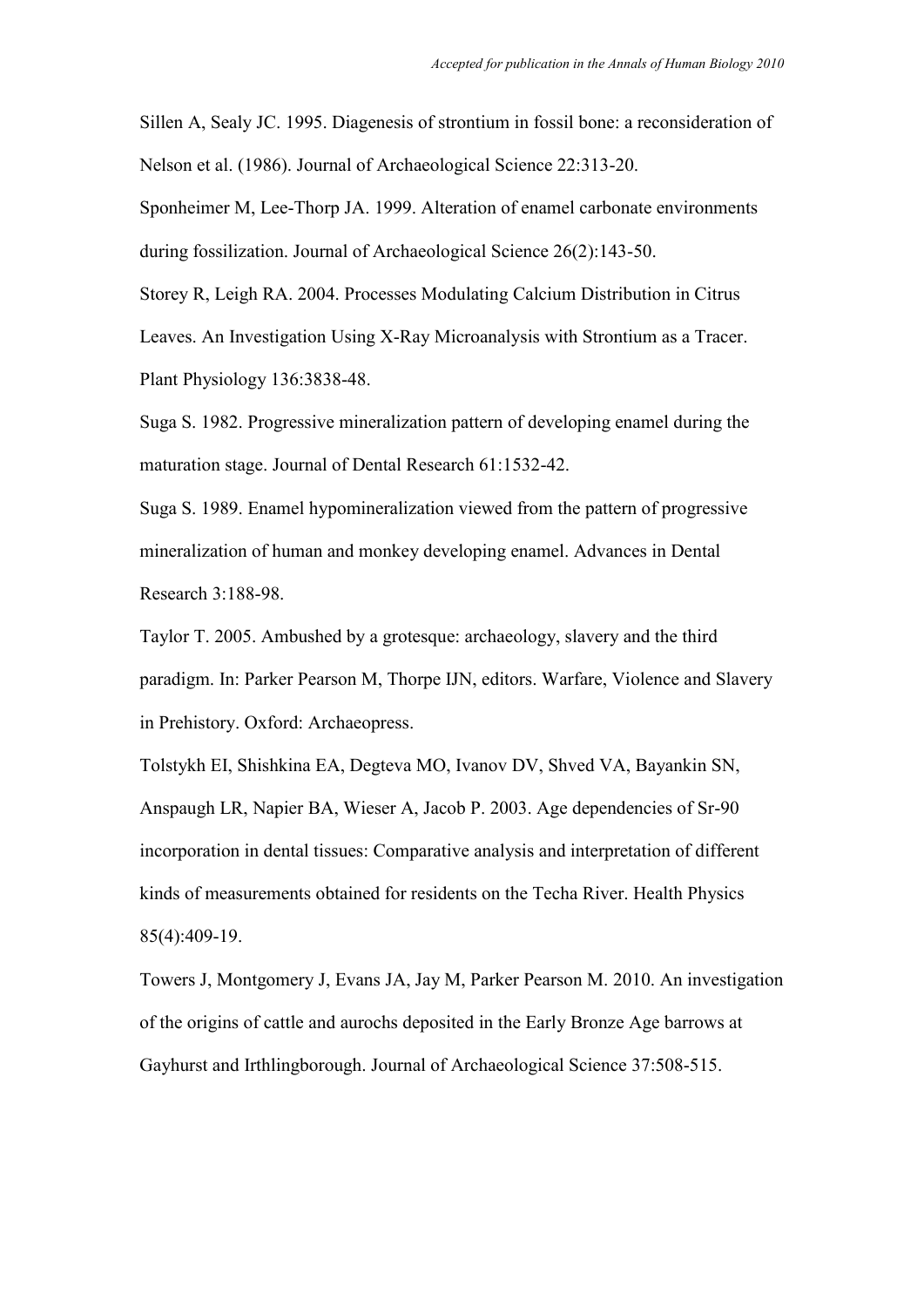Trickett MA, Budd P, Montgomery J, Evans J. 2003. An assessment of solubility profiling as a decontamination procedure for the Sr-87/Sr-86 analysis of archaeological human skeletal tissue. Applied Geochemistry 18(5):653-8. Trueman CNG, Behrensmeyer AK, Tuross N, Weiner S. 2004. Mineralogical and compositional changes in bones exposed on soil surfaces in Amboseli National Park, Kenya: diagenetic mechanisms and the role of sediment pore fluids. Journal of Archaeological Science 31(6):721-39.

Turekian KK, Kulp JL. 1956. Strontium content of human bones. Science 124:405-7. Tuross N, Behrensmeyer AK, Eanes ED. 1989. Strontium increases and crystallinity changes in taphonomic and archaeological bone. Journal of Archaeological Science 16:661-72.

Tyrrell A. 2000. Skeletal non-metric traits and the assessment of inter-and intrapopulation diversity: past problems and future potential. In Cox M, Mays S, editors. Human osteology in archaeology and forensic science. London: Greenwich Medical Media Ltd. p 289-306.

Underwood EJ. 1977. Trace elements in human and animal nutrition. London: Academic Press.

Veis A. 1989. Biochemical studies of vertebrate tooth mineralization. In: Mann S, Webb J, Williams RJP, editors. Biomineralization: chemical and biochemical perspectives. New York: VCH Publishers. p 189-222.

Veizer J. 1989. Strontium isotopes in seawater through time. Annual Review of Earth and Planetary Sciences 17:141-67.

Vernois V, Ung Bao M, Deschamps N. 1987. Chemical Analysis of Human Dental Enamel from Archaeological Sites. In: Grupe G, Herrmann B, editors. Trace Elements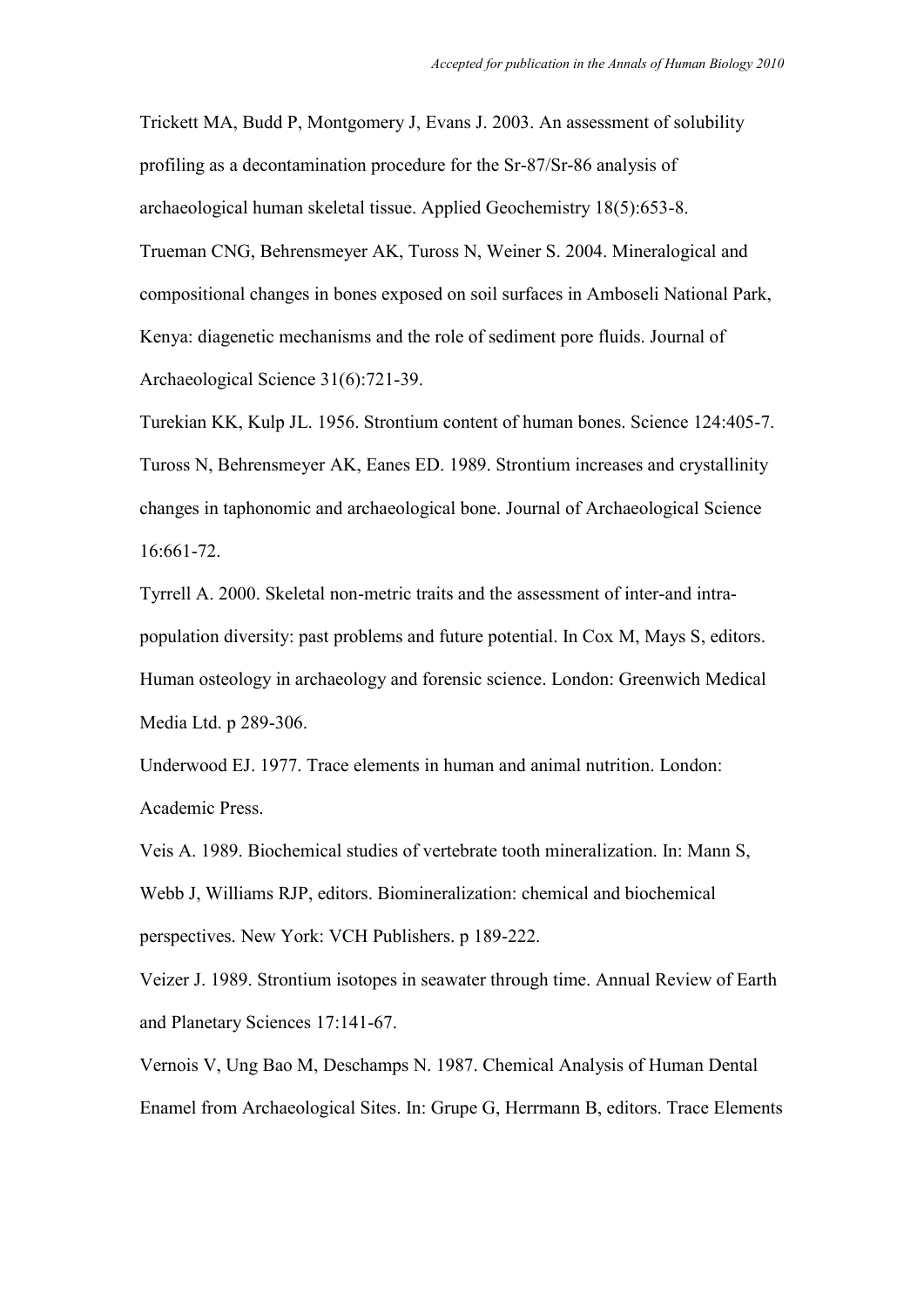in Environmental History: Proceedings of the Symposium held from June 24th to 26th, 1987 at Göttingen. Berlin: Springer-Verlag. p 83-90.

Vose PB, Koontz HV. 1959. Uptake of strontium by pasture plants and its possible significance in relation to the fall-out of strontium-90. Nature 183(4673):1447-8.

Vukovic Z, Lazic S, Tutunovic I, Raicevic S. 1998. On the mechanism of strontium incorporation into calcium phosphates. Journal of the Serbian Chemical Society 63(5):387-93.

Wang Y, Cerling TE. 1994. A model of fossil tooth and bone diagenesis: implications for paleodiet reconstruction from stable isotopes. Palaeogeography,

Palaeoclimatology, Palaeoecology 107(3-4):281-9.

Welch M. 1992. Anglo-Saxon England. London: B.T. Batsford.

Whipkey CE, Capo RC, Chadwick OA, Stewart BW. 2000. The importance of sea spray to the cation budget of a coastal Hawaiian soil: a strontium isotope approach. Chemical Geology 168(1-2):37-48.

Wieser A, Romanyukha AA, M.O. D, Kozheurov VP, Petzoldt G. 1996. Tooth enamel as a natural beta dosemeter for bone seeking radionuclides. Radiation Protection Dosimetry 65(1-4 Pt1):413-6.

Yamaguchi N, Seki K, Komamura M, Kurishima K. 2007. Long-term mobility of fallout 90Sr in ploughed soil, and 90Sr uptake by wheat grain. The Science of the Total Environment 372(2-3):595-604.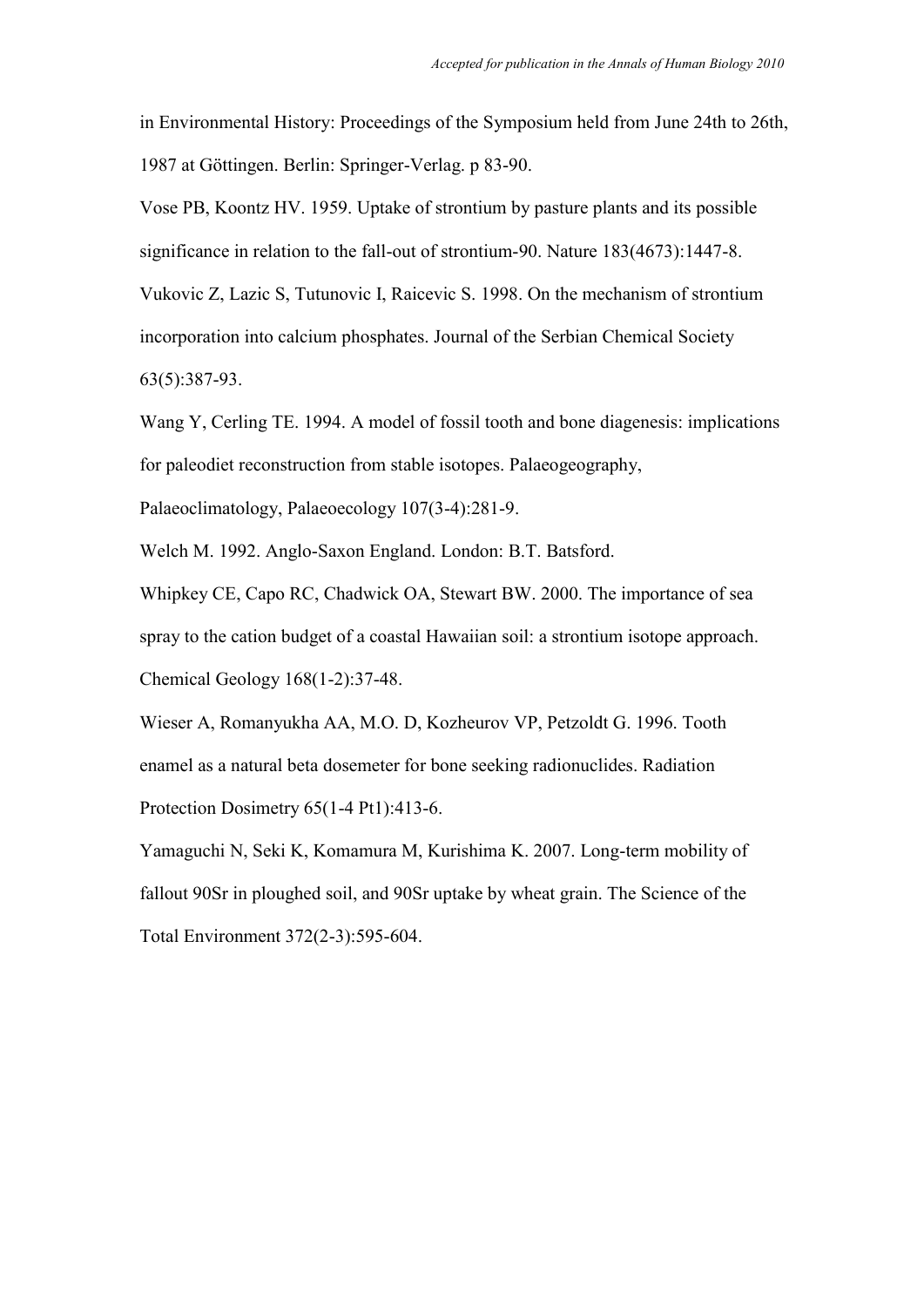A plot of model enamel strontium compositions for humans who sourced their food from an homogenous rock type (chalk) and who drank and watered their crops with rainwater (black symbols). This provides two sources (end-members) of strontium and local inhabitants will fall on a mixing line between the two ratios if 1/Sr ppm is plotted (this transforms a mixing curve into a straight line with high concentrations are on the left, low concentrations on the right). Individuals who have ratios below 0.7075 or above 0.7092 are inconsistent with this subsistence regime and must be accessing alternative sources elsewhere (white symbols).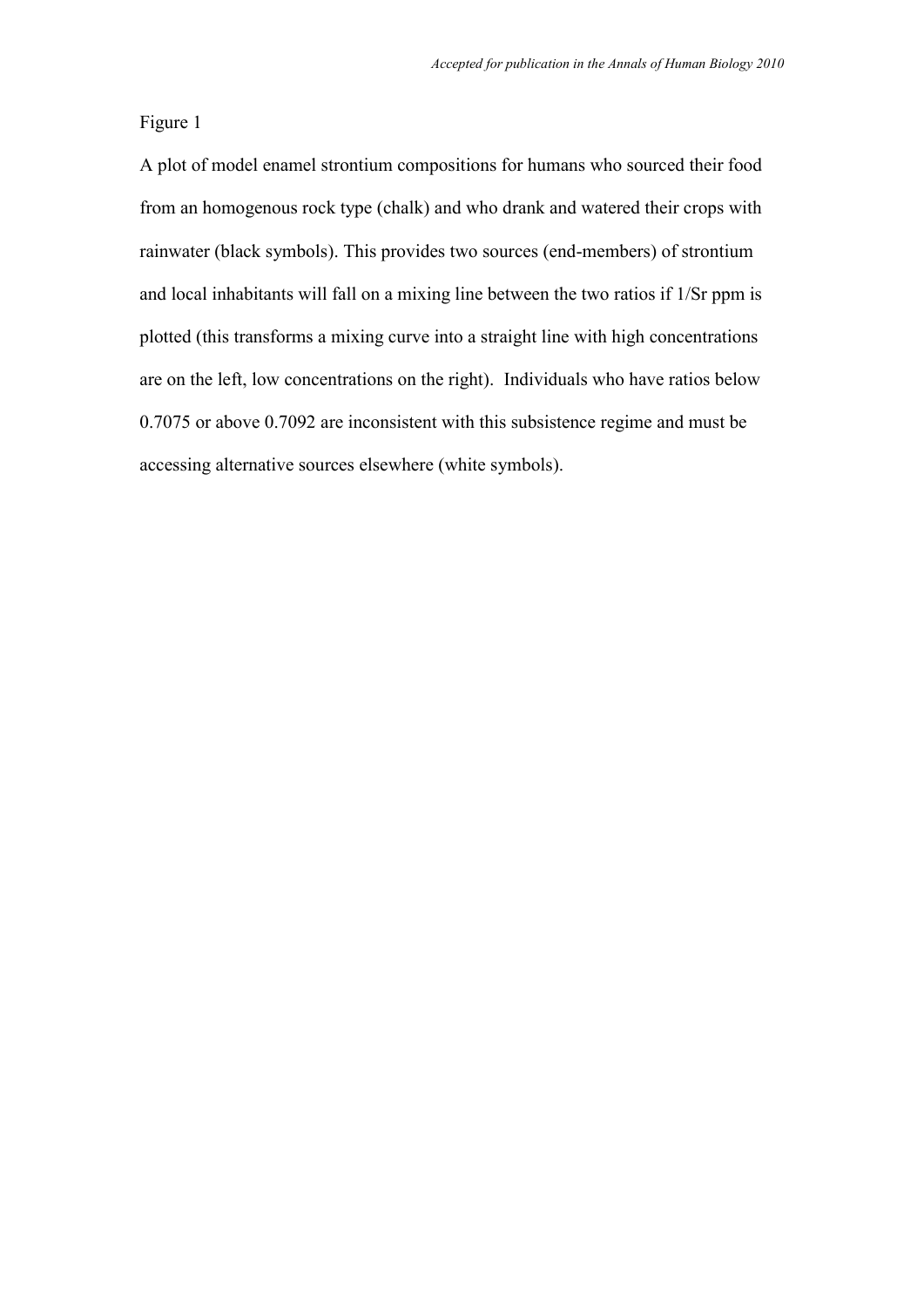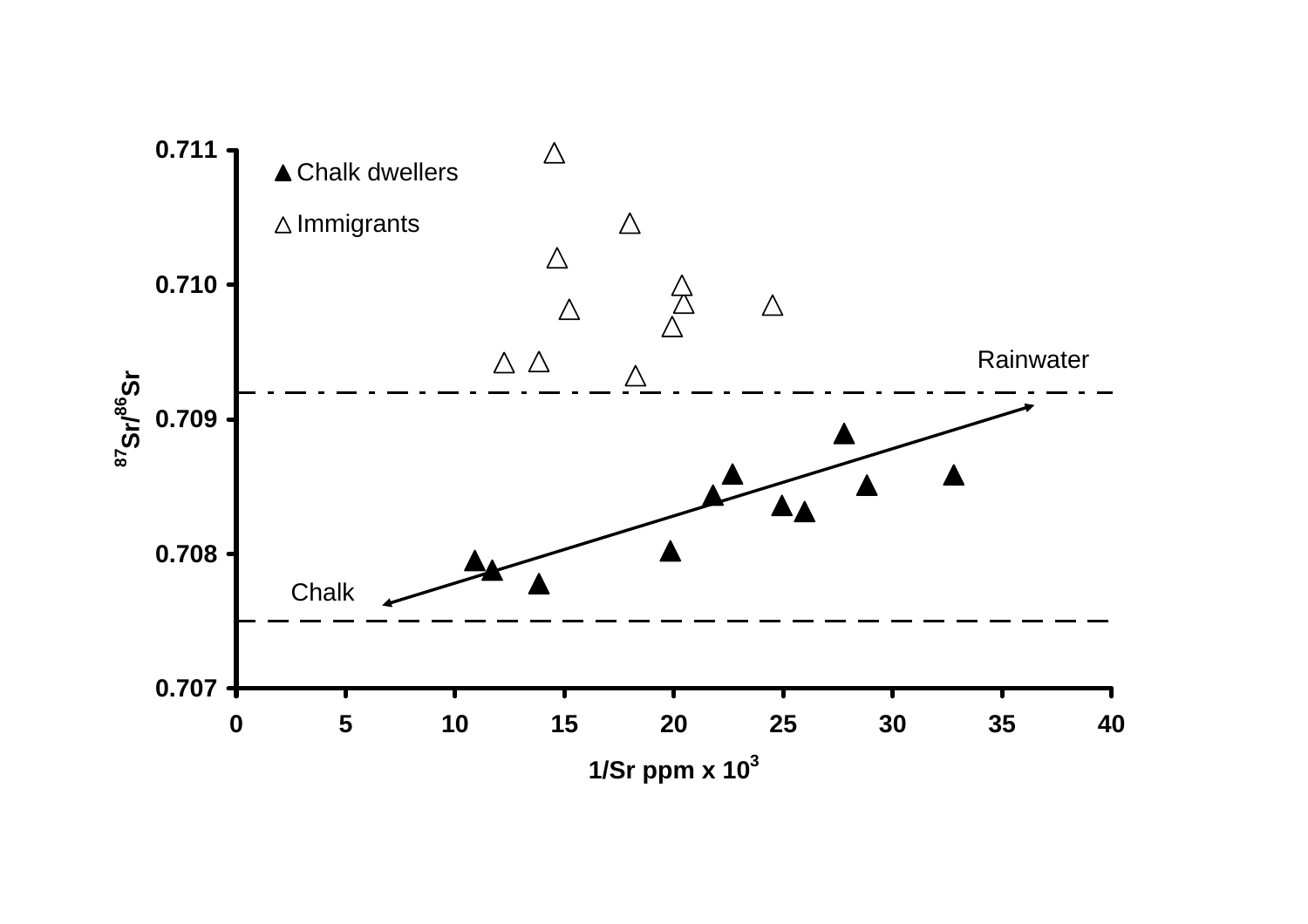Schematic model illustrating the sources of strontium that, if exploited for food and drink, could contribute to the weighted average ratio of enamel from humans inhabitants. Whether a food source is visible will depend on if it is exploited, how much is eaten and how much strontium is metabolised from it. Drinking from rivers may result in the ingestion of strontium from distant rock sources. Atmospheric sources such as dust may provide an additional input in arid regions.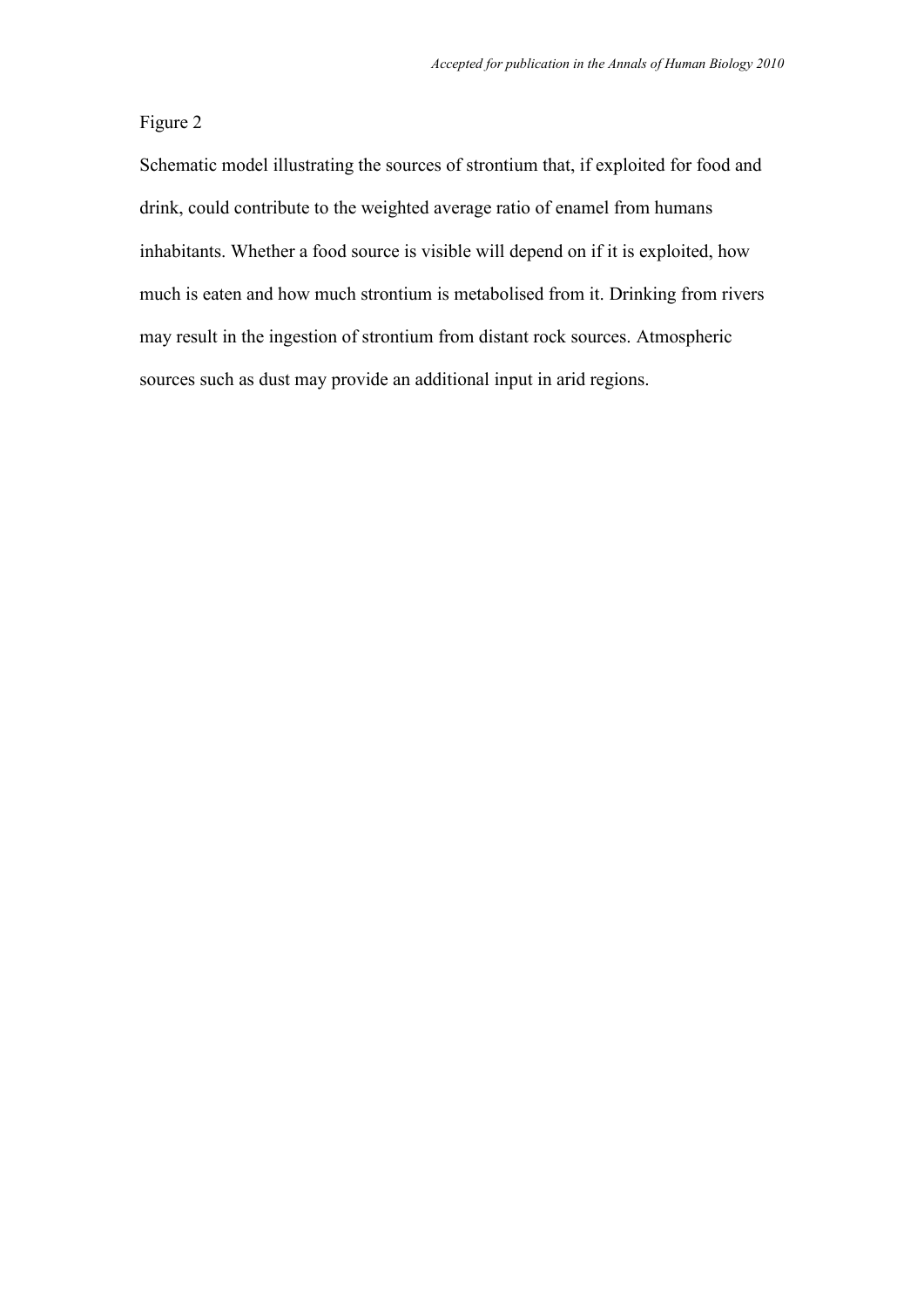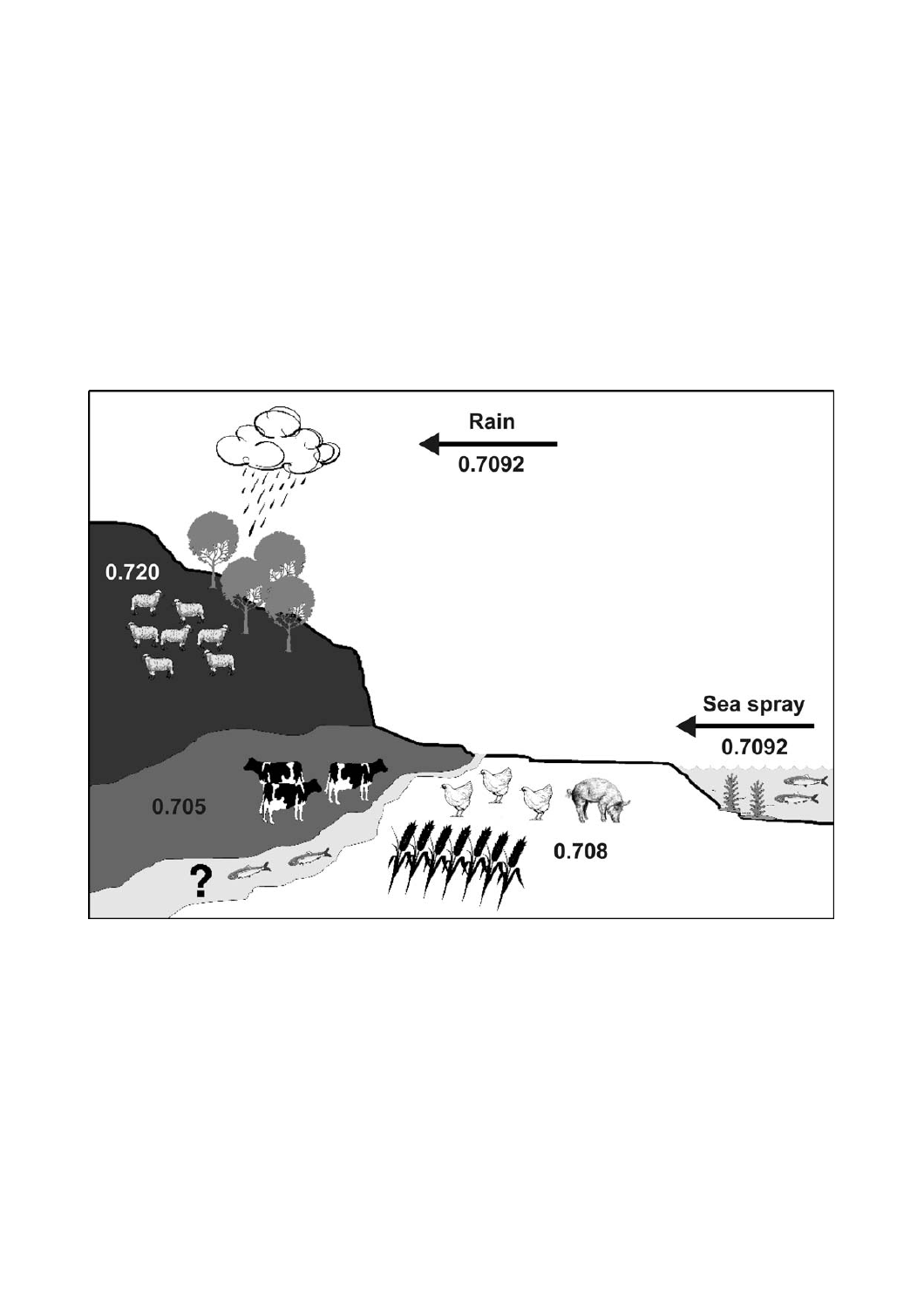A plot to illustrate how the enamel strontium compositions of a human community on the Isle of Skye exploiting two food sources: one from the basalt of the Black Cuillins; and one from the granite of the Red Cuillins, might reflect differential access to foods. Where the individuals fell on the mixing line would be dependant on which rock type dominated their dietary intake at the time of enamel mineralization.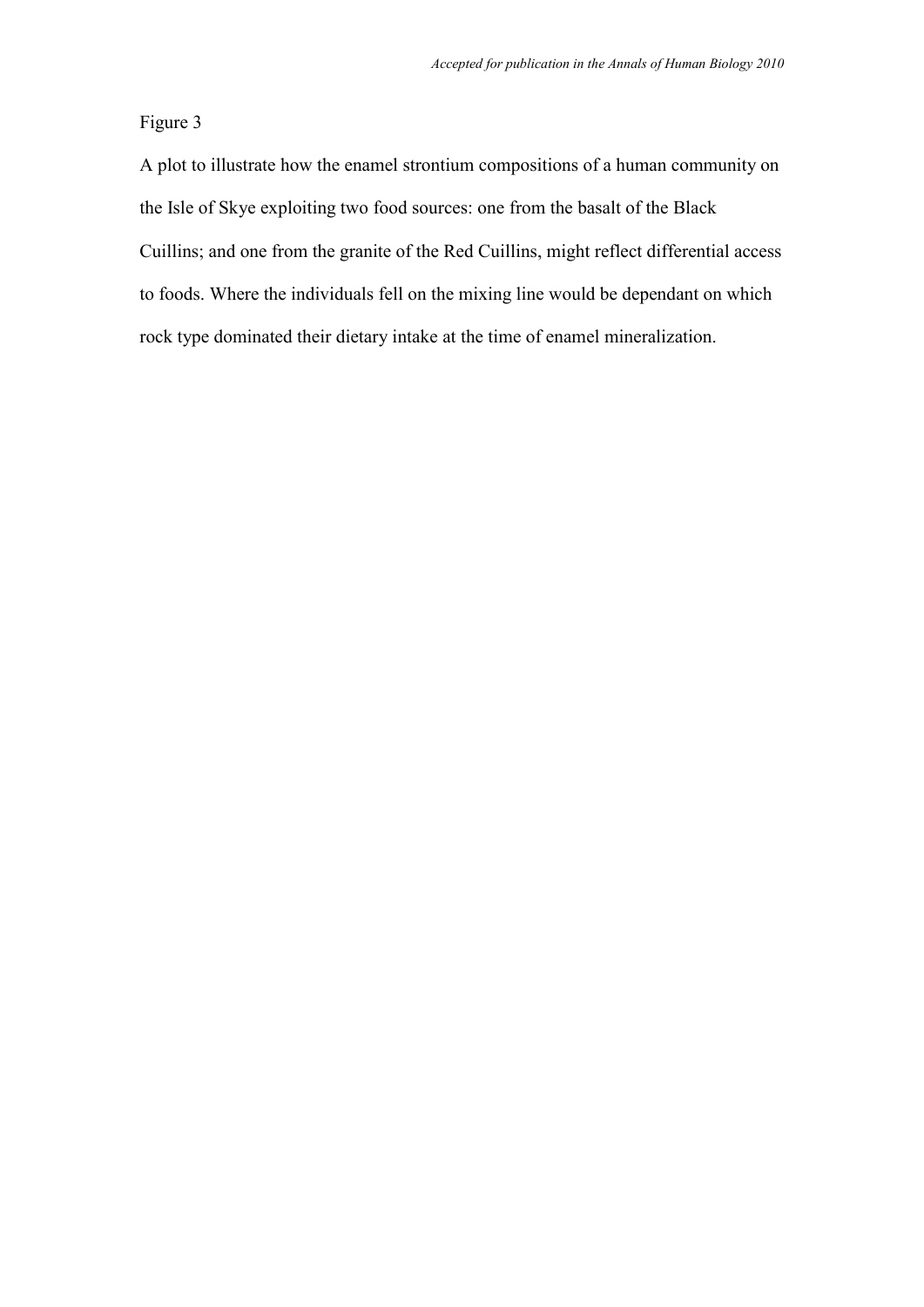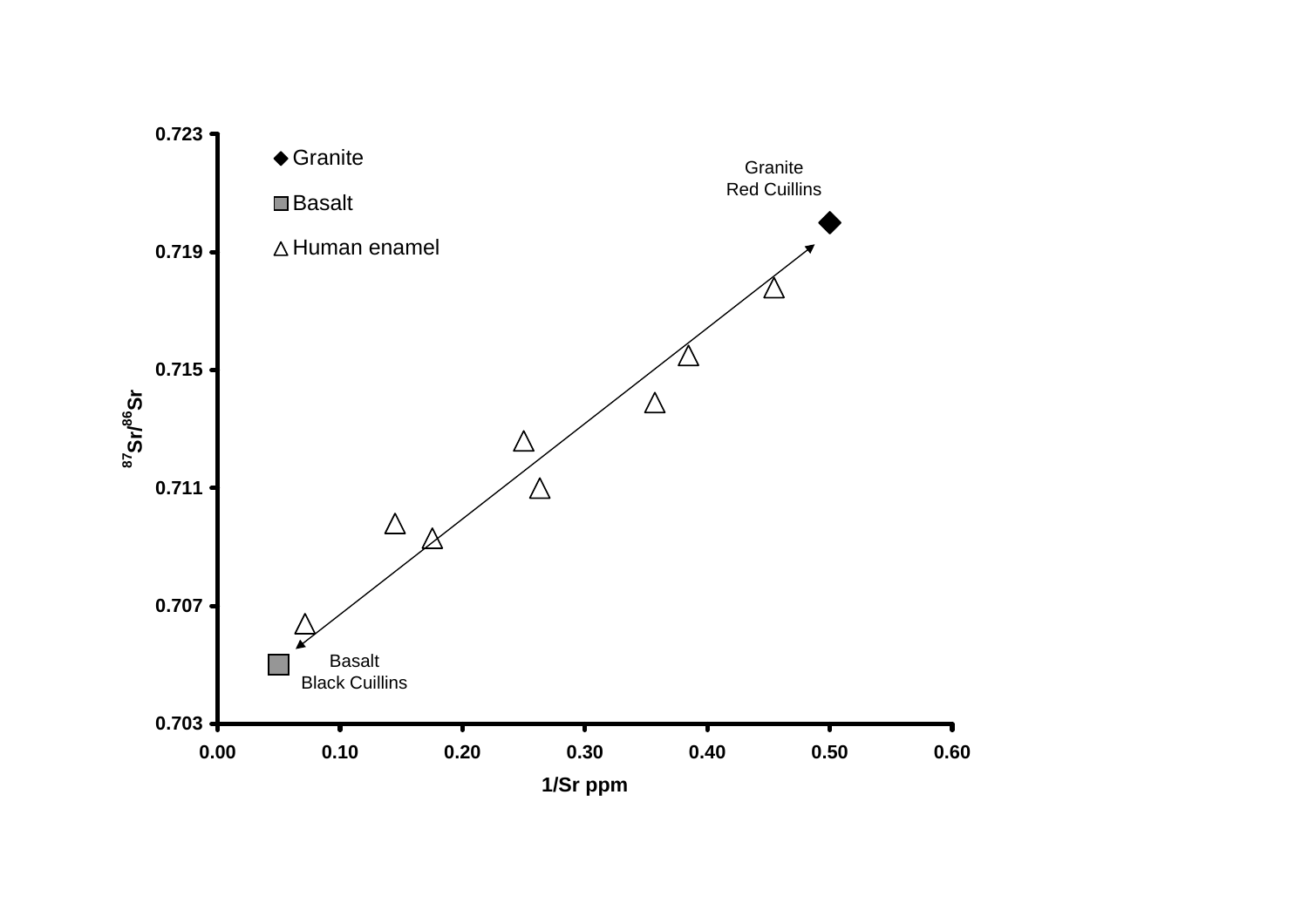A plot to illustrate how the enamel strontium compositions would cluster if all members of the community had eaten very similar diets sourced from both types of rock. In this scenario, a strontium ratio of 0.712 is not attributable to a specific rock type but is simply a result of mixing between two very different rock types.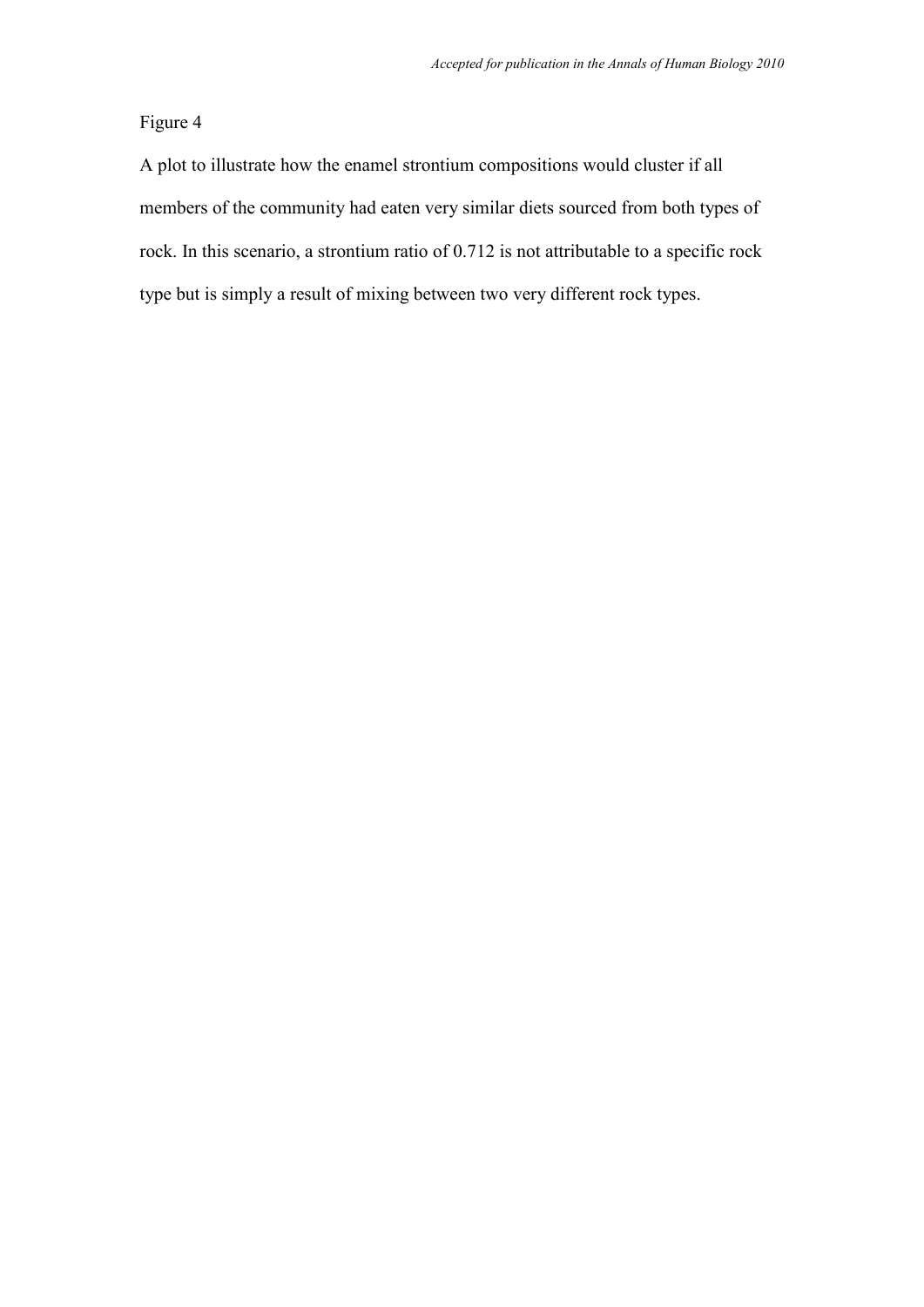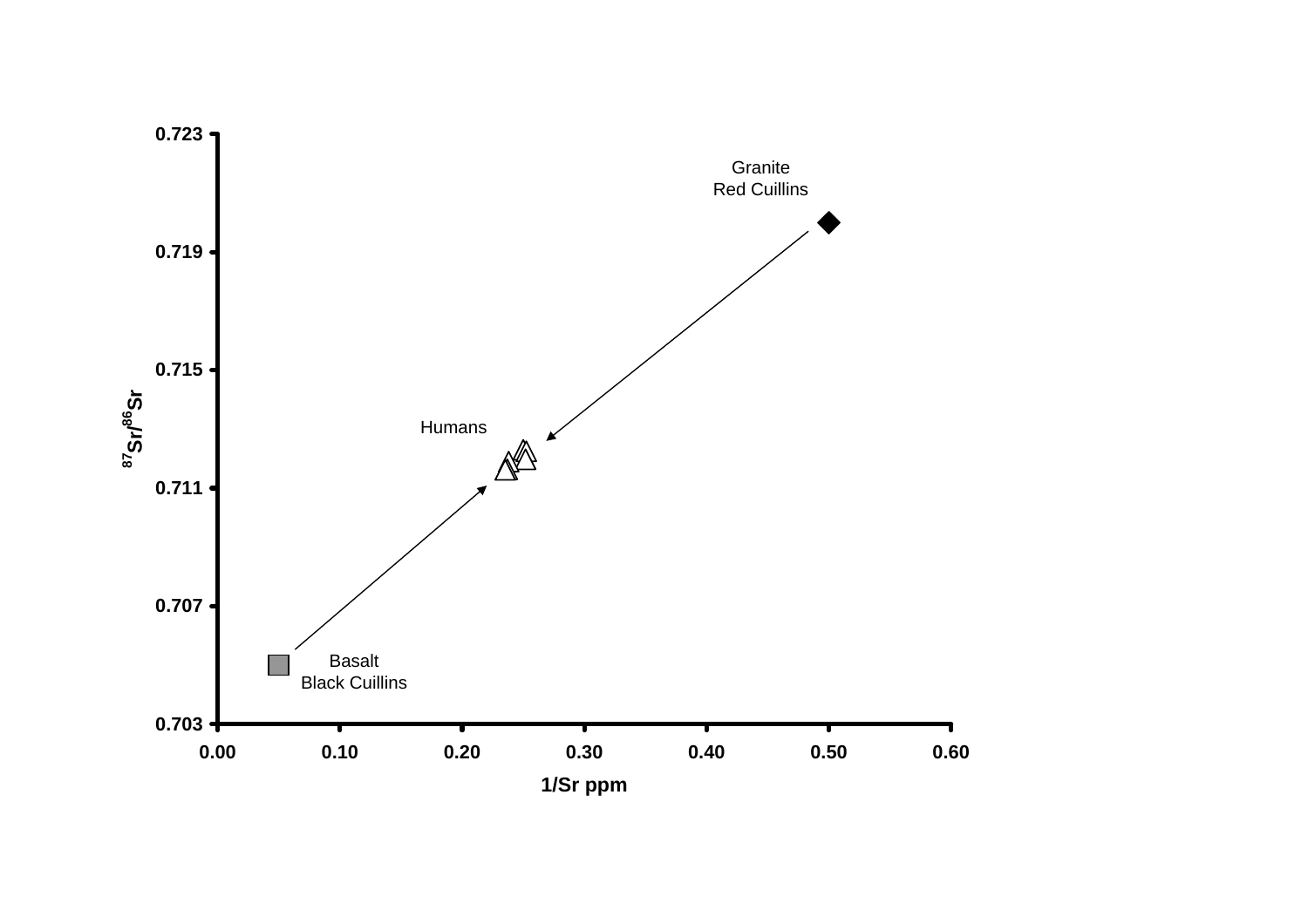A plot to illustrate how the strontium derived from arable crops might dominate the enamel strontium compositions of humans. A strontium ratio of 0.708 is also indicative of limestone terrains and if such a ratio was obtained it would be difficult to tell from the isotope data alone whether such ratios derived from a mixing scenario or if humans were cultivating only the fertile limestone valleys rather than the inhospitable granite hills.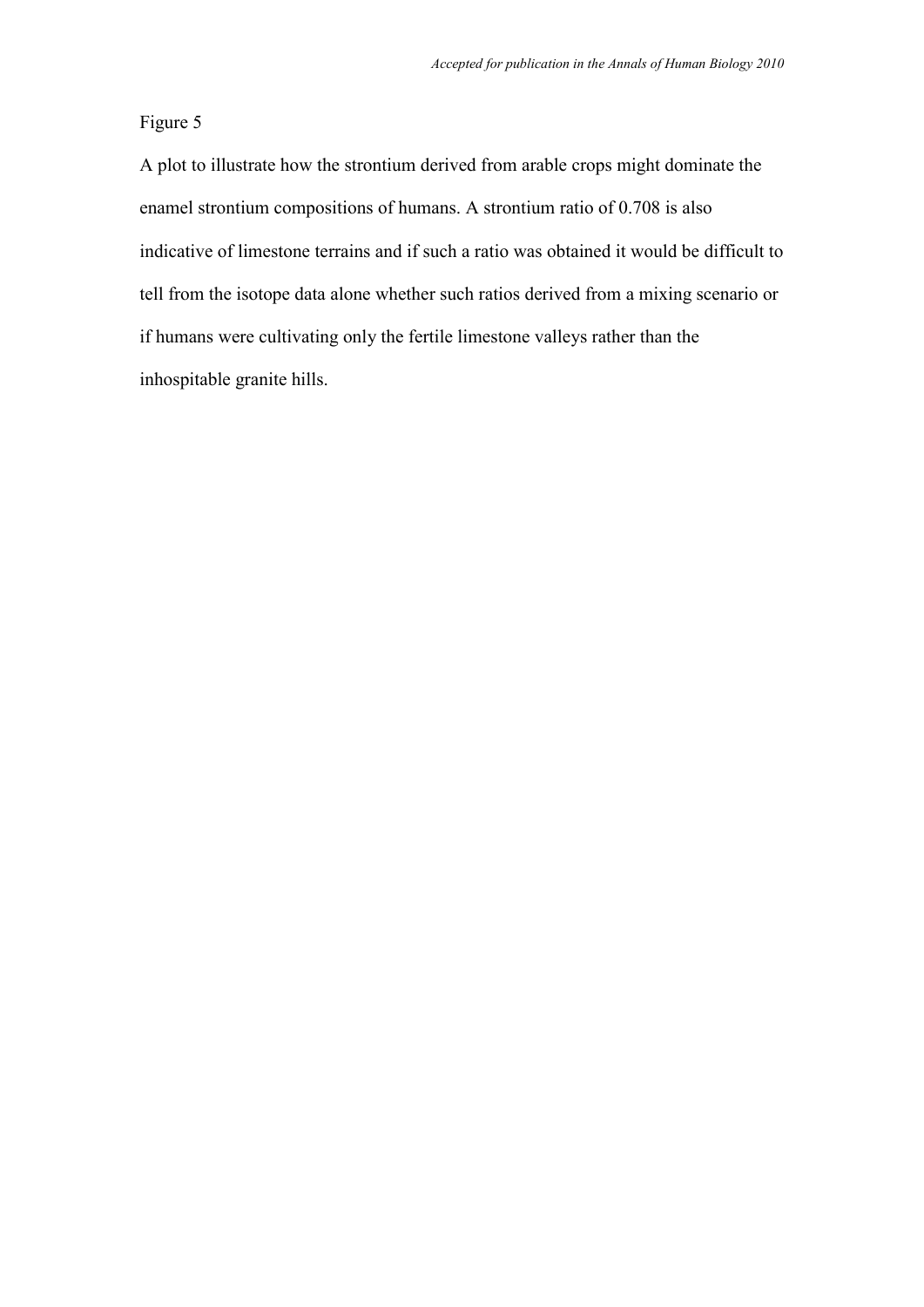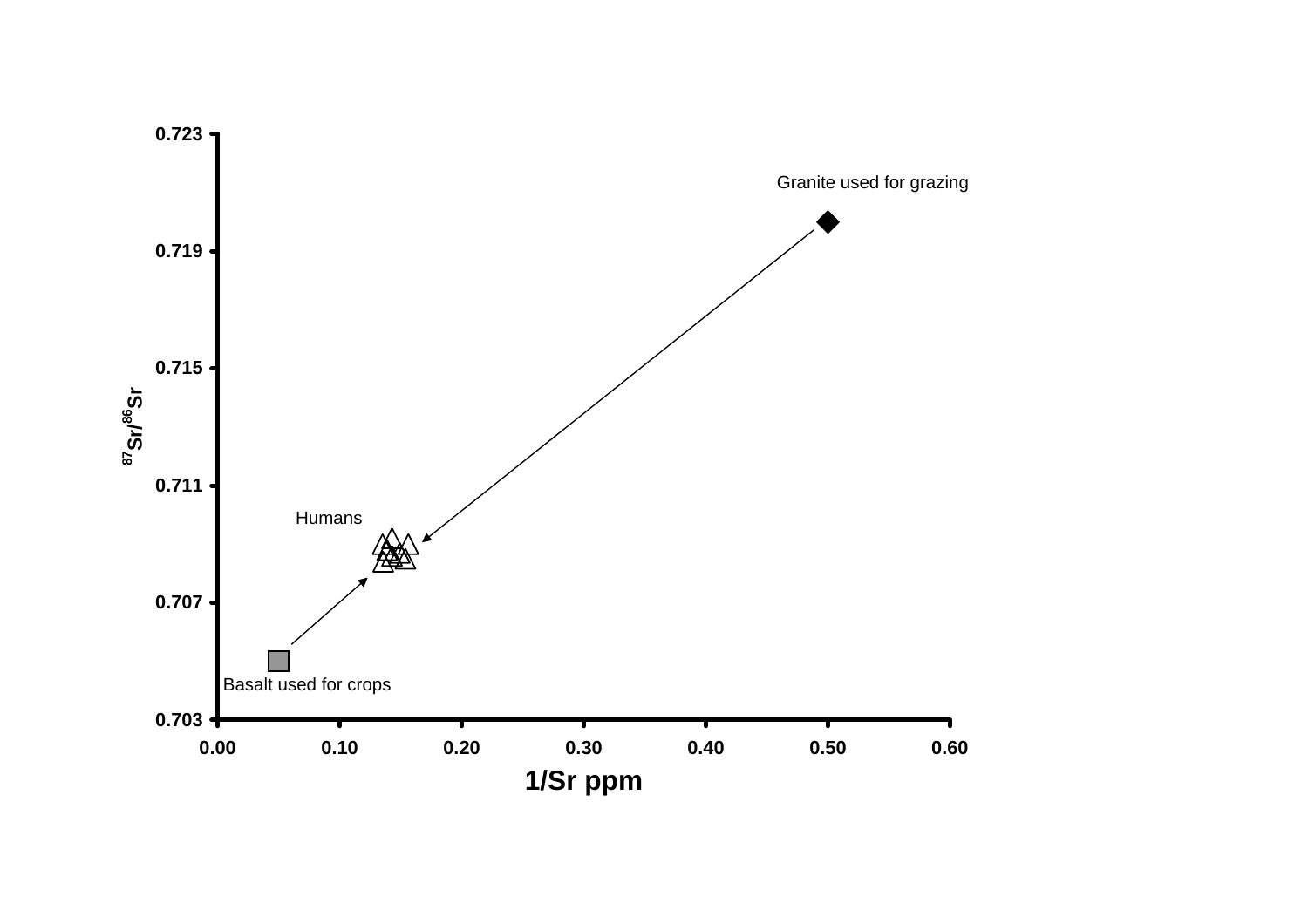A plot to illustrate how the addition of a third end-member may affect the enamel strontium compositions. In regions of very high rainfall, such as the Hebrides, rainwater can dilute the soil pore fluids and dampen the plant strontium ratios towards those of rain whose source is seawater  $($  ~ 0.7092).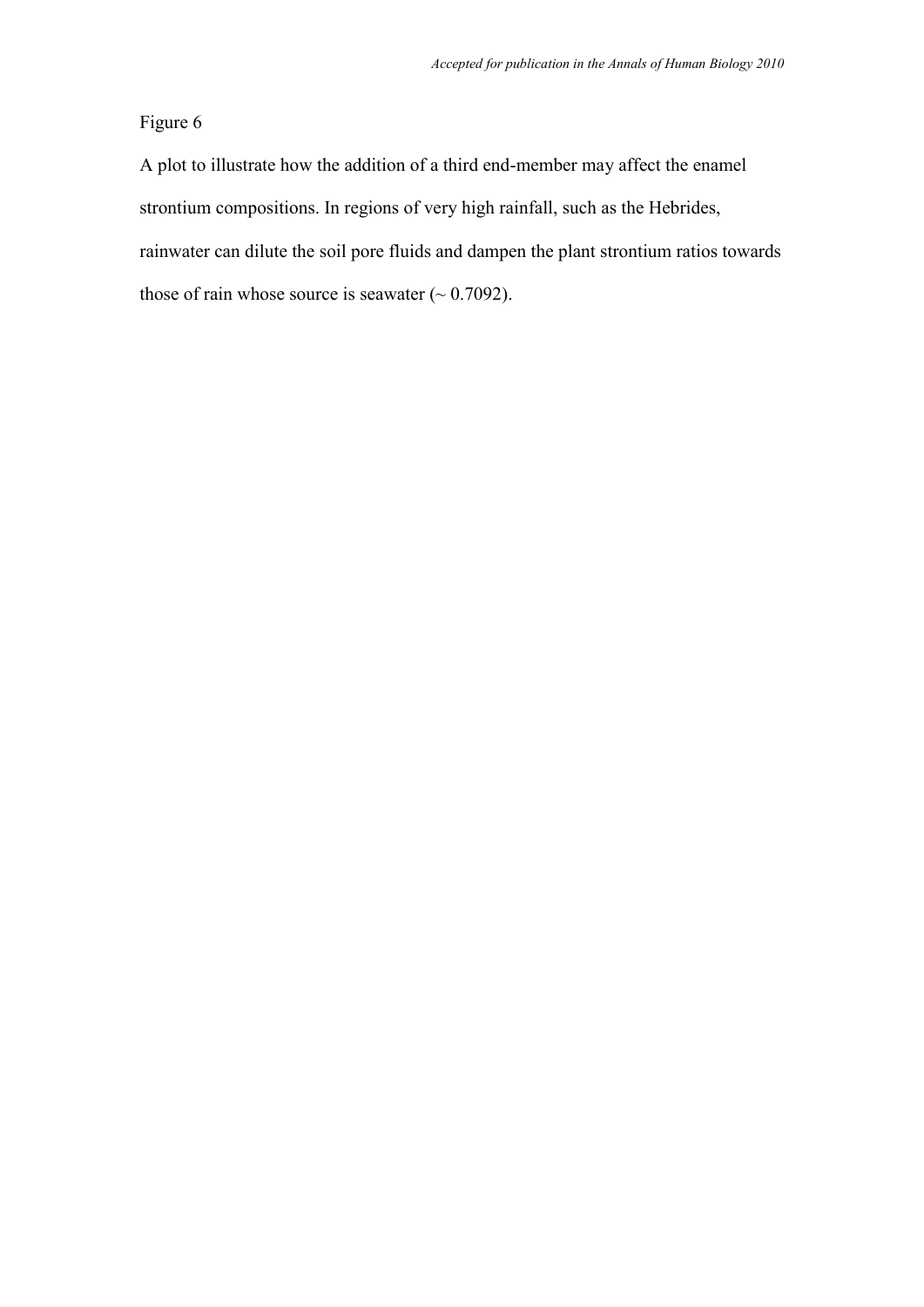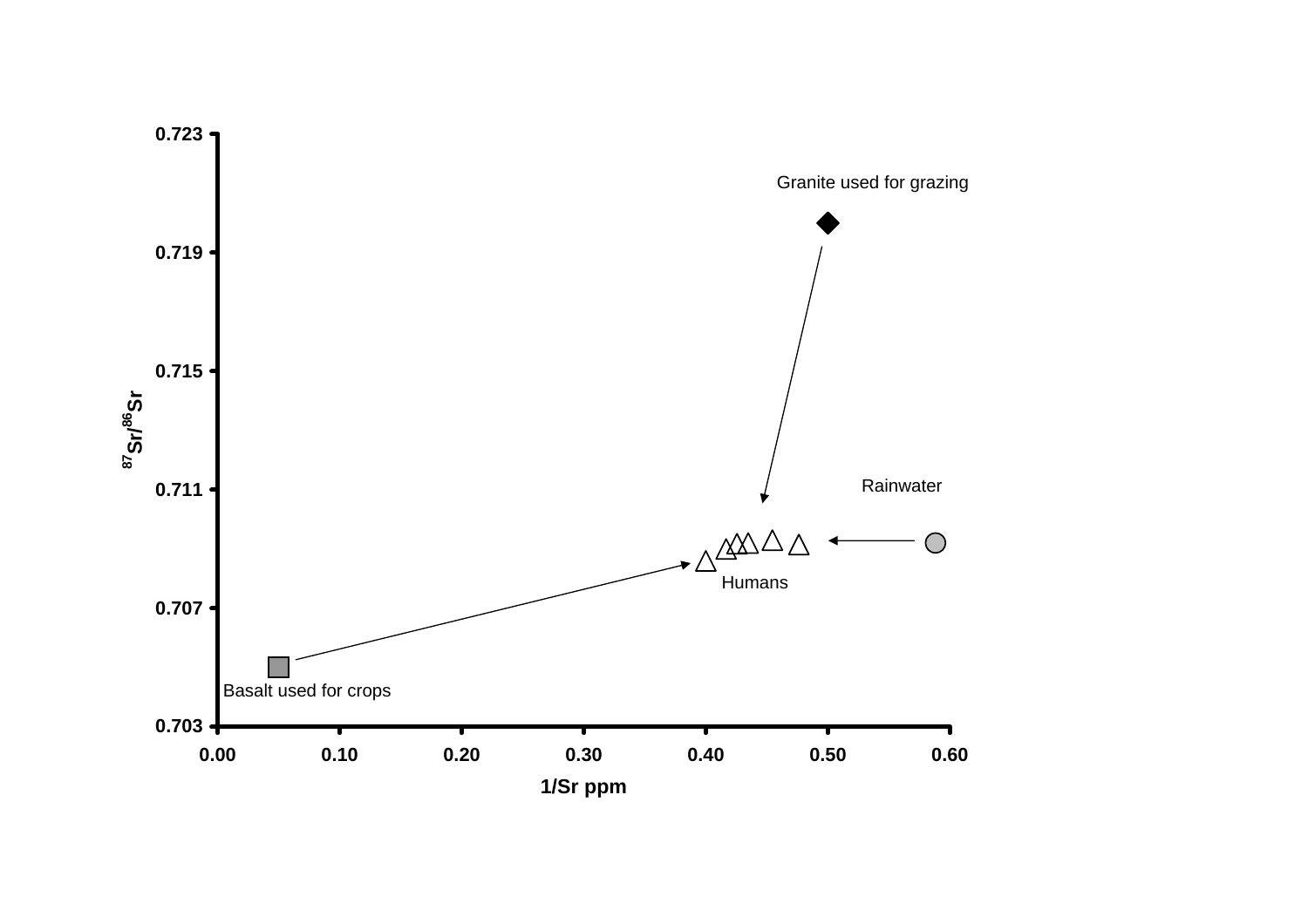A plot to illustrate the effect of marine-derived strontium on a coastal dwelling population. The concentration of strontium in seawater, brines and salt is high (Odum 1957) and coastal communities cultivating crops subject to salt deposition through sea-splash and spray have increased enamel strontium concentrations. In addition, some use strontium-rich seaweed as fodder, fertilizer and food. Eating meat from marine fish and mammals is unlikely to cause this effect as even meat from marine sources is a poor source of strontium (Burton and Price 1999); however, the addition of salt as a preservative may greatly enhance the strontium content of the flesh.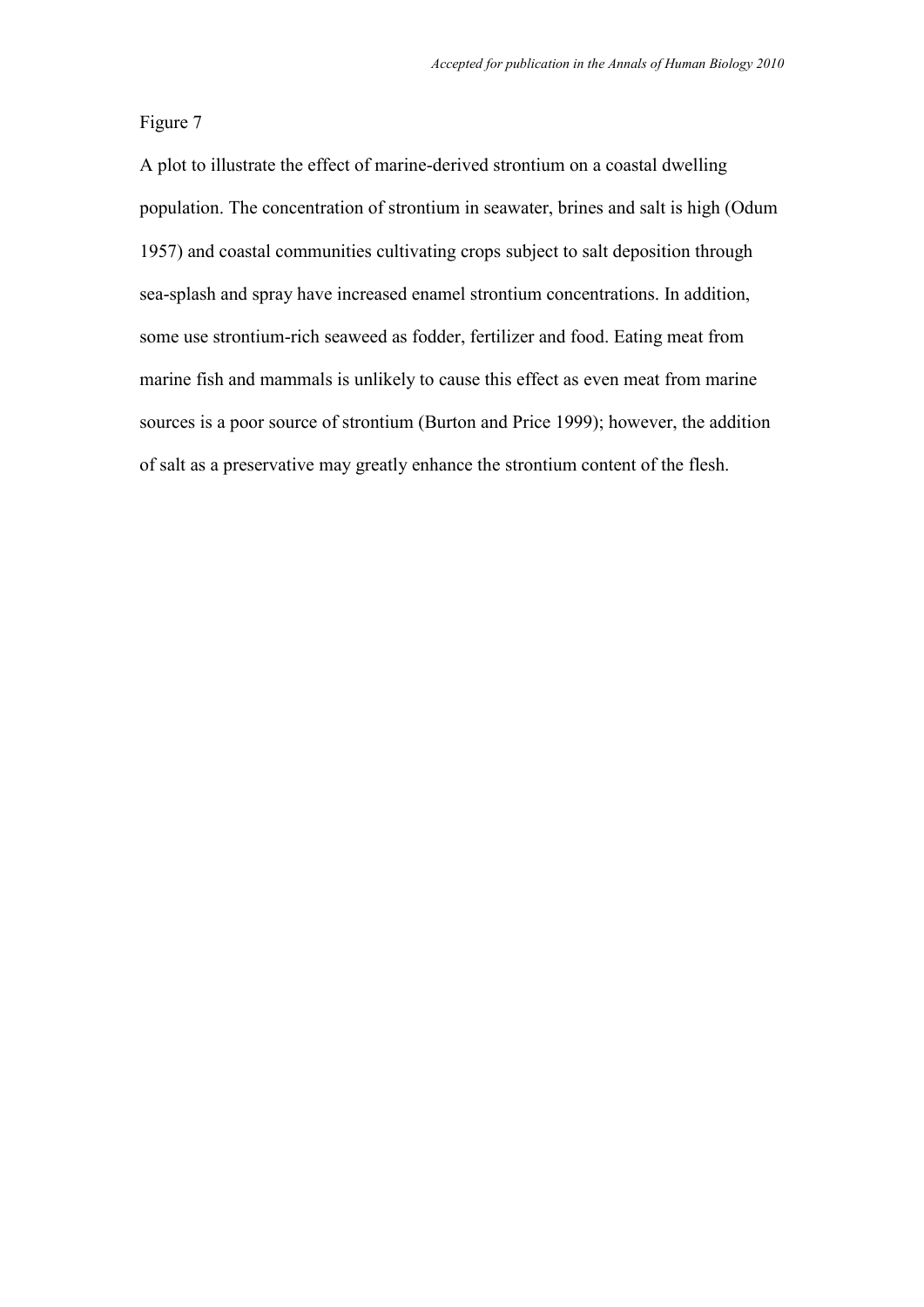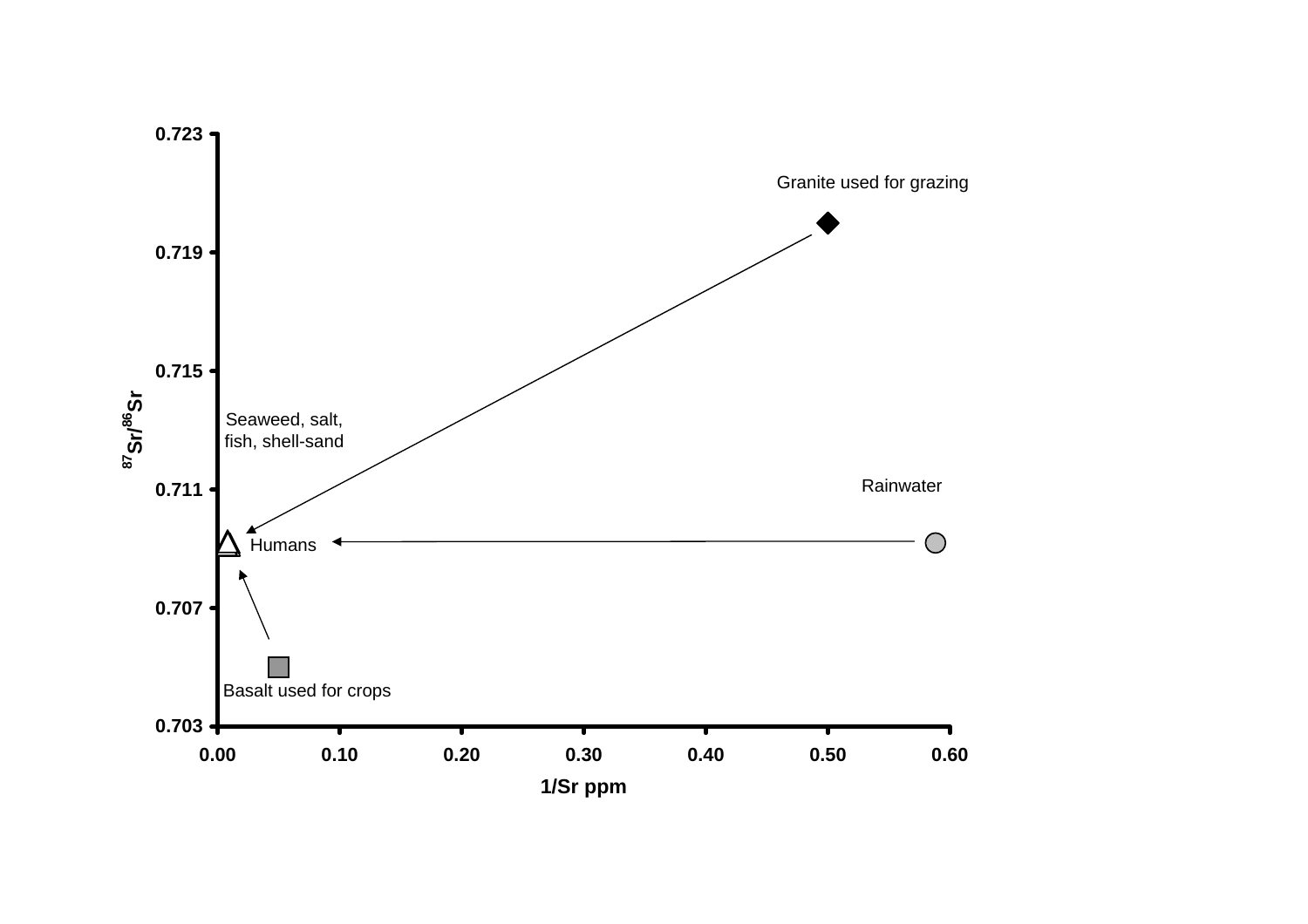A plot of multi-period human enamel data from the Hebrides, NW Scotland. Individuals fall into four possible groups: 1. on the lower left, a coastal community from South Uist (black symbols) and Lewis (white symbols) with high strontium concentrations and marine-dominated strontium ratios with very little contribution from the gneiss (as per the model in Figure 7); 2. An immigrant group (white symbols) who do not originate from Lewis, have not exploited coastal resources, but fall on a mixing line between basalt and granite (as per the model in Figure 3); 3. Four teeth from a single individual from the Isle of Skye (grey symbols) who exhibits a strontium composition consistent with limestone (as per the model in Figure 5); 4. On the lower right, a lone individual exhibiting the low strontium concentrations and ratios consistent with inland populations living on Chalk (see Figure 9). Data source: Montgomery et al. 2003, Montgomery et al. 2007, Evans et al. 2009. 2σ errors are within the symbols.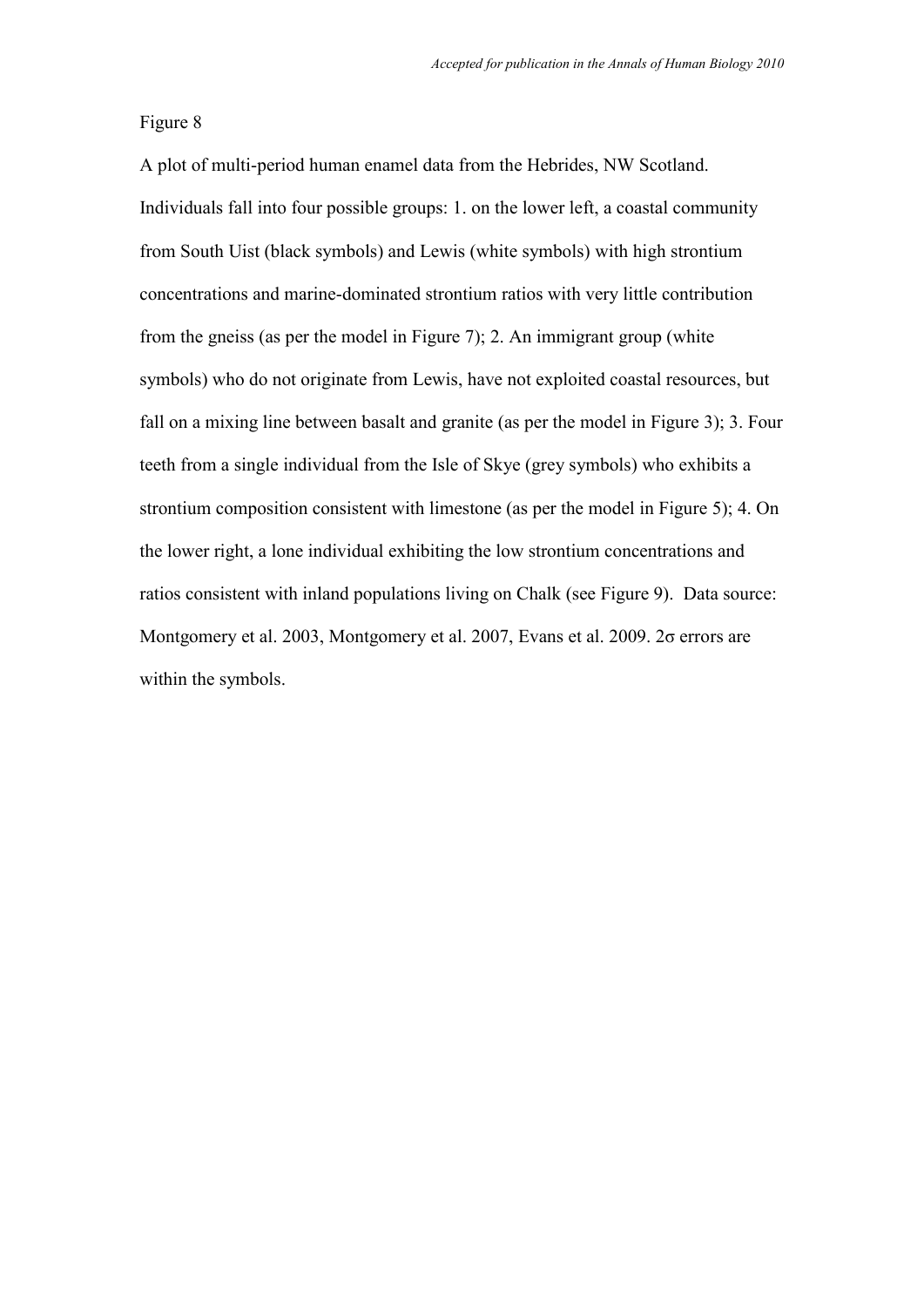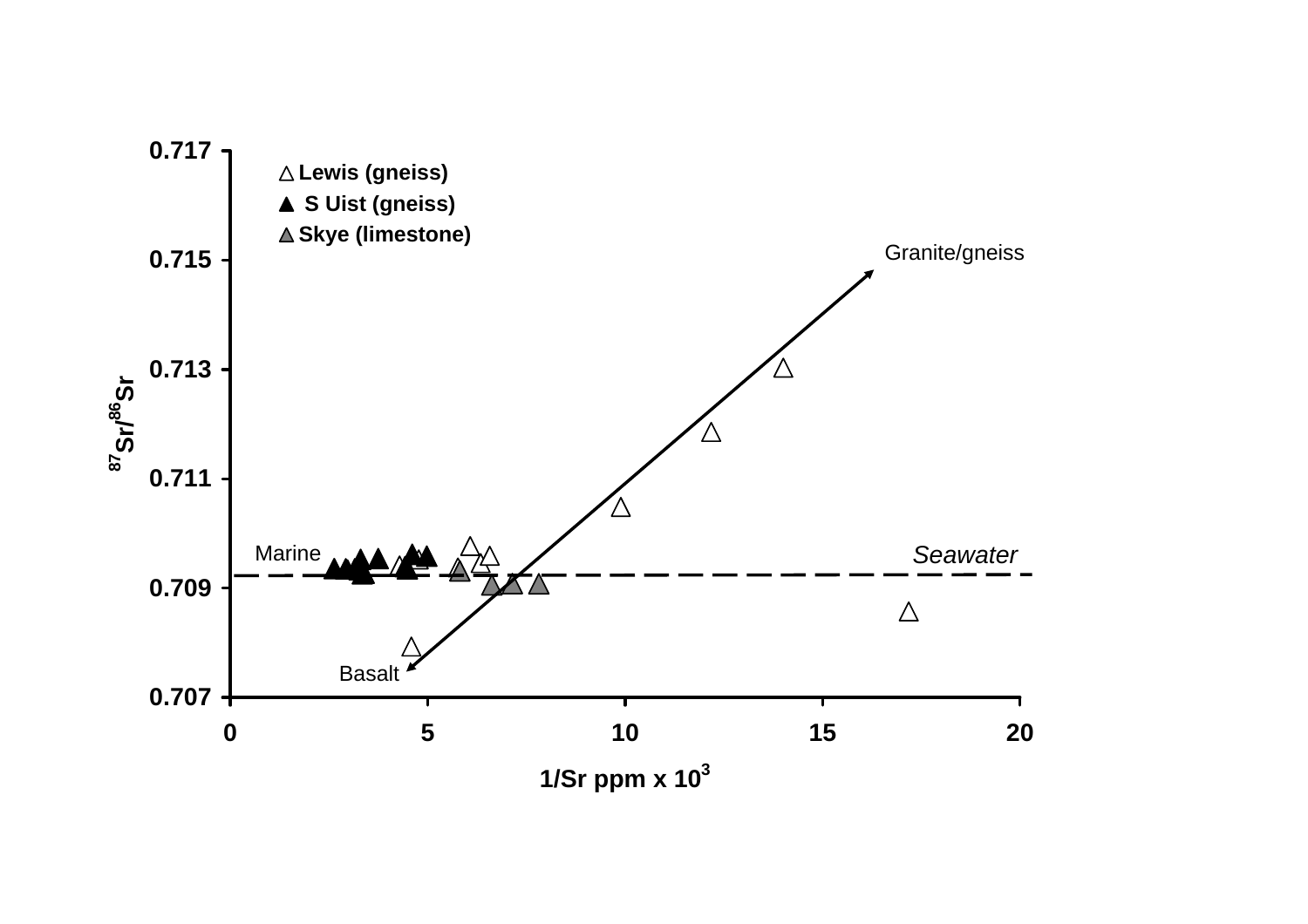A plot of Neolithic and Early Bronze Age human enamel compositions from the Yorkshire Wolds, England. All individuals were excavated from barrows on the Cretaceous Chalk of the Wolds. The Neolithic humans (white symbols) form a diffuse cluster of data suggesting they are exploiting a variety of sources. The Early Bronze Age individuals (black symbols) fall on two mixing lines: the lower line is indicative of origins on the Chalk and four of these individuals were excavated from the same barrow (Aldro 116) suggesting a family group: the upper mixing line indicates a group who did not originate solely on the Wolds but exploited a terrain with higher strontium ratios elsewhere. Data source: Montgomery et al. 2007. 2σ errors are within the symbols.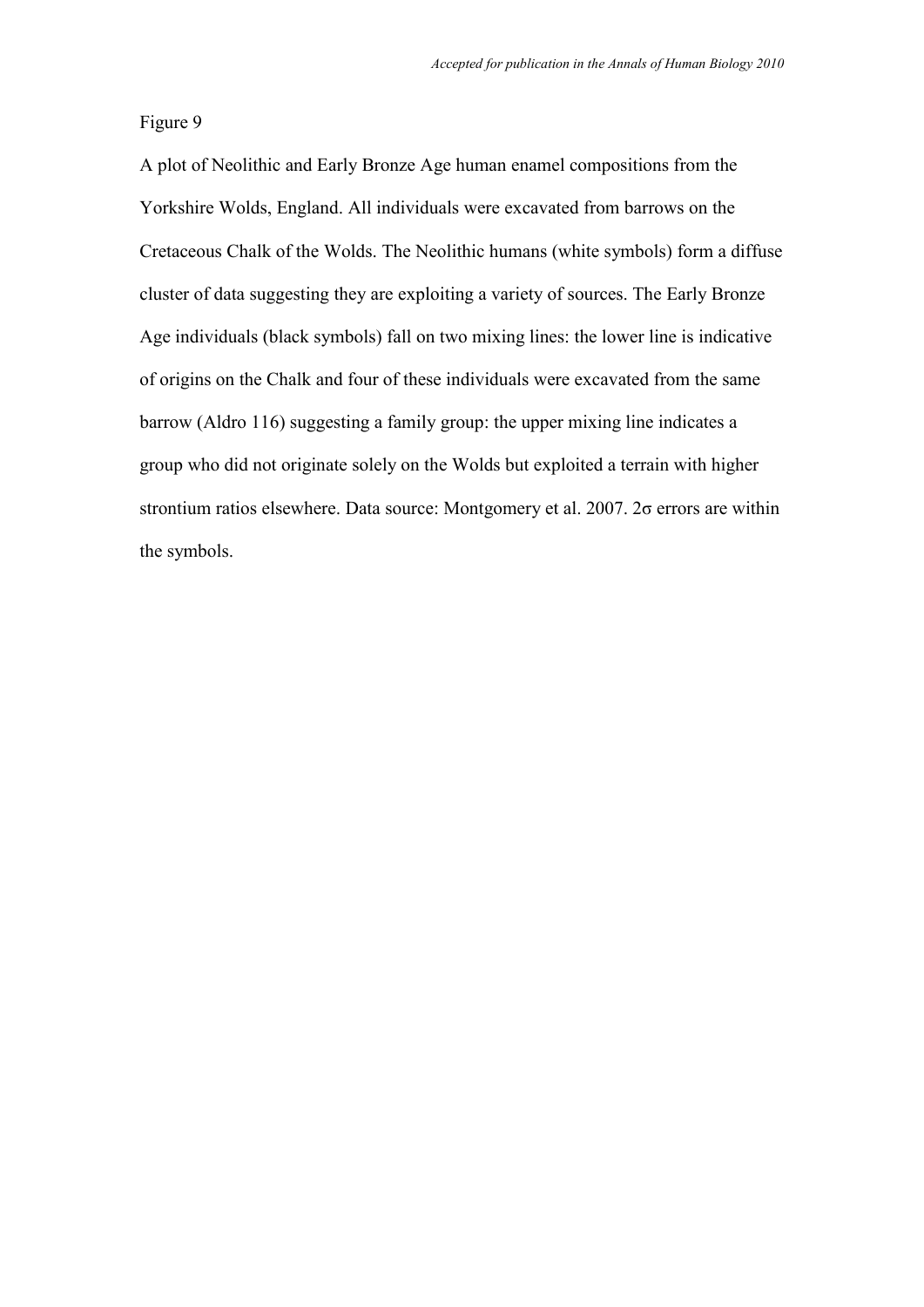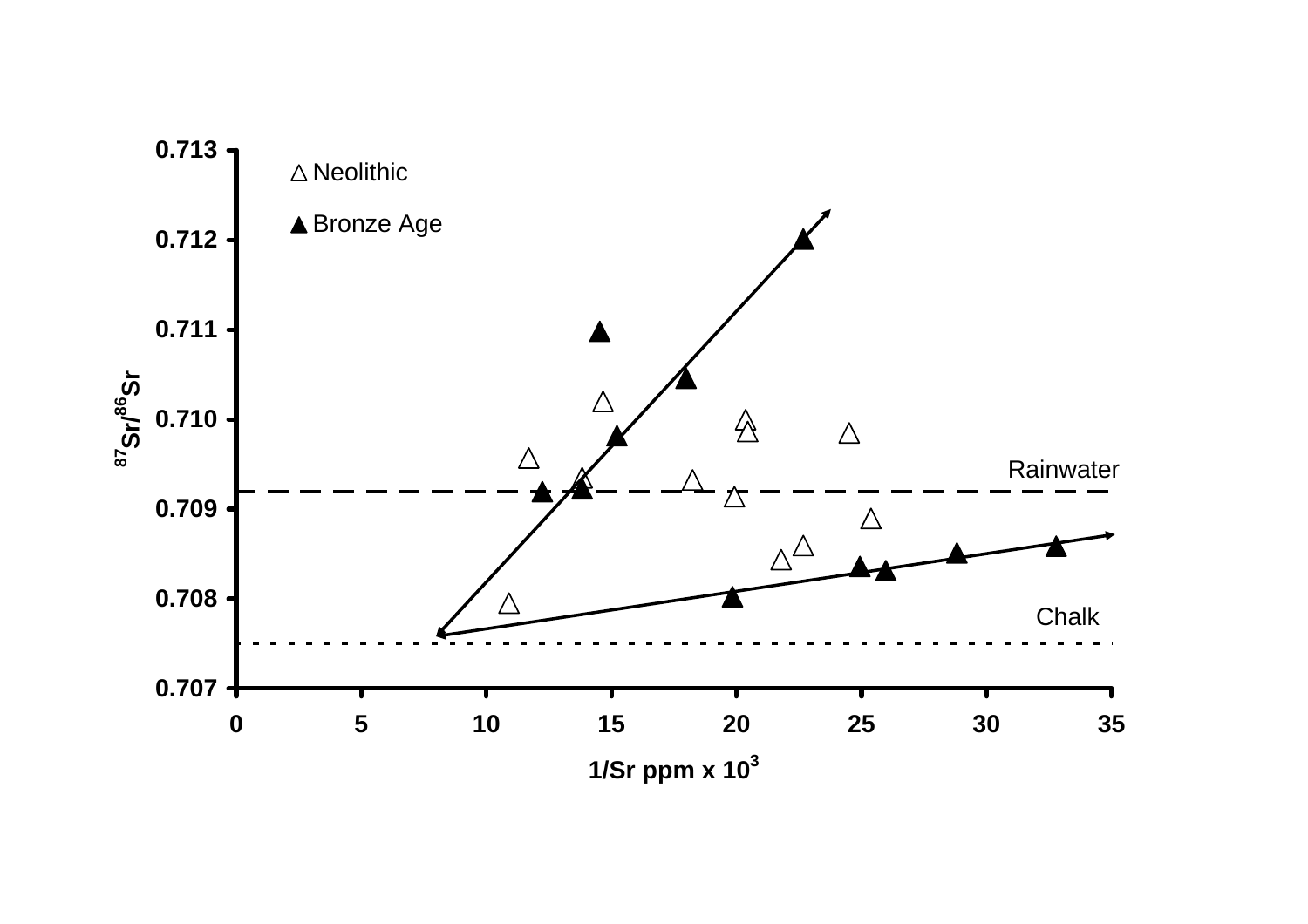A plot of Early Neolithic (Linearbandkeramic and Flomborn) human enamel compositions from the site of Niedermörlen, Germany. The group of juveniles have high strontium concentrations and ratios that are not consistent with the loess-filled valley where they were buried. Such ratios suggest origins on the granite uplands. No adults at the site had such values. The two symbols joined by the arrow are deciduous and permanent teeth from the same individual: the arrow points from the deciduous to the permanent tooth. Data source: Nehlich et al. 2009. 2σ errors are within the symbols.